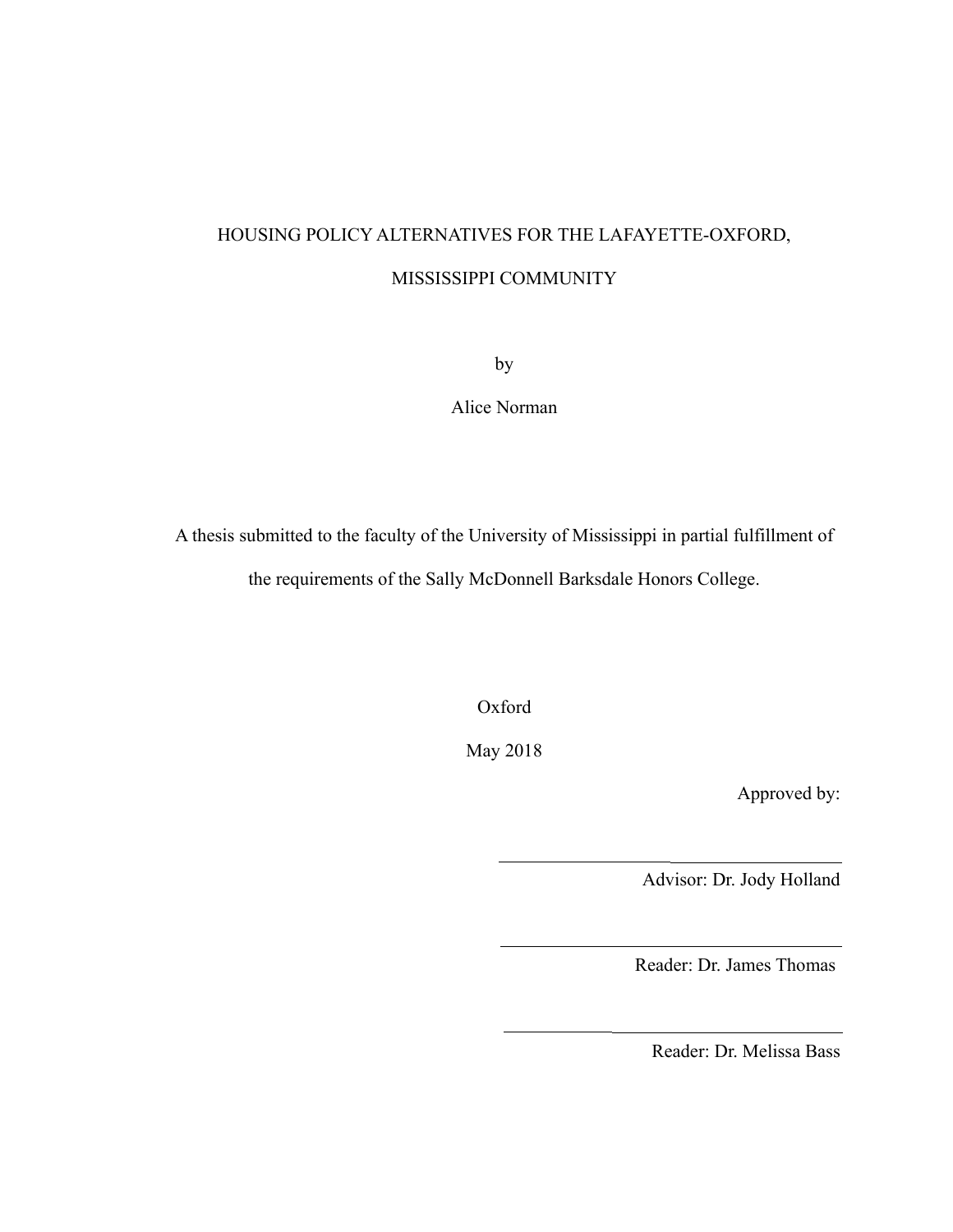## © 2018 Alice Norman ALL RIGHTS RESERVED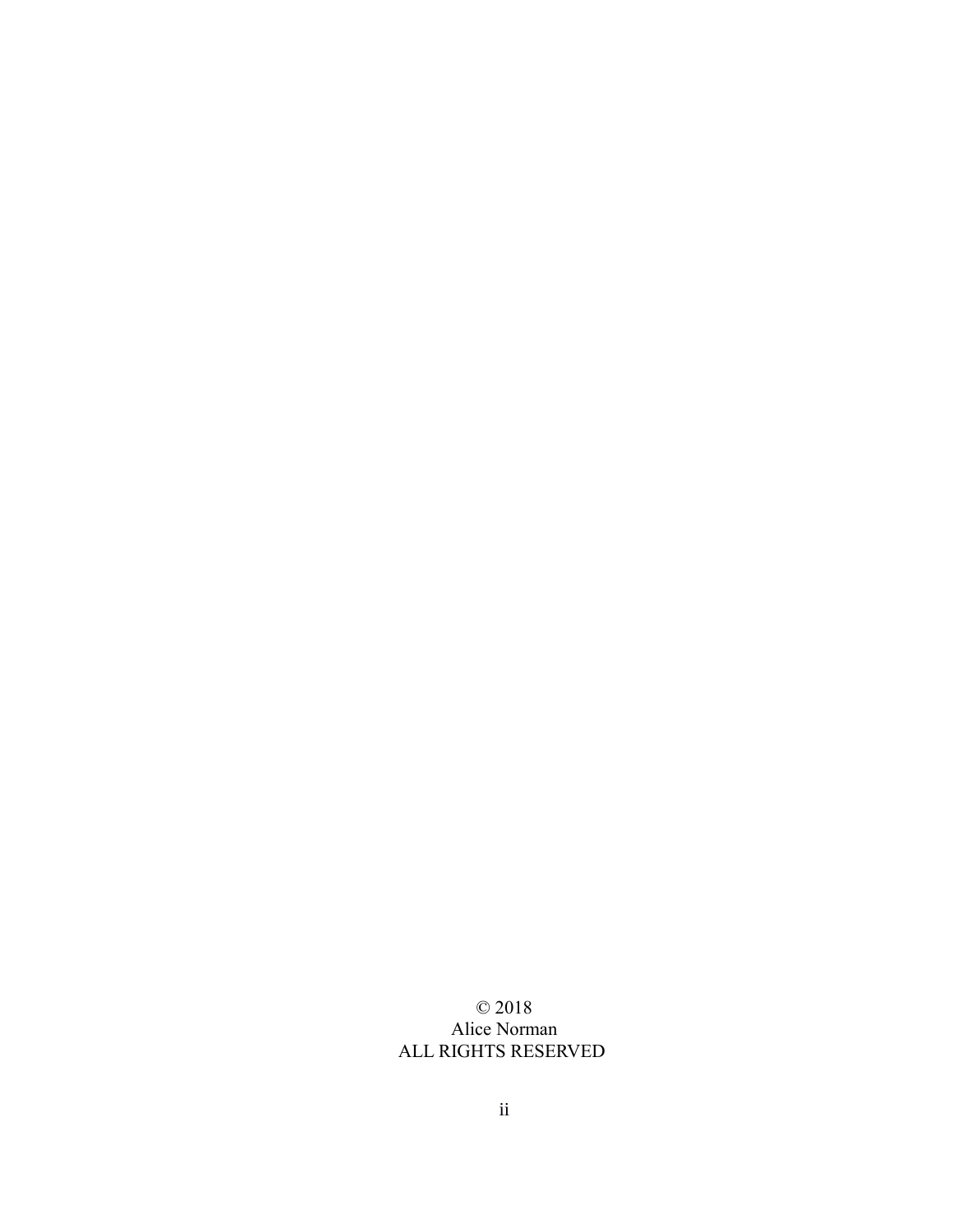*To my father the home designer To my mother the home maker who have always provided even through the loss of home.*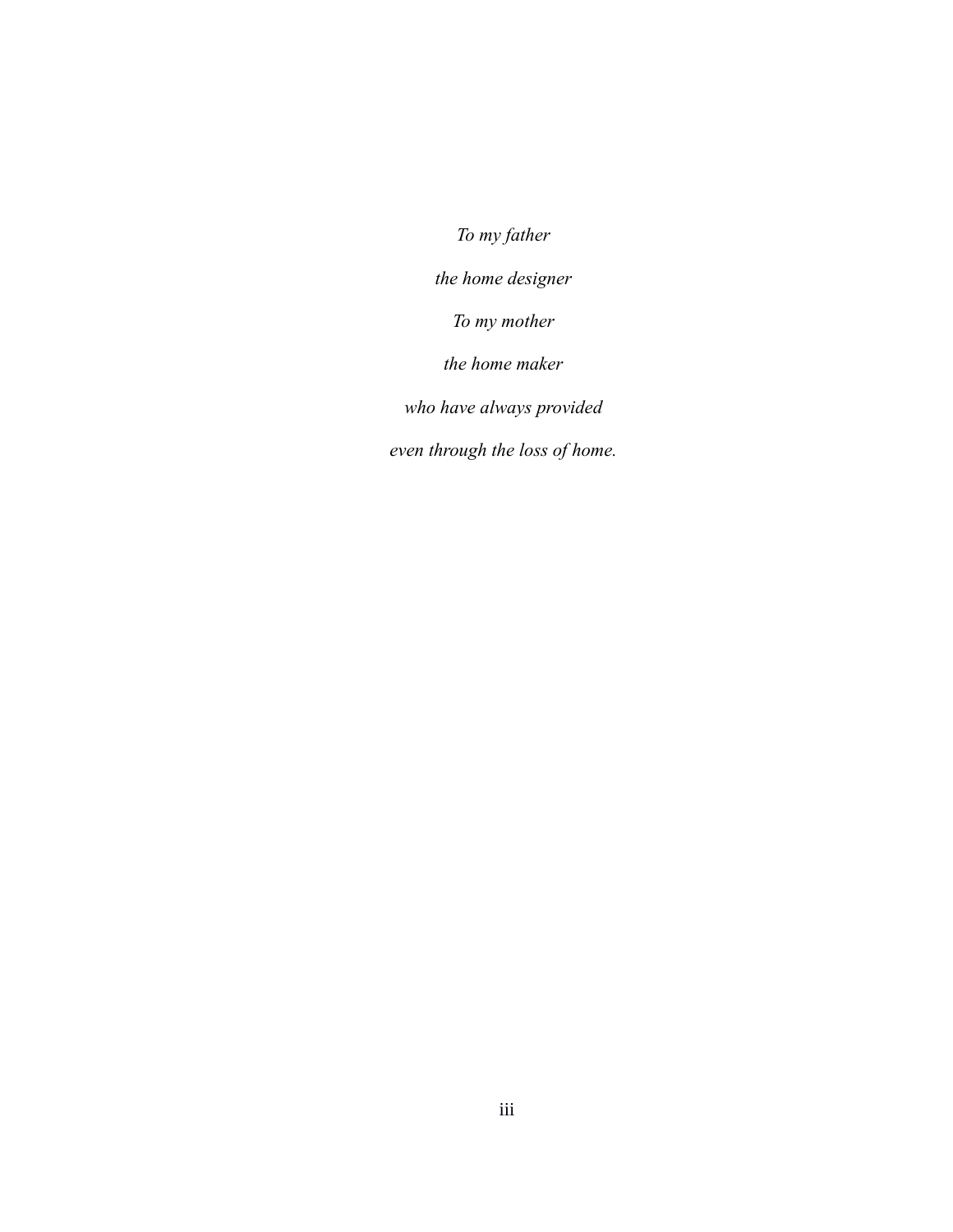## Acknowledgments

Dr. Holland: Thank you for pushing me along with constant revisions on endless copies of an ever-changing thesis over the past two years. Without you, there undoubtedly would not be a completed thesis.

Dr. Thomas: Thank you for helping me develop my understanding of the depth and importance of housing insecurity, beyond economics, and placing me contextually in the LOU frame of mind.

Dr. Bass: Thank you for four years of guidance from fall semester Public Policy 101 all the way to the completion of this thesis, approaching the end of my time at the University of Mississippi.

The Sally McDonnell Barksdale Honors College: Thank you for giving me the opportunity to develop as a citizen and scholar.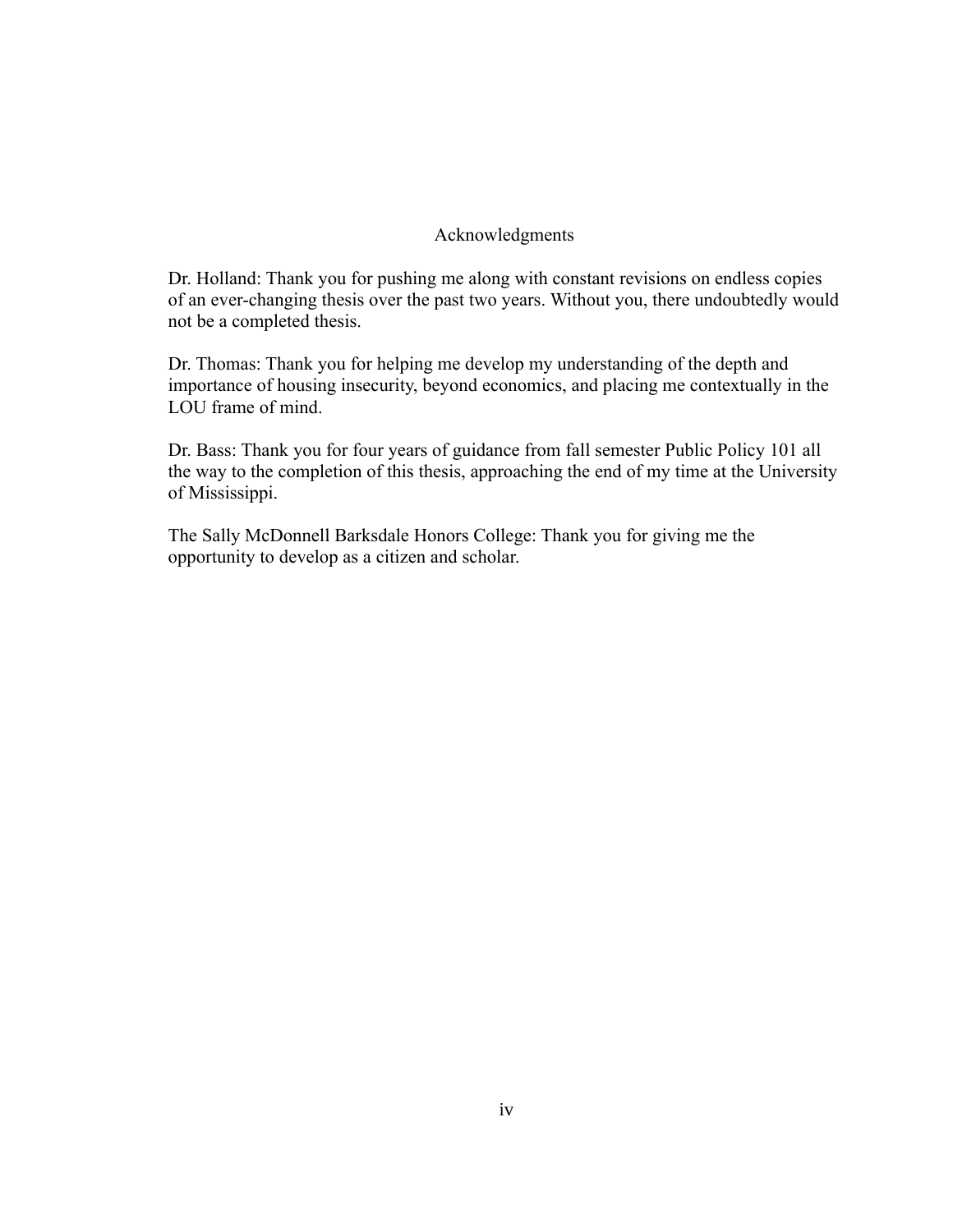#### Abstract

This thesis explores housing policy alternatives to address housing insecurity in the Lafayette-Oxford, Mississippi community and similar non-metropolitan communities which are experiencing accelerated growth. Policy alternatives were collected through a systematic literature review of the University of Mississippi's One Search database. Findings reveal that there are a number of housing dynamics in U.S. cities which require different considerations in regards to policy alternatives. Policy alternatives discussed range from subsidized affordable housing, the removal of regulations on new developments, social housing, voucher programs, rent control, creating city connections, unemployment insurance, community land trusts, shifting responsibility to a higher level of government, mitigating and preventing mortgage default, as well as private and public coalitions. Through this analysis, I recommend policy implications and recommendations for the Lafayette-Oxford, Mississippi community. Specific policy recommendations include the cultivation of amenities, the development of transit and infrastructure, the removal of unnecessary regulations, the formation of a public-private coalition, and the implementation of a community land trust.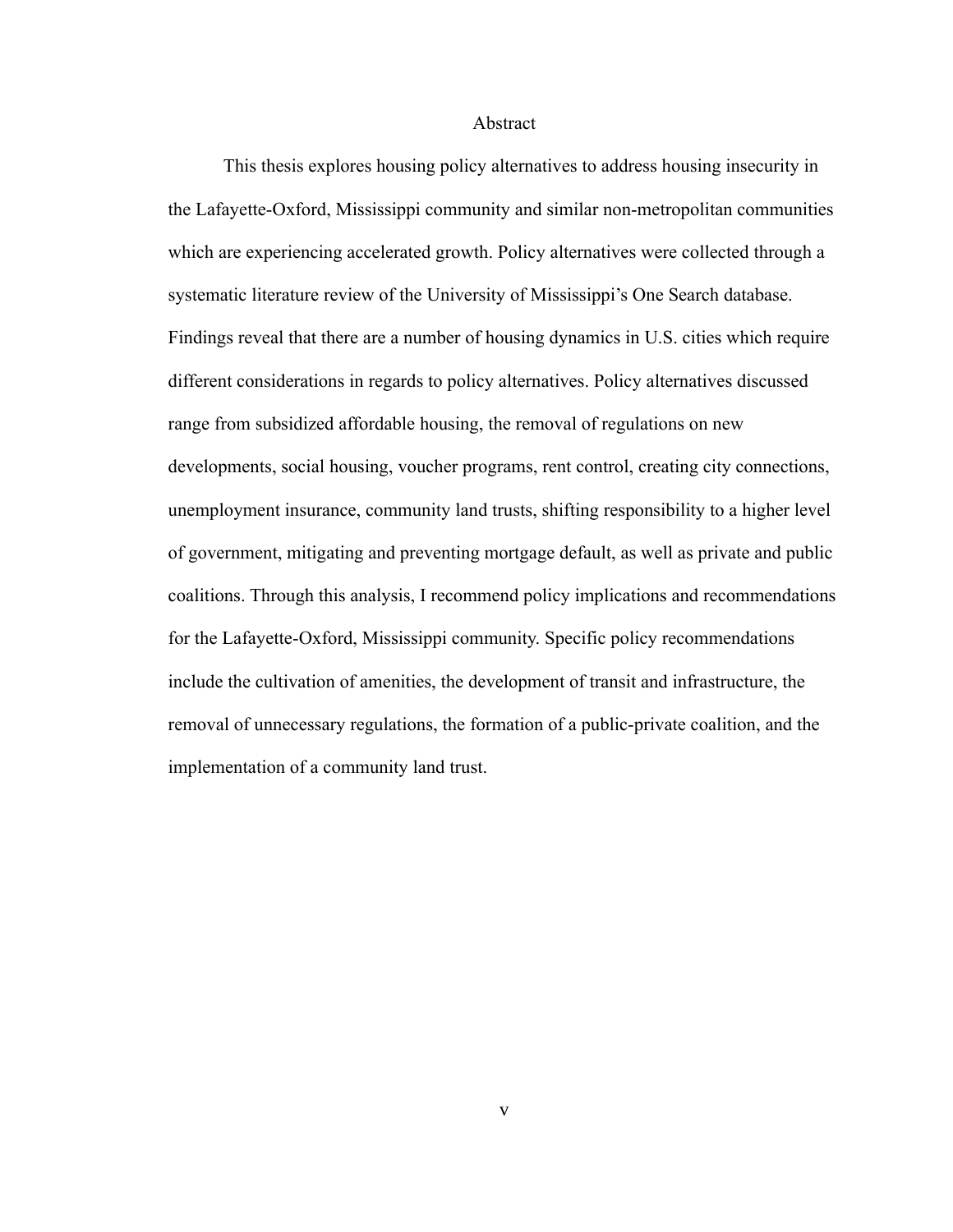## Preface

This thesis began as a study of social entrepreneurship and private market factors to directly address housing insecurity, in a way which explored whether housing could be both affordable and profitable. As this research project developed into a systematic literature review of existing housing policy recommendations and solutions, I have found there is an existing coalition of scholars across a number of disciplines who care about solving housing insecurity and unaffordability deeply. I am proud to join their ranks.

> Alice Norman May 2018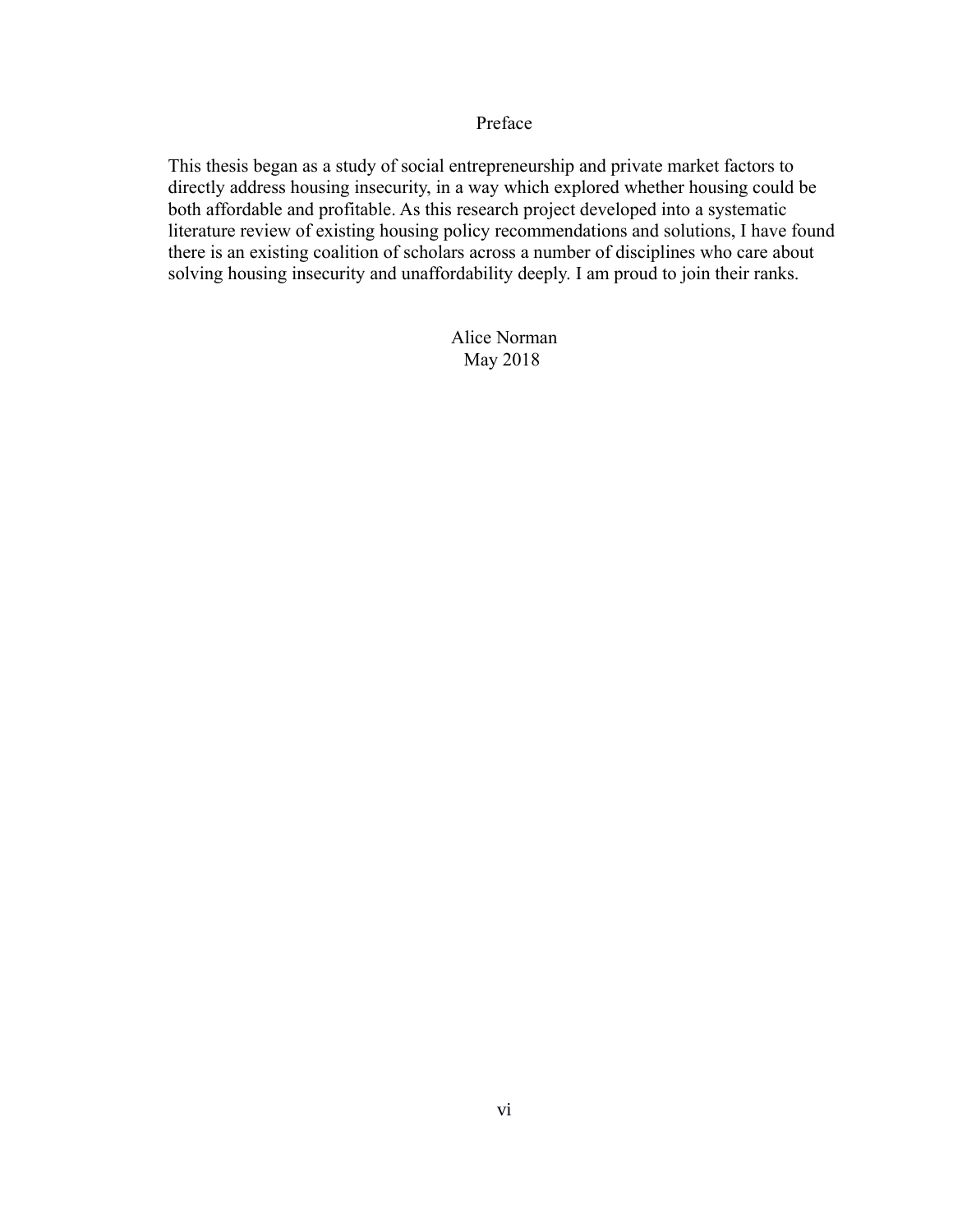# **Table of Contents**

| Chapter 1 Introduction                       |                 |
|----------------------------------------------|-----------------|
| Chapter 2 Background                         | 13              |
| Chapter 3 Methods                            | 25              |
| <b>Chapter 4 Housing Policy Alternatives</b> | 28              |
| Chapter 5 Recommendations & Conclusion       | 61              |
| List of References                           | $x\overline{v}$ |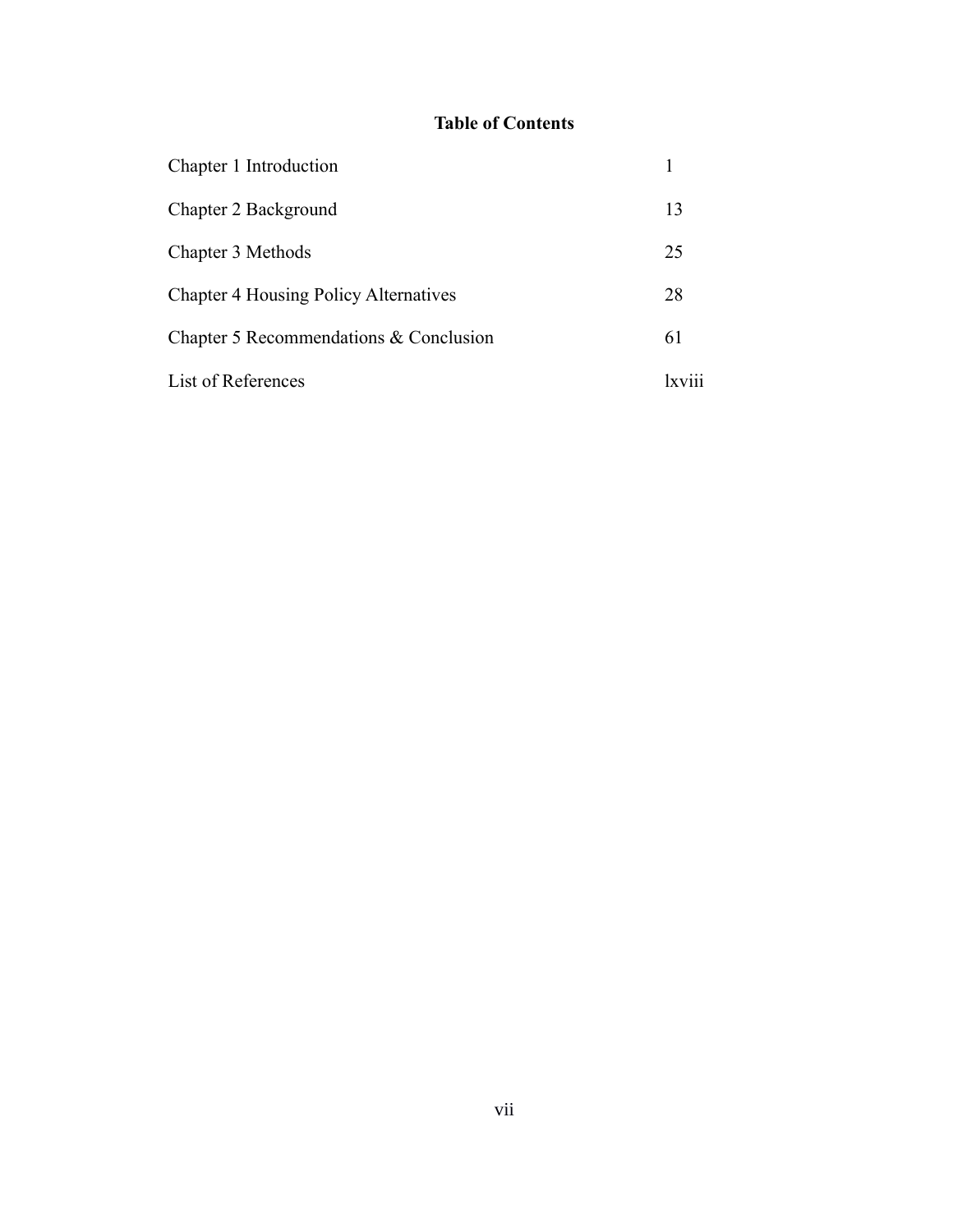### **Chapter 1 Introduction**

If you have paid more than 30% of your income towards housing, lived in a house that could best described as inadequate, or risked or faced eviction, you have been housing insecure. It may come as a surprise to learn that over 10% of Mississippi households are housing insecure ("Housing Insecurity: America's Growing Challenge," 2018). At any given moment, those who struggle with housing insecurity are only a crisis away from homelessness. Housing insecurity is problematic nationwide and locally in the Lafayette-Oxford, Mississippi community, as the community grows and the consequent demand for housing surges. Housing insecurity is a significant life determinant due to its direct impact on health, education, employment, food security, and the health of the overall economy (Cutts, Meyers, Black, Casey, Chilton, Cook, & Frank, 2011). Thus far, U.S. policy has been insufficient at addressing housing insecurity.

What policy alternatives exist to address housing insecurity in the Lafayette-Oxford, Mississippi community and similar communities? It is the intention of this thesis to explore housing policy alternatives through a systematic literature review of existing scholarly works. Existing literature reveals a wide range of policy alternatives yet yields a gap in the literature in considering how to apply these policy alternatives to the varying housing dynamics which exist across American communities. This thesis intends to close the gap in existing housing policy literature by analyzing community dynamics for the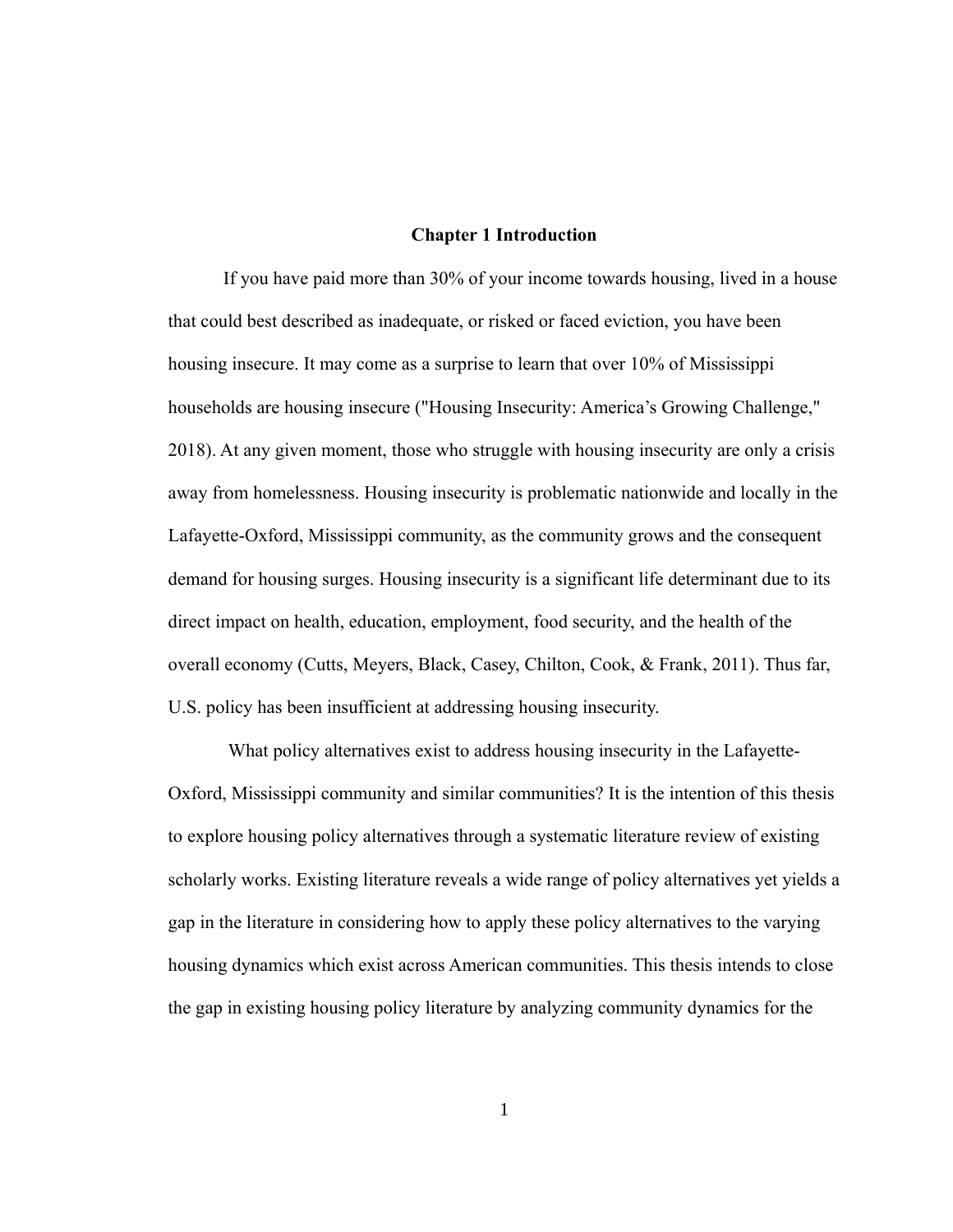purpose of policy application. It is the hypothesis of this research project that the success of housing policies applied depend largely on the dynamic of the community considered.

To be housing insecure means that there is limited or no access to affordable housing, poor quality of housing obtained, or uncertainty regarding the ability to sustain housing. The U.S. Department of Health and Human Services has defined housing insecurity using five indicators: high housing costs relative to income (greater than 30%); poor housing quality (inadequate plumbing, heat, electricity, leaks, holes, etc.); neighborhood instability (high rates of poverty, crime, and unemployment; poor city services; litter; noise; pollution, etc.); overcrowding; and at the extreme, homelessness (Cox, Henwood, Rice,& Wenzel, 2016).

The collapse of the housing market in 2008 served as an insight into the issue of housing insecurity for millions of American families and shifted the conversation into the national spotlight. However, housing insecurity has been a fixture in the U.S. prior to 1949 when the National Housing Act set the official National Housing Goal as "a decent home and a suitable living environment for every American family" (Keating & Marcuse, 2006) As of 2018, the U.S. is still a long way from achieving this goal. More than 600,000 Americans have no home and 19 million low-income U.S. households pay more than half of their income towards housing ("Housing Insecurity: America's Growing Challenge," 2018).

 In the past year alone, wages in the U.S. have grown three percent from May 2016 to May 2017, while housing costs have risen twice as fast at six percent ("US Housing Prices are Rising Twice as Fast as Wages," 2017). This means that renters,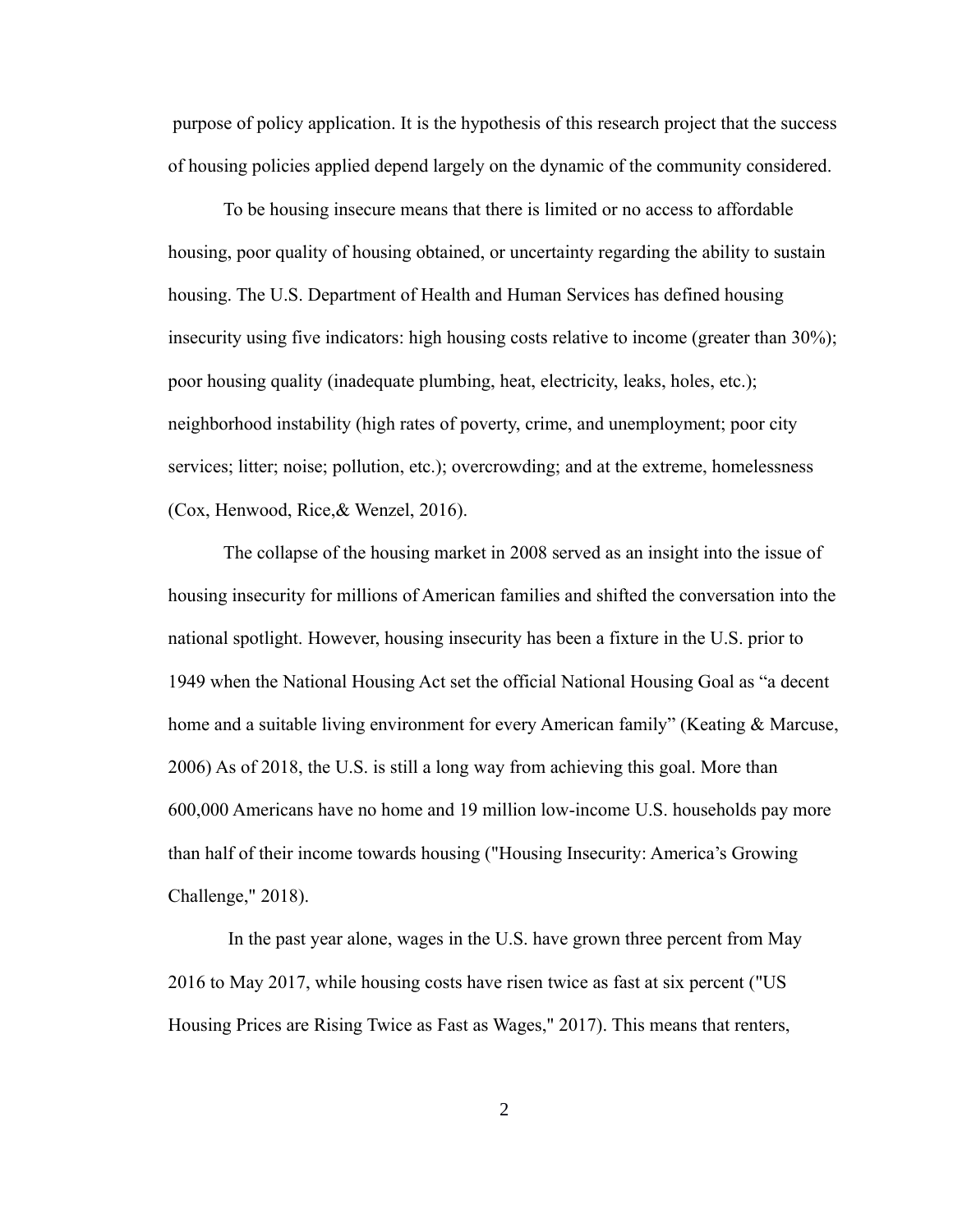composed of most of the working class population, must spend a higher proportion of their income to sustain the same quality of housing. One in four of the working poor dedicates over 70% of income to paying rent (Desmond, 2017). The working poor is defined by the Bureau of Labor Statistics as those who spend 27 weeks or more of the year in the labor force either working or looking for work but whose incomes fall below the poverty line (US Bureau of Labor Statistics, 2016). Consequently, millions of Americans are evicted every year when they are not able to keep up with the disproportionate burden of housing cost to income. For instance, 16 Milwaukee families are evicted each day (Desmond, 2017).

Poverty is a pressing public issue in the United States, and yet, when judged by the lack of attention given in agenda setting, policymakers seem oblivious to how deeply housing insecurity is entrenched in the creation and perpetuation of poverty. Policymakers have attempted to alleviate poverty through jobs creation and development, public assistance, and parenting support– too often overlooking the most common denominator among the poor: housing insecurity. As Matthew Desmond, sociologist and author of the Pulitzer prize winning book *Evicted* stated, "Not everyone living in a distressed neighborhood is associated with gang members, parole officers, employers, social workers, or pastors. But nearly all of them have a landlord"(Desmond, 2017). Matthew Desmond argued that housing insecurity is a cause of urban poverty and that eviction is more than a symptom of poverty, but rather a cause. "Losing a home sends families to shelters, abandoned houses, and the street. It invites depression and illness,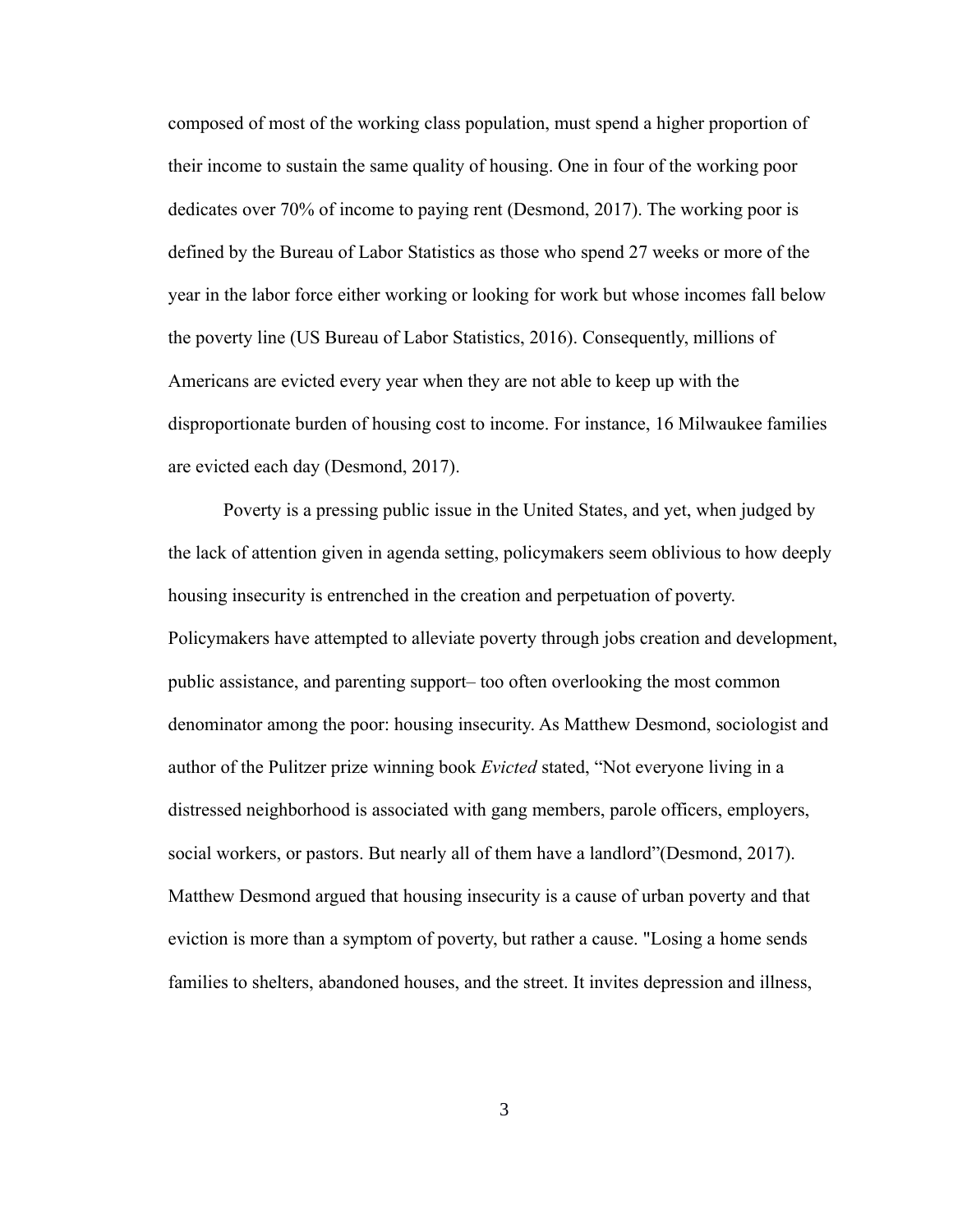compels families to move into degrading housing in dangerous neighborhoods, uproots communities, and harms children" (Desmond, 2017).

U.S. housing policies and programs, which are created, are underfunded and inefficient at addressing housing insecurity. For example, the Low-Income Housing Tax Credit (LIHTC) is a program which coaxes the private market into developing affordable housing through tax incentives. LIHTC is administered so ineffectively that low income tenants only receive 24% of the subsidy, with the rest going to corporate interests (Van Doren, 2018). Further, the high procedural compliance costs on the federal and state level result in private projects costing less on average than equivalent LIHTC projects (Van Doren, 2018).

Another example of an underfunded and inefficient program is U.S. public housing. Out of 125.82 million housing units in the United States, 1.3 million are public housing units. Only 0.01% of American households occupy public housing. Compared to other similarly industrialized nations who have 20% occupation in public housing, it is easy to assume that the American housing market has been successful in alleviating housing insecurity (Desmond, 2016). Yet, the United States has the highest proportion among similarly industrialized nations of people living under the poverty line (Eitzen, 2016). Most poor people in America do not live in public housing or apartments subsidized by vouchers. Three in four families who qualify for assistance receive nothing (Desmond, 2016). Wait lists for housing vouchers and public housing are sometimes decades long, depending on the locality.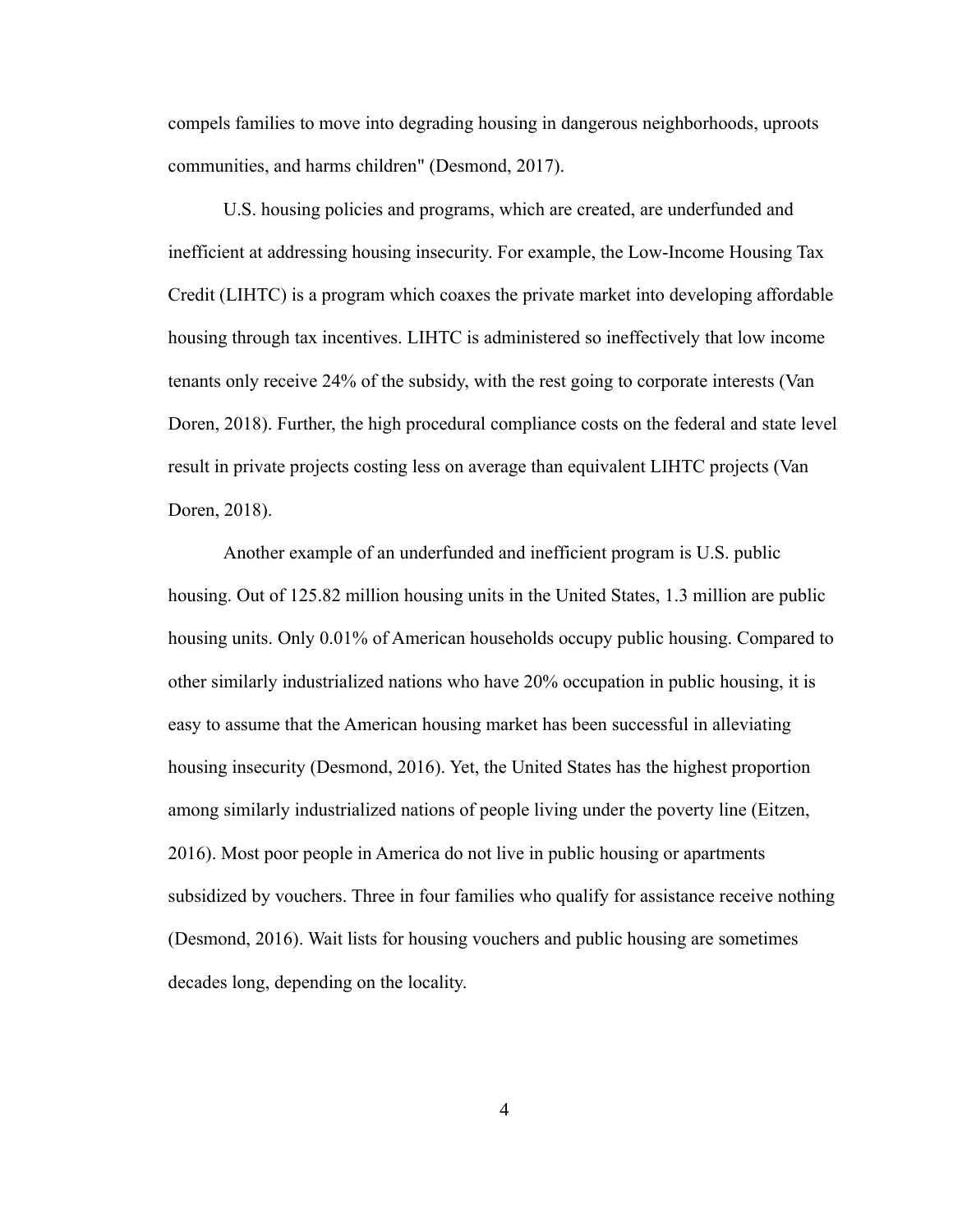Those who are able to receive Section 8 housing vouchers are often turned away from landlords due to the stigma surrounding the poor. If the housing vouchers are accepted, it is common practice for the landlord to increase the rent. In Milwaukee, renters with housing vouchers are charged an average of \$55 more each month when compared to unassisted renters who lived in similar apartments in similar neighborhoods. Overcharging housing vouchers cost taxpayers an additional 3.6 million each year in Milwaukee alone – the equivalent of supplying 588 more needy families with housing assistance (Desmond 2016).

Secure housing has many policy implications because it directly impacts the strength of a community. A strong housing market is directly related to a strong economy (Pettinger, 2017). When efficient, the housing market contributes greatly to the economic system by raising employment, business growth, and living standards. Consumer confidence and construction depend largely on the strength of the housing market (Pettinger, 2017). The housing market employs a vast intricacy of builders, developers, designers, realtors and finance groups. Growth in the housing market is a sign of a growing economic center.

Housing security is a key factor in educational attainment, employment, health, and food security. In particular, children suffer the most from long lasting effects of housing insecurity. Children from unstable households will fall behind their peers in physical development, educational attainment, and eventual labor market outcomes (Cutts et al., 2011). A child's school and subsequent education can be determined by the neighborhood that the child lives in. Evictions lead to a childhood of shuffling from one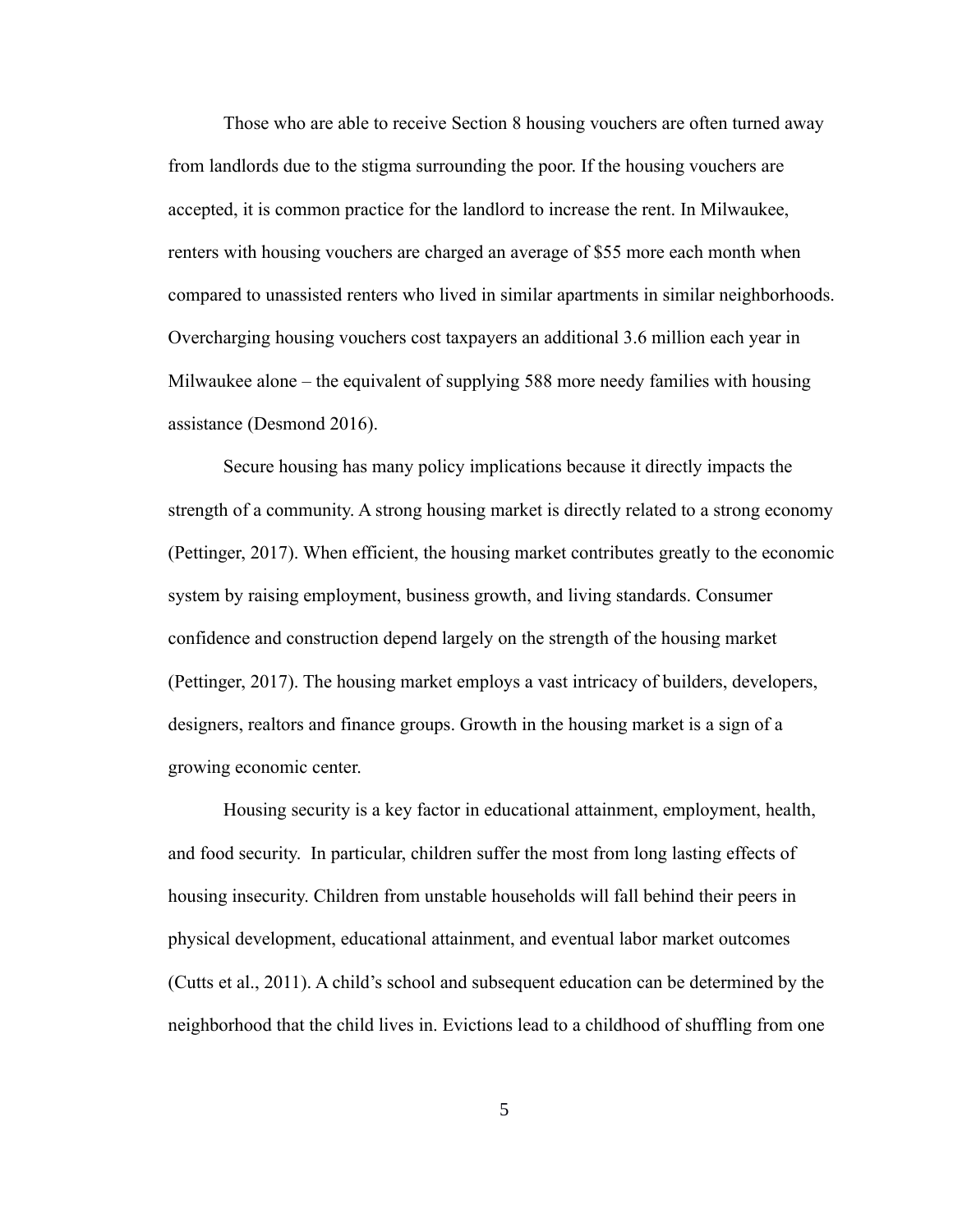school district to another, causing children to fall behind in their most formative years. As children grow up and join the workforce, the income level achieved will be affected by the job opportunities and job information available in relation to residence.

For adults who struggle with housing insecurity, it is much harder to hold steady employment. When investigating the relationship of housing insecurity and employment insecurity, it was discovered that workers who involuntarily lose their homes are 11% to 22% more likely to subsequently involuntarily lose their jobs (Desmond & Gershenson, 2016). Thus, housing instability promotes employment instability.

In addition, housing is a determinant of health. Research shows that housing insecurity is associated with poor health, lower weight, and developmental weight of young children (Cutts et al., 2011). Housing insecurity is further associated with mental health status, ability to cope with stress, child and parent interaction, social relationships, increased risk of childhood injuries, elevated blood pressure, respiratory conditions, exposure to infectious disease, and poor sleep (Cutts et al., 2011).

Also, where there is housing insecurity, there is food insecurity. When one struggles to pay rent, one also struggles to purchase food. Often, those who are food insecure skip meals so that rent can be paid. Recent studies have revealed that 57% of the 46.5 million people who frequent the Feeding America food banks report having to choose between paying for housing or food (Weinfield, Mills, Borger, Gearing, Macaluso, Montaquila, & Zedlewski, 2014). Three factors which most strongly relate food insecurity and housing insecurity are maternal depression, experiencing material hardship, and having lower levels of social support (Zilanawala, 2012).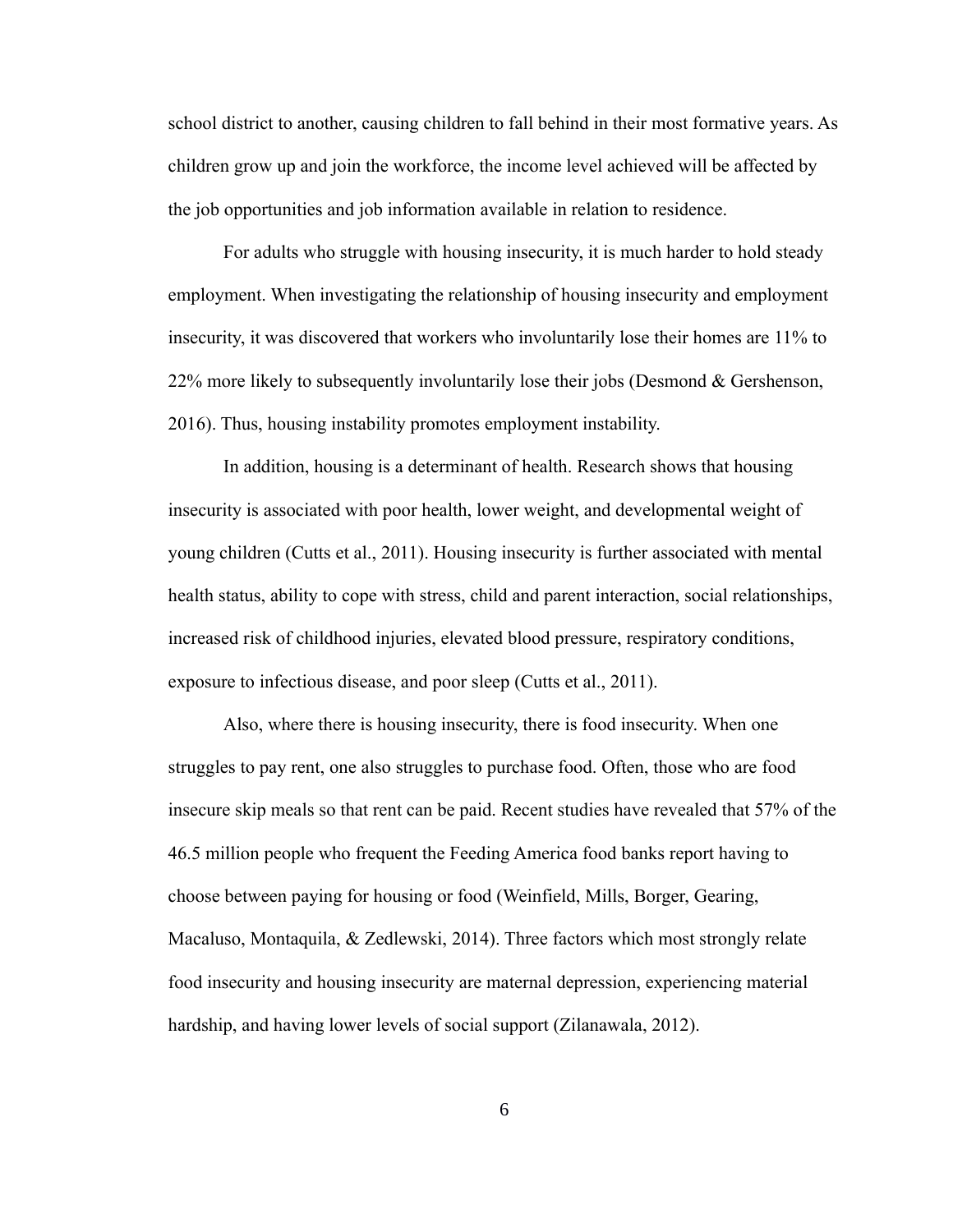#### **The Lafayette-Oxford, Mississippi Community**

The cost of housing has steadily risen in the Lafayette-Oxford, Mississippi community. The rising cost of housing is an indicator of economic growth, yet the shrinking supply of affordable housing prevents the community's most vulnerable from participation in economic productivity. In an article for the Daily Mississippian, Realtor Gwen Walker of Walker Realty and Land Company stated "When I moved to Oxford 30 years ago, I paid \$79,500 for our home. Now I could sell the same house for \$250,000." Walker stated further that homes worth \$150,000 when she originally moved here are now being sold for \$500,000 (Berryhill, 2016). Oxford has seen an 18% population increase in recent years. The University of Mississippi – which is located in Oxford – set another consecutive record for its largest freshmen class in 2016, which contributes greatly to the growth of the community. The rise of housing prices, fueled by shrinking supply of affordable housing, has created an affordability and availability crisis for residents.

When examining the community, it is important to recognize three different populations. As a whole, the community refers the populations of the Lafayette County, Oxford City, and the University of Mississippi students (LOU). Housing insecurity manifests differently for each group but is interconnected. As landlords focus more exclusively on student housing, they subsequently raise the rate of rent by charging per bedroom. Often, these landlords operate under the assumption that the student's parents can afford to pay, as many of the students are from out of state. Landlords view the student population as affluent as over 40% of the student body is attending the University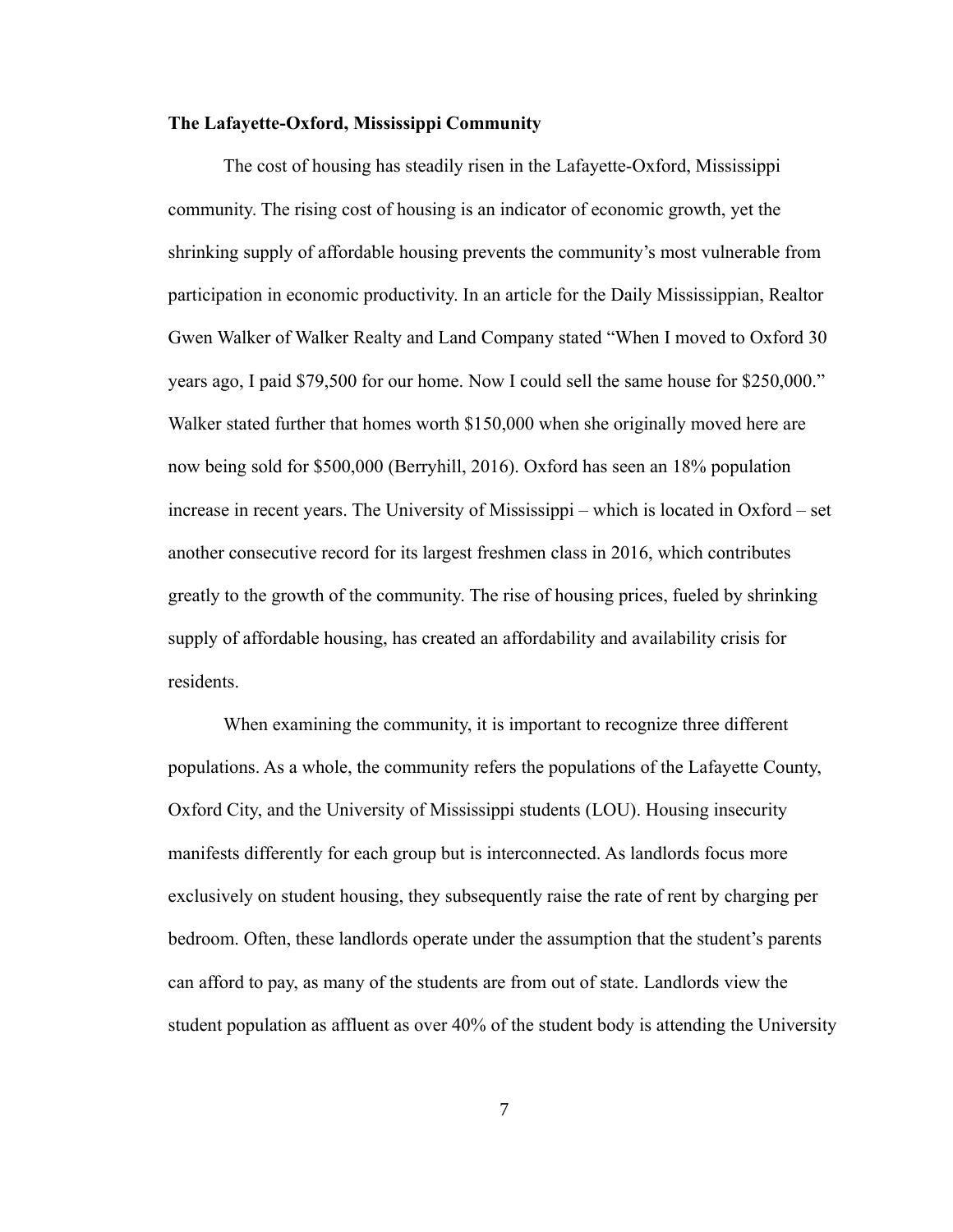of Mississippi from out of state (University of Mississippi, 2018). However, this perception of affluence is false. By analyzing the percent of students who are eligible for a Federal Pell Grant, one is able to ascertain the level of cost-burdened students at a university. Students who qualify for the Pell Grant typically come from households, both in-state and out-of-state, that earn less than \$40,000 annually. At the University of Mississippi, 27% –or 5,188– of undergraduate students are Pell Grant recipients ("Economic Diversity," 2018). The percent of cost-burdened graduate students is unknown, but if the percents parallel between undergraduate and graduate students, an estimated 6,420 of the 19,757 students residing in Oxford, Mississippi are cost-burdened ("About UM," 2018).

As the supply of housing within city limits shrinks and prices rise, city residents are forced to move into county limits to afford the same quality of housing. Being removed from city center creates issues with transit and access to grocery stores, healthcare, schools, and employment for LOU's working poor population.

To further exacerbate residential displacement and the shortage of affordable housing in city limits in February of 2015, Oxford Housing Authority sent letters to the tenants of Riverside housing informing them that all contracts with the city would expire and not be extended by February 2017. With this news, roughly 90 low income families in Oxford faced displacement from their homes. As HUD has shifted from public housing and Section 8 developments across the nation, Section 8 housing vouchers are distributed to eligible residents. This is exactly the case in Oxford, where the housing authority is getting out of brick and mortar operations. The move from housing developments to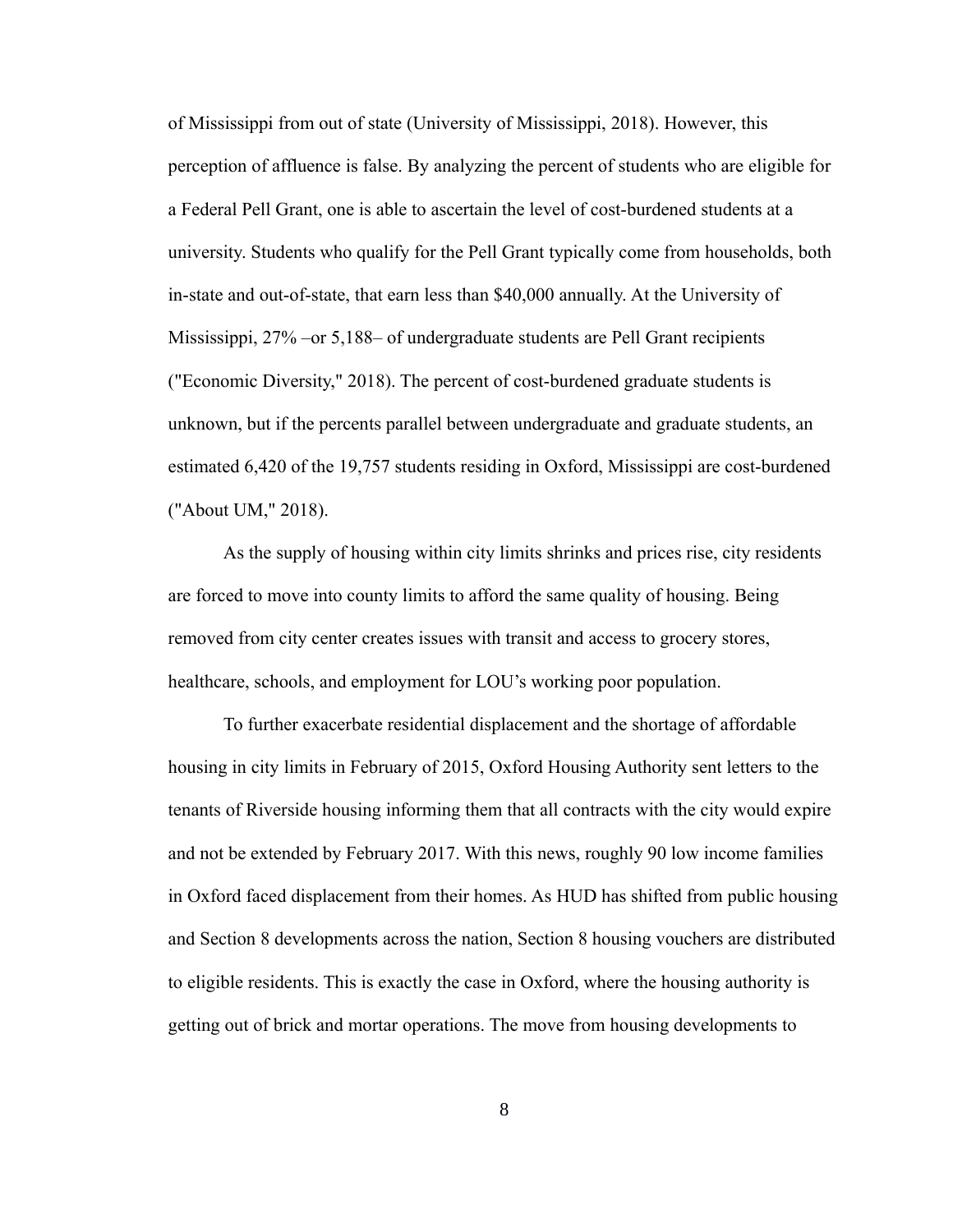vouchers is to help low income residents integrate into communities, rather than being concentrated within high poverty communities. In Oxford, the vouchers offered to the tenants of Riverside were consistent with the fair market rate. A voucher for a one bedroom apartment could be up to \$700; a two bedroom apartment, \$832; and a three bedroom, \$1,109 (Schnugg, 2016). The voucher system has proven problematic as it relies on accessible affordable housing, which is already limited in the Lafayette-Oxford, Mississippi community. A national limitation with the voucher system is that many landlords do not understand the voucher system or have associated negative connotations with the welfare recipients and thus, refuse vouchers (Semuels, 2015). By November of 2016 with the assistance of 17 landlords, the Oxford Housing Authority ,had only found 40 acceptable apartments willing to accept housing vouchers (Schnugg, 2016). As of January 31<sup>st</sup>, 2017, only 33% of Riverside tenants had found housing elsewhere (Gagliano, 2017).

The failings of Section 8 housing are in its design and implementation. While the intention for subsidized housing was to break up the concentration of poverty and move families out of inadequate neighborhoods and homes, Section 8 still creates concentrations of poverty. As a lawyer for the Inclusive Communities Project in Dallas, Texas stated, "The whole idea of Section 8 in the beginning was that it was going to allow people to get out of the ghetto, but there's tremendous political pressure on housing authorities and HUD to not let it become an instrument of desegregation" (Semuels, 2015). Despite the voucher guaranteeing rent payment on time and in full, landlords can refuse housing vouchers. This is most common in more affluent neighborhoods. The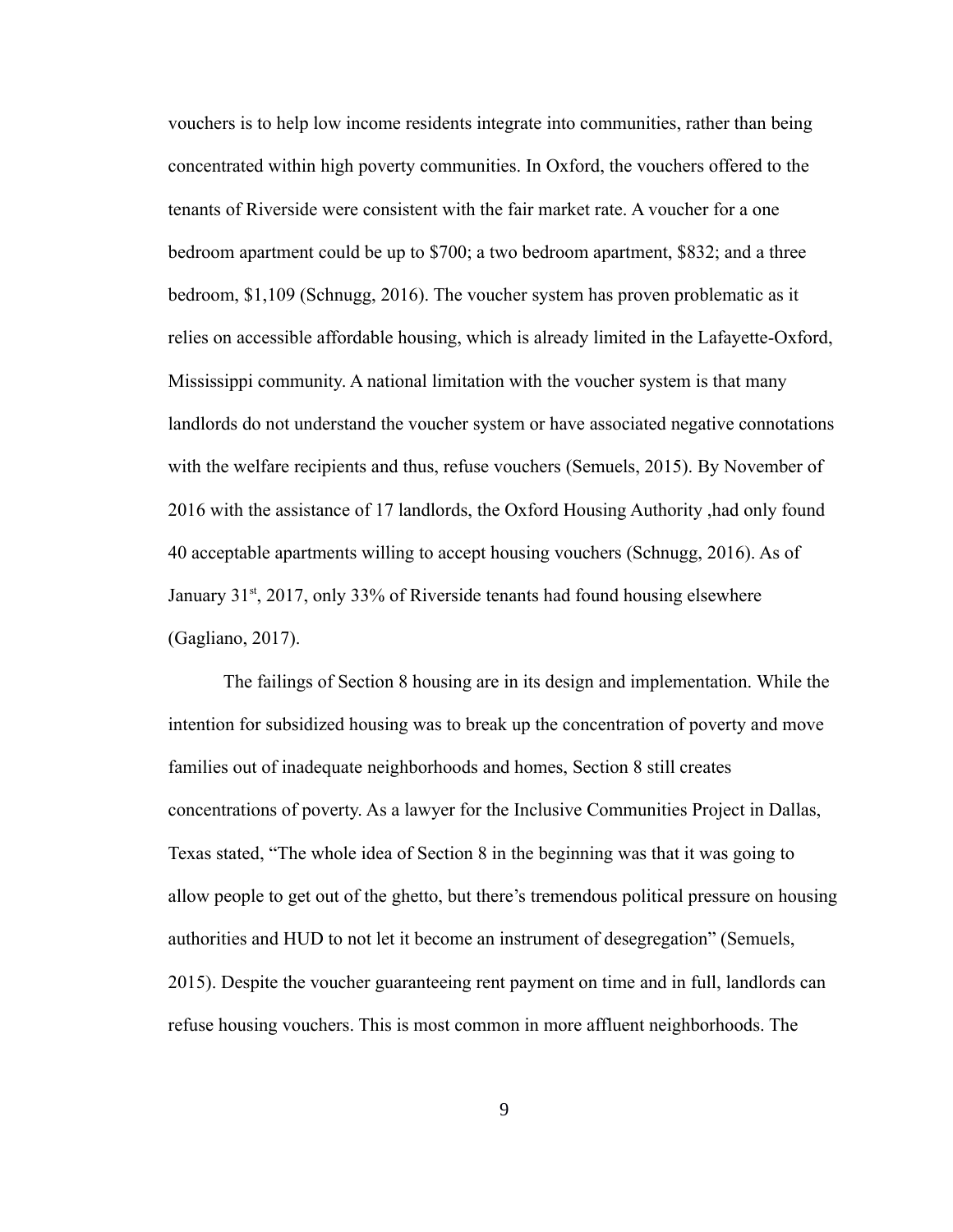result is that Section 8 housing voucher often traps families in poor and inadequate neighborhoods where landlords aggressively seek housing voucher holders, incentivized by the guarantee of rent payments. In Oxford, the larger housing complexes like the Links and the Cove had no interest in receiving housing voucher tenants, and the Oxford Housing Authority had to primarily rely on smaller complexes and individual landlords to find housing for the displaced tenants of Riverside (Schnugg, 2016).

Overall, 39.6% of Oxford residents live under the federal poverty line ("Oxford, MS", 2018). Of the 53,154 total permanent residents who reside in Lafayette county limits, 23,290 live within Oxford (U.S. Census Bureau, 2016). An analysis of the Oxford housing market of 2010 shows a unique renter to owner ratio when compared to the county housing market. Of the 5,772 occupied dwellings in Oxford, 53% are renteroccupied while 47% are owner-occupied (Oxford-Lafayette County Chamber of Commerce, 2010). Of new construction, square footage in Oxford was \$85-\$175/square foot (Oxford-Lafayette County Chamber of Commerce, 2010). This is significantly higher than the southern region's median at \$72 (U.S. Census Bureau, 2010). In the county, the ratio of owners to renters is reversed. Of 15,471 occupied county dwellings, 38% houses are renter-occupied, while 62% are owner-occupied (Oxford-Lafayette County Chamber of Commerce, 2010).

It should be noted rural housing insecurity differs from urban housing insecurity. Rural poverty is felt most often by those who are older, married, and hold a form of employment (Brown & Webb, 2017). Rural residents are less likely to rely on welfare transfers due to geographic isolation, the stigma associated with receiving assistance, or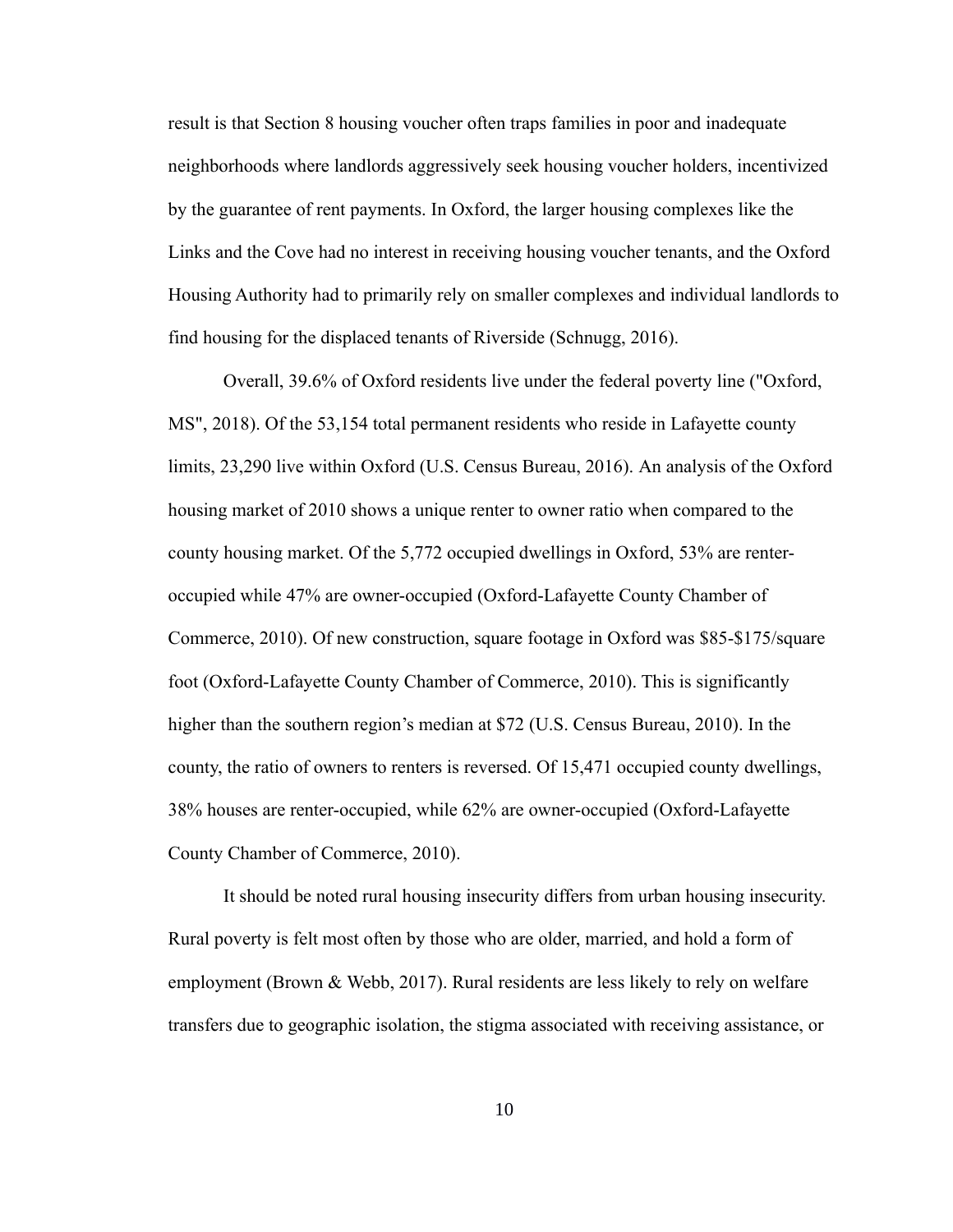lack of information. Deprivation in rural areas is an effect of insufficient income and chronic long term underemployment, rather than unemployment (Brown  $\&$  Webb, 2017). This contrasts with the urban poor whose poverty is more related to unemployment and who more frequently rely on governmental income transfers. The rural poor often have inherited or own older housing which is inadequate and do not have the means to acquire adequate housing or to repair their current housing. As housing costs rise in city limits, those in the county become confined in their current dwellings outside of city limits. Students, working class residents, and county members alike are struggling to keep up with the rising costs of housing.

As housing insecurity grows in the Lafayette-Oxford, Mississippi community, public officials are increasingly recognizing the substantial housing issue which needs to be addressed. Housing insecurity and the lack of affordable housing in the community largely affected the 2017 municipal elections. A losing alderman candidate vowed to dedicate more time to combating housing insecurity as she had become more aware of its significance to the people of Oxford during her campaign (Green, 2017). County supervisor Kevin Frye stated "The community wishes to understand housing insecurity as it relates to LOU further so that targeted policies may be designed" (Green, 2017). Public officials have speculated that housing insecurity in the community can be attributed to a lack of affordable housing being available and that the price of housing for purchase is too high in comparison to income levels.

What policy alternatives exist to address housing insecurity in the Lafayette-Oxford, Mississippi community and similar communities? This thesis will explore this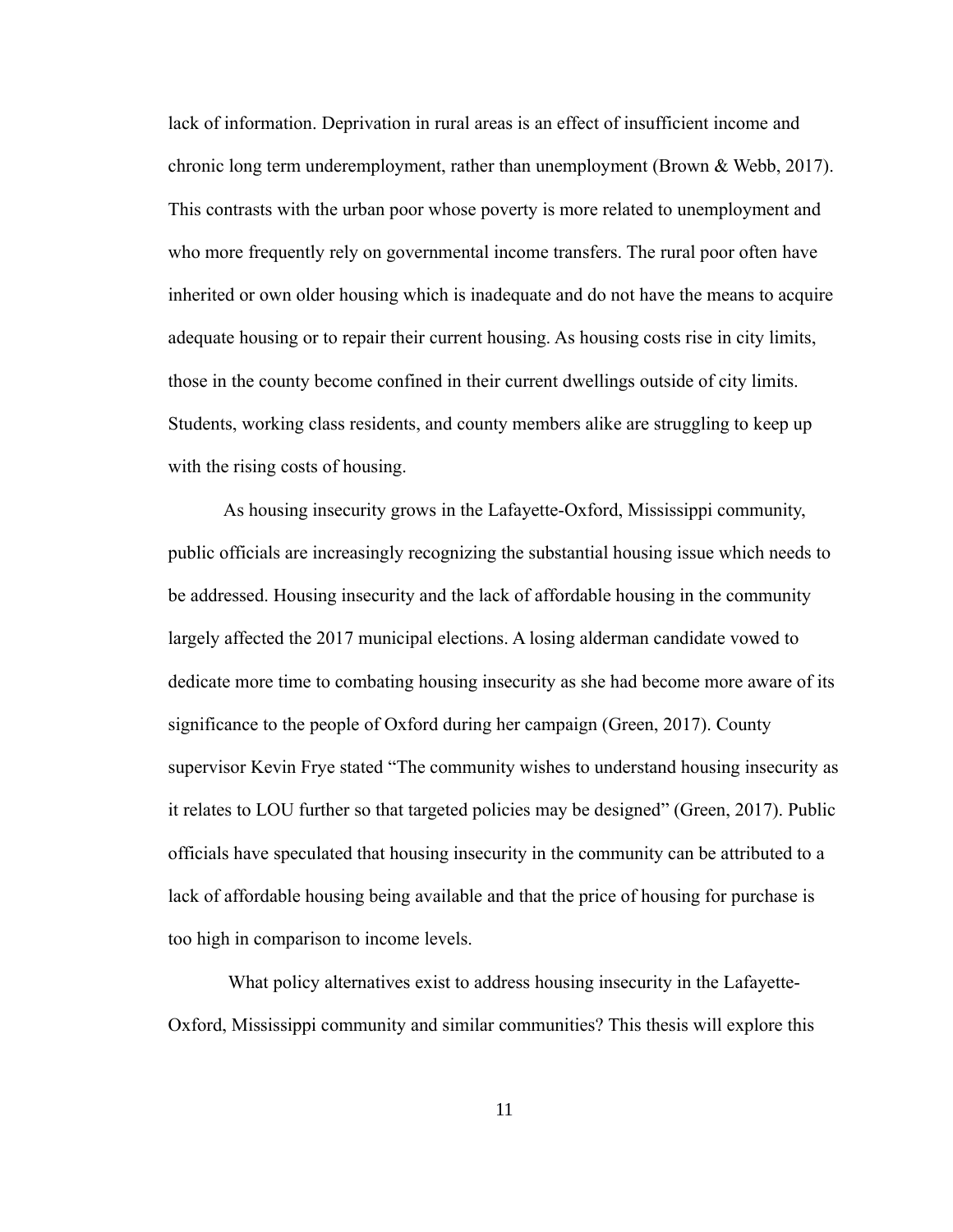question through a systematic literature review and will provide policy recommendations to address housing insecurity in the community. In Chapter two, I contextualize the question of discussion by presenting the evolution of housing policies and programs in the U.S. from the first federal intervention into housing in the 1930s to present day policies. In Chapter three, I discuss the methodology used for data collection and analysis. In Chapter four, I present findings on policy alternatives and community dynamics. In Chapter five, I recommend policies by which the Lafayette-Oxford, Mississippi community and similar communities can address housing insecurity through evidenced based solutions. Specific policy recommendations discussed are the cultivation of amenities, development of transit and infrastructure, removal of unnecessary regulations, the formation of a public-private coalition, and the implementation of a community land trust.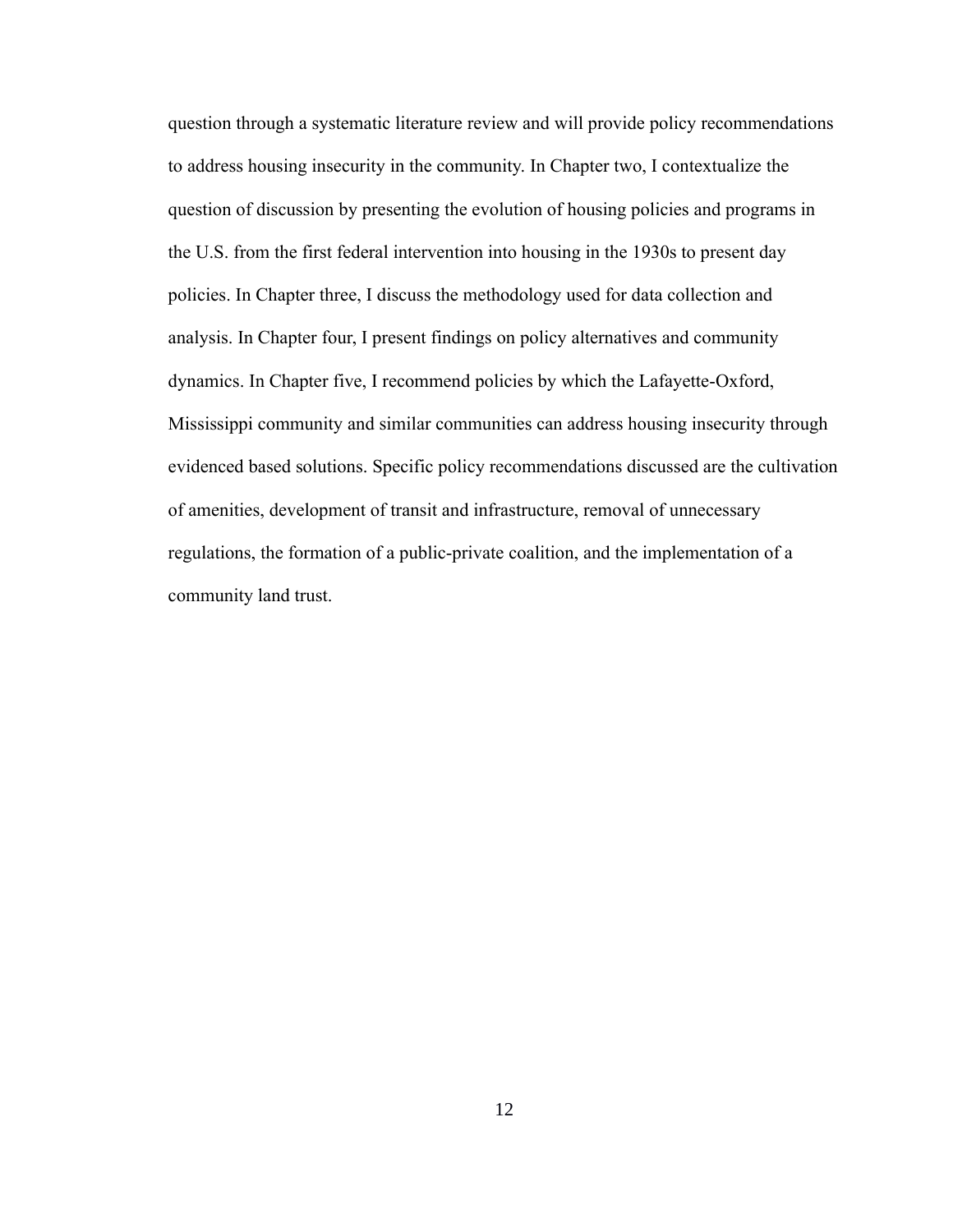#### **Chapter 2 Background of Housing Policy**

This chapter outlines the evolution of U.S. housing policy from the 1930s through present day. Then, this chapter delves into the current state of inefficiencies of U.S. housing policy, with an insight into the uncertainty of the future.

#### **Depression and Revitalization**

The federal government first intervened in the housing market in 1929 after the stock market crash caused the collapse of the housing, building, and mortgage finance industry. From 1925 to 1933, housing construction fell from 937,000 to an all-time low of 93,000 (Mason, 1982). Americans' confidence in banks, the economy, and the future had been shaken. Americans stopped building and buying homes. In his only term in the Oval Office from 1929 to 1933, President Hoover faced the death of the construction industry and the collapse of the financial and economic structure of the nation. Because both building and buying homes requires financial lending, the housing industry and the strength of financial lending institutions are inextricably linked. Noting this in 1932, President Hoover enacted the first federal policies aimed at the housing market through financial strengthening in response to the housing crisis of the Great Depression. The 1932 Federal Home Loan Bank Act created 12 banks with reserves of \$125 million for loan association, savings, and home finance firms. President Hoover also gave rise to the Reconstruction Finance Corporation which had a starting capital of \$500 million, and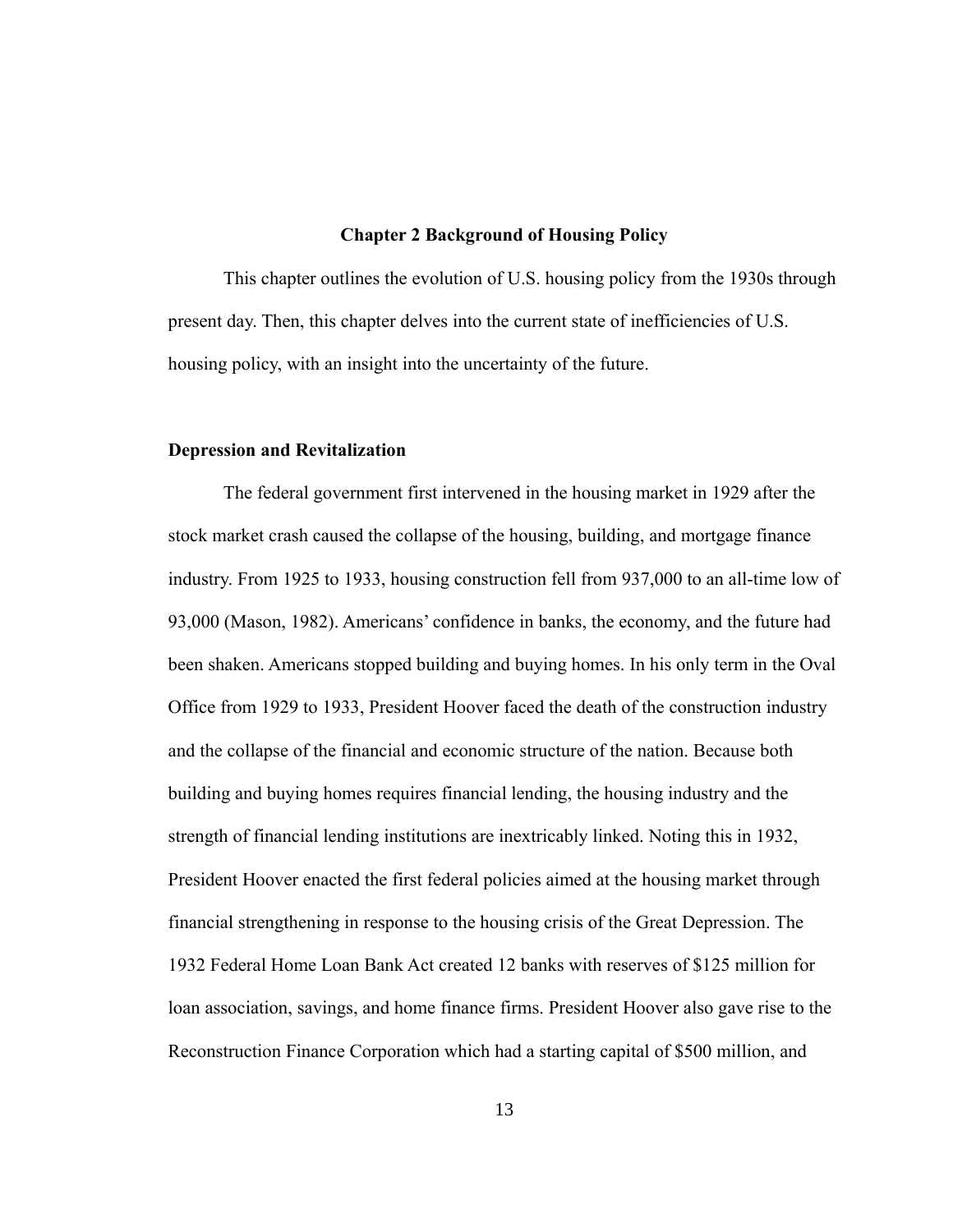additionally, had the authority to borrow up to \$1.5 billion for the purpose of loaning to banks, insurance companies, loan associations, and firm-mortgage associations. Arguably, the most important step that President Hoover took for housing policy was to host the President's Conference on Home Building and Ownership. In this meeting, the idea for the Federal Housing Administration (FHA) was born. In 1934, the FHA would become an incredibly impactful amortized-mortgage institution under the New Deal.

President F. Roosevelt viewed his overwhelming support for office in 1933 as mandate to enact social action in the nation. Under the New Deal, President Roosevelt refinanced foreclosed mortgages, formally established the FHA and the Federal Home Loan Bank System, among many other federal financial programs. However, the creation of the FHA and the Federal Home Loan Bank System was intended to help lending institutions and rip the U.S. economy out of the Great Depression – not intended to directly target the poor. The housing crisis for poor families was first addressed in 1937 under the U.S. Housing Act which authorized municipal housing authorities to build public housing financed through long term bonds. In 1938, the first government sponsored enterprise was chartered, marking the beginning of the secondary mortgage market. While the economy and the housing industry took many years to recover in the long term, President Roosevelt's policies had the effect of immediately restoring faith in the banks, economy, and future. New housing construction had risen from a bleak 93,000 in 1933 to 603,300 by 1940 (Mason,1982). Of the 2,734,000 housing units built in the 1930s, 97% were built in the private sector, financed by consumers (Mason,1982).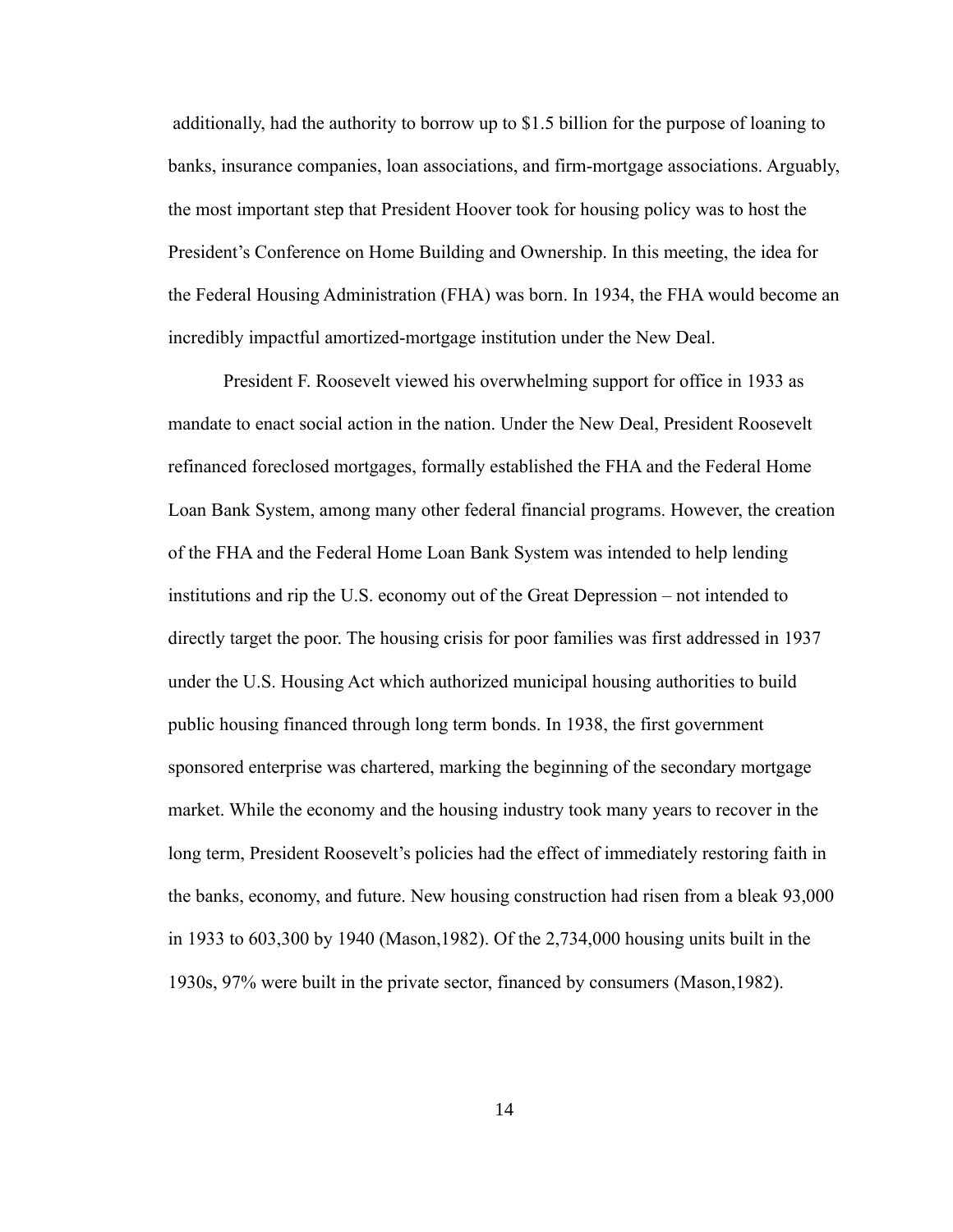While the housing market of the 1930s was ruled by the Great Depression and revitalization efforts, progress made during this time in housing design and community planning set the stage for the coming decade (Mason, 1982). Builders and planners were beginning to recognize the value of community living and preserved open spaces. Innovations in prefabricated housing, heating, lighting, electrical, and plumbing would spark the achievements to come in war production and post war expansion of the 1940s.

#### **Defense Housing and Post-War Expansion**

As defense industries raced to mobilize the nation for war, defense housing on military bases boomed with largess and speed as mobilization was aided by prefabrication and financed by the federal government. As construction boomed, a major shift in materials, methods and techniques occurred from 1940 to 1945 to keep up with the demand (Mason, 1982). Home building became a fast-paced, industrialized, largescale production. While the industry had small-scale national and local interest groups, the housing industry remained unorganized and unrepresented in Washington D.C. until the War Production Board proposed to close private defense housing and instead solely fund public housing initiatives. This gave rise to the Home Builder's Emergency Committee which eventually became the National Association of Home Builders, a lobbying group which represents the construction industry across the nation.

After the war, the nation had to reconcile with a housing shortage as service members returned to the U.S. In response, the Veterans Administration guaranteed mortgage loans and increased FHA activity in insuring home mortgages (Congressional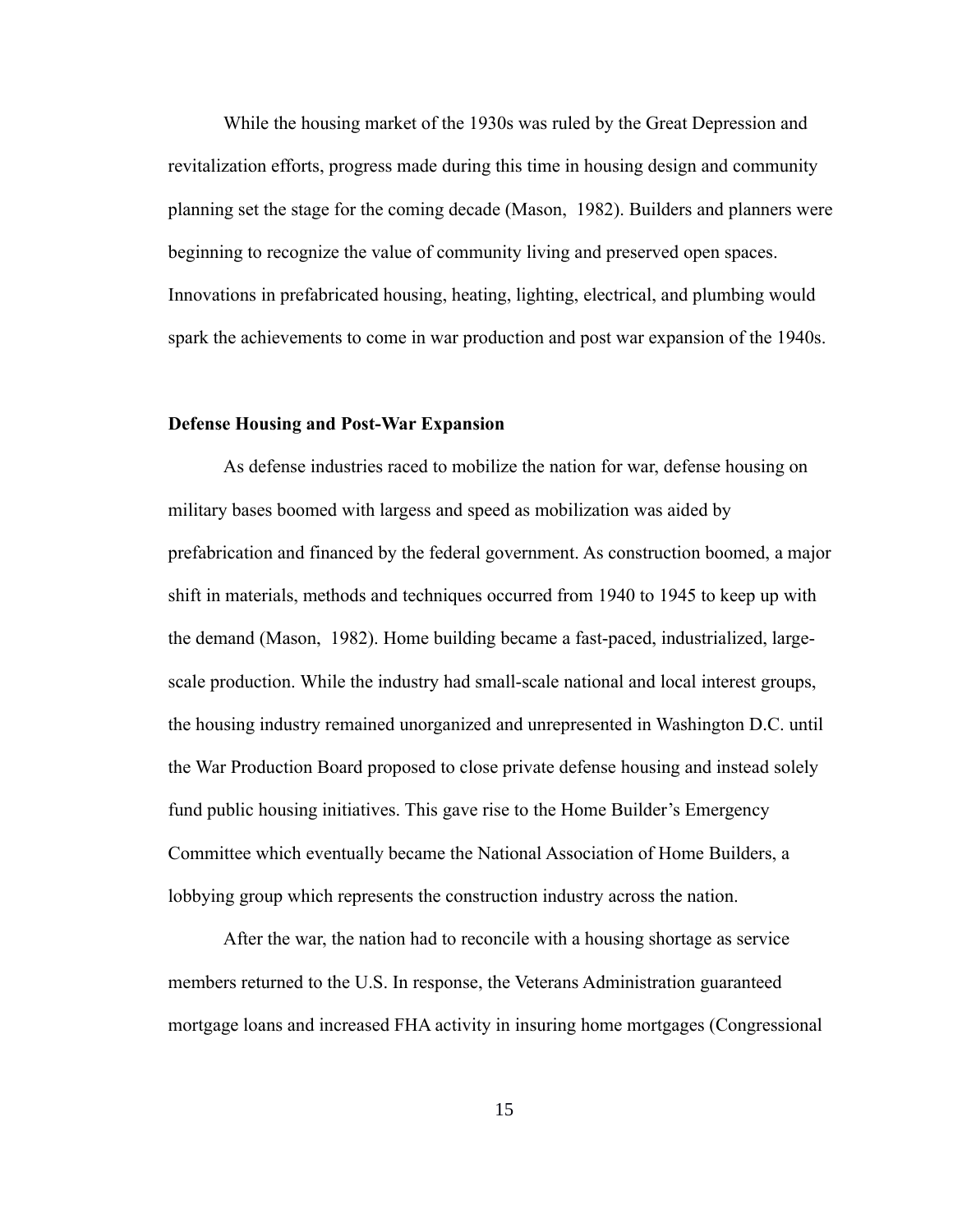Digest, 2012). In 1943, Section 608 was extended under FHA as a stimulus to housing units. From 1944 to 1951, 400,000 units were built under Section 608 (Mason, 1982). FHA Title IV loans were also introduced in this time which facilitated the buying and building of homes with long term, low interest mortgages. Post-war planning was further extended by the G.I. Bill of Rights which guaranteed home loans to veterans. Guarantees such as this, in conjunction with the FHA extension and the removal of wartime restrictions, led to a boom of post-war construction.

By the end of the decade, housing had risen to new heights and under President Truman's administration, it continued to do so. In 1948, Section 608 was expanded again to extend rental housing loans and also established the secondary market for FHA and Veteran Affairs (VA) mortgages with the Federal National Housing Association (Mason, 1982). In 1949, Federal National Mortgage Association – which is commonly referred to as Fannie Mae – was founded to give long term benefits to the housing finance industry and further strengthened the secondary market for FHA and VA mortgages. Fannie Mae President Jame Stanley Baughman was awarded the Presidential Kennedy Award for distinguished federal service as his 16 year tenure saw the production of 30% of existing U.S. homes. Fannie Mae brought liquidity to the mortgage market while expanding home building funds. The Housing Act of 1949 was also a significant policy to emerge as it established the goal of a "decent home and suitable living environment for every American family", created the Urban Renewal Program which was intended to improve communities by eliminating slums through grants which reduced land acquisition costs, authorized the financing of an additional eight million public housing units across the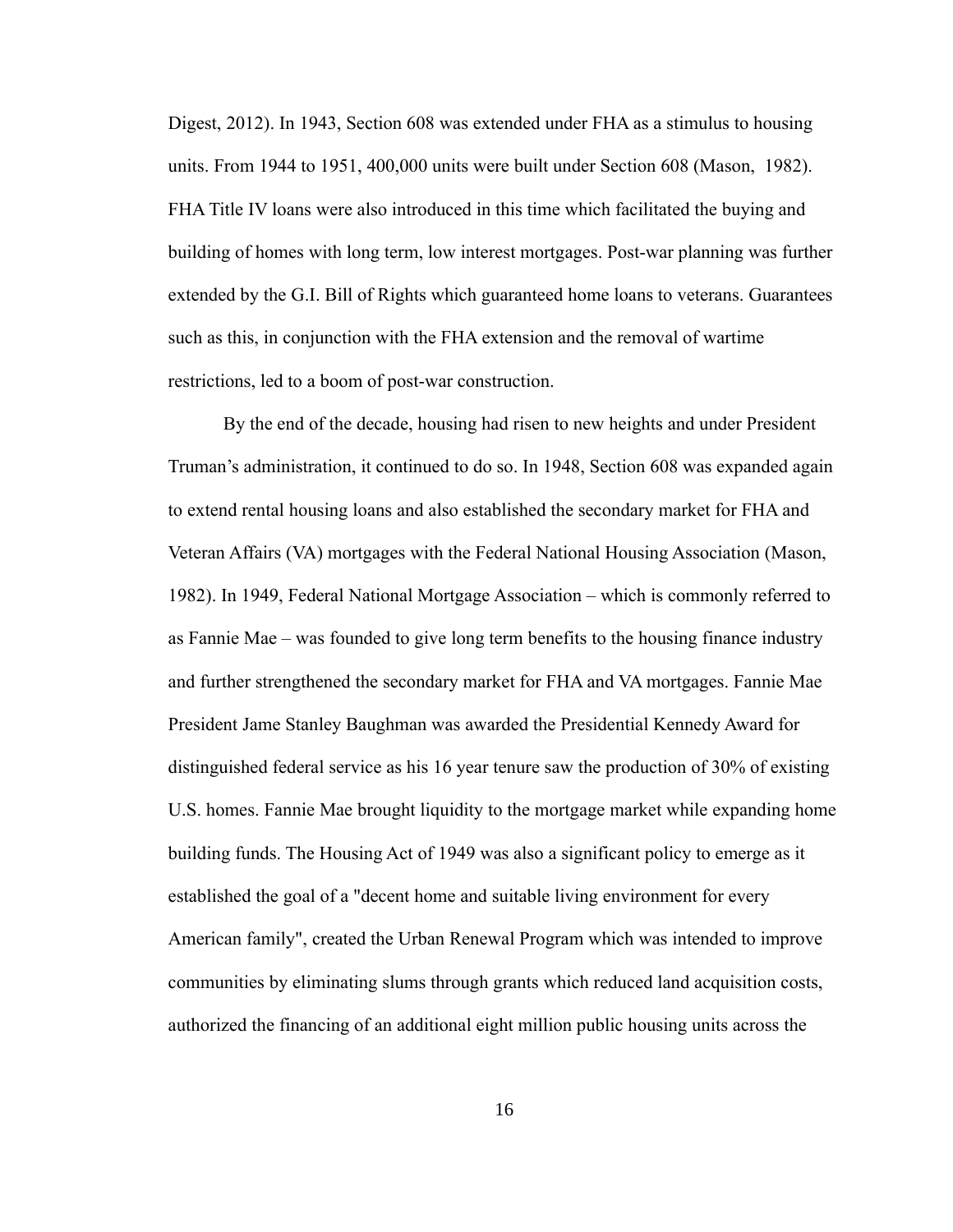nation, and recognized the needs of rural America by authorizing the U.S. Department of Agriculture to extend loans and assistance to low income farmers (Congressional Digest, 2012).

#### **The Rush to Suburbia**

By the end of the 1940s, the American market raved over home planning, buying, decoration and other means to improve quality of life. The development of rapid, large communities allowed builders to retain architects, planners, and landscape designers. Concepts such as cluster planning, loop streets, open space and cul-de-sacs had emerged and led to the rush to suburbia of the 1950s. Urban Renewal as established by the Housing Act of 1949 was used to revitalize communities. A record 15.1 million homes were constructed in ways which were of better quality construction, planning, and higher value than had ever been achieved across the world (Mason, 1982). A consumer revolution, encouraged by full employment, rising incomes, and population growth during this time, led to emerging expectations of quality for all – including for the poor, elderly, and racial minorities. The American lifestyle was changing.

The post-war population increase of 29 million led to a surge in housing demand in the 1950s. The Housing Act of 1954 established precedent in comprehensive planning. From then on, federal funds would only be allocated if a workable plan and budget were presented. During the 1950s, special programs emerged to promote housing for the elderly and disabled. The FHA became increasingly more active in financing multifamily mortgages, which promoted federal involvement with home financing. It was a decade of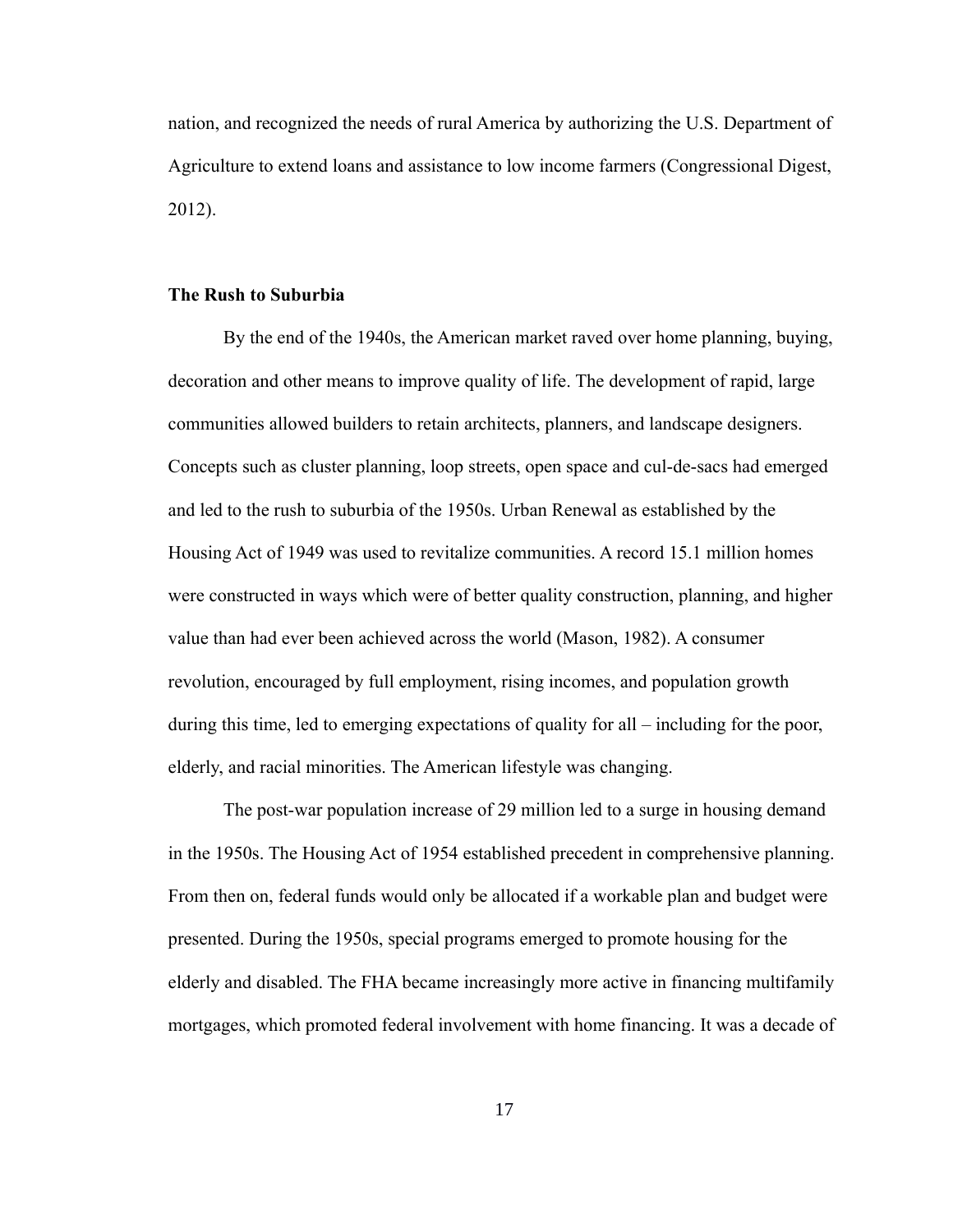prosperity for the housing market as American families rushed to suburbia in search of better communities to raise children. The metropolitan suburb population grew by 50% from 1950 to 1960 (Mason, 1982). The move to suburbia was aided in part by the construction of the expansive \$100 billion highway program which better connected cities to non-metropolitan surroundings.

#### **Federal expansion of housing policy and anti-discrimination**

The 1960s are largely notable for the creation of the U.S. Department of Housing and Urban Development (HUD) and anti-discrimination rulings. President John F. Kennedy rallied the American people to "give a damn" and this optimistic hope had carried into the housing industry where there were great expectations. Population growth was reaching new highs of 13% per decade. Housing vacancies were low. Financing was available at low interest. Building costs were steady (Mason, 1982). A string of Civil Rights Acts forbade racial bias or discrimination in public housing, then advanced to open privately owned housing, and culminated in forbidding racial discrimination in sale or rental of any U.S. housing.

All three presidents during this decade made grand promises to aid urban development and housing. President Lyndon B. Johnson's Great Society gave the American people Medicare and Medicaid while also starting programs for education, urban development, and housing. President Johnson reiterated in 1965 that the "ultimate goal in our free enterprise system must be a decent home for every American family"(Mason, 1982). In 1965, HUD was created as a cabinet-level department, charged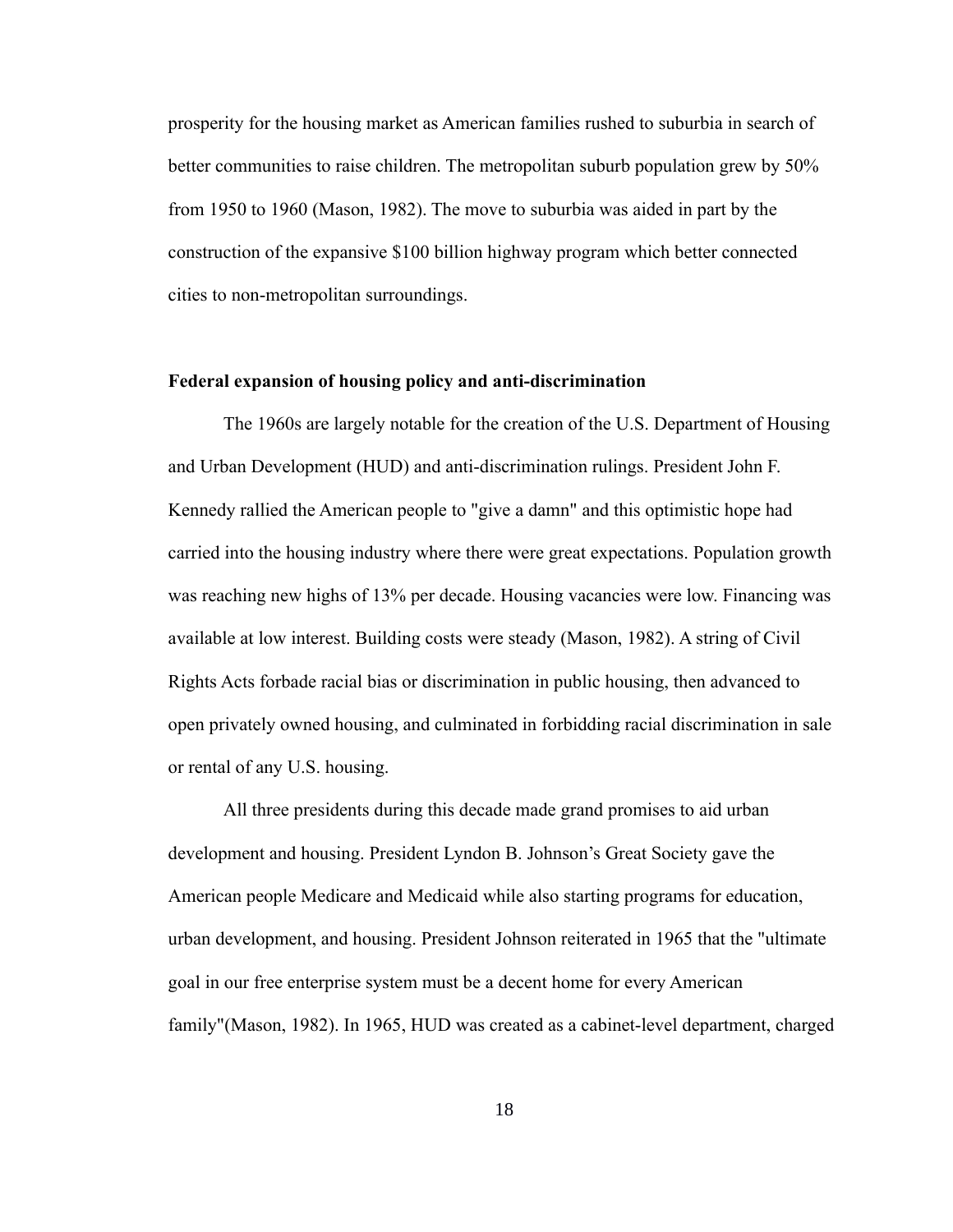with overseeing the nation's housing and community development programs (Congressional Digest, 2012). The 1960s also marked the launch of a new approach the ability of public housing authorities to rent privately owned units for their tenants. This was the beginning of the voucher program.

#### **Foundation of Expanded Mortgage Lending, Block Grants, and Section 8**

The 1970 laid the foundation for expanded mortgage lending, block grants, and Section 8 housing. Notably, the Federal Home Loan Mortgage Corporation – known as Freddie Mac – was established in 1970 to expand the secondary market for mortgages by increasing the money available for lending (Federal Housing Finance Agency, 2018). The Housing and Community Development Act of 1974 produced two big changes. The first change was the consolidation of seven separate grant programs into the Community Development Block Grant Program (CDBG). This program enables communities to fund their developments with flexibility, following the approval of the Housing Assistance Plan submitted to HUD. The second change was an amendment to the U.S. Housing Act of 1974 to create Section 8 (Mason, 1982). Section 8 is a subsidy program which covers the difference between what a low income tenant can proportionately afford based on their income and fair market rent in a given community, as defined by HUD. Section 8 also gives communities funds to use at their discretion, whether it be for new construction, renovation, or tenant based assistance ("What is Section 8?," 2011).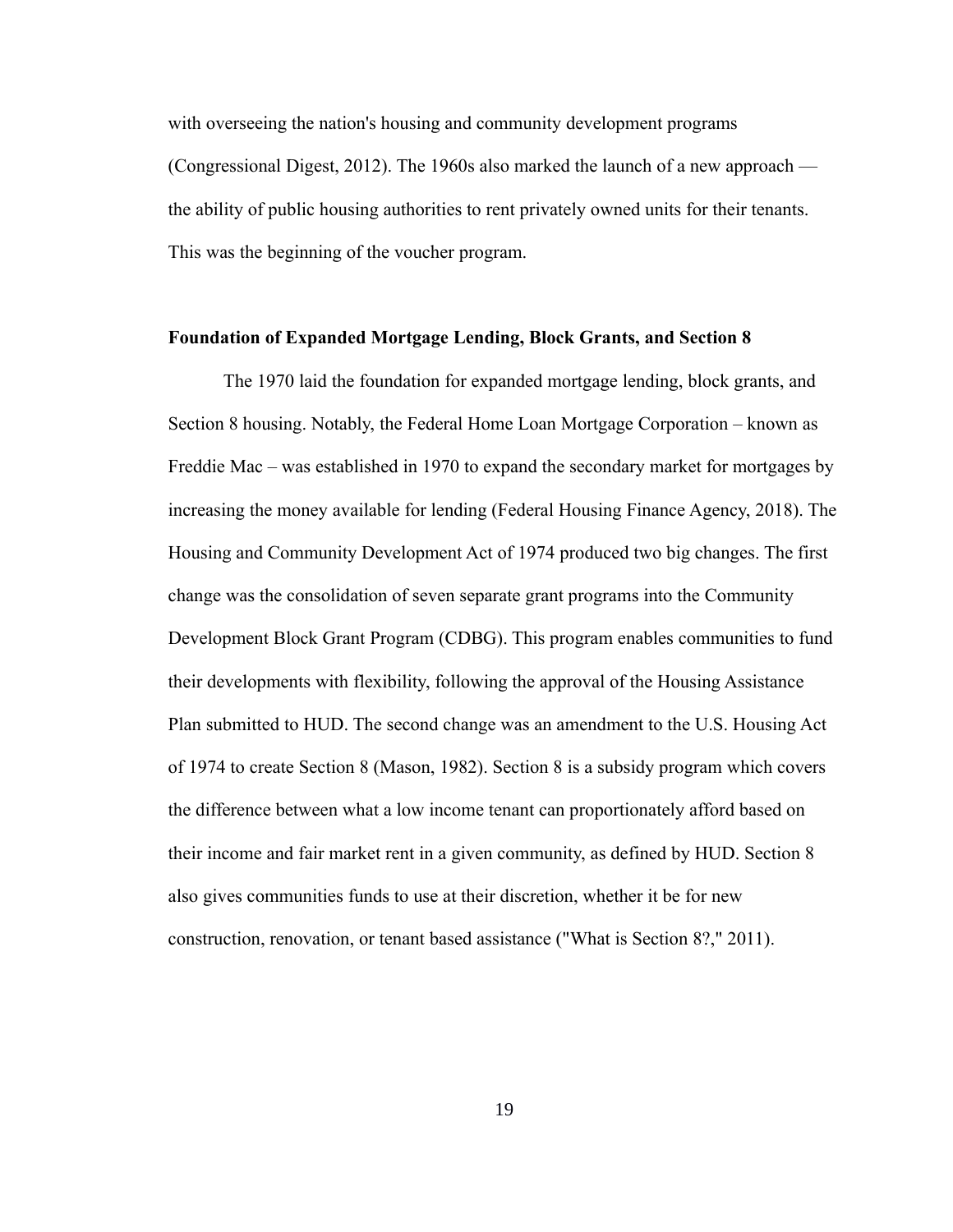#### **Tax Incentives for the Private Market to Capitalize on Affordable Housing**

The Tax Reform Act of 1986 repealed accelerated depreciation deductions, and for the first time, set a cap on state authority to issue tax exemptions for multifamily housing. It also created the Low Income Housing Tax Credit program (LIHTC). LIHTC provides incentives for developers to construct affordable rental homes for low income families. The McKinney Vento Homeless Assistance Act of 1987 was the first federal attempt to address homelessness by funding shelters and support housing ("The Federal Role in Housing," 2010).

#### **Block Grant Expansion**

The 1990s gave rise to the HOME Investment Partnership which provides block grants to states and localities to address their unique affordable housing needs. It is notable that as housing policy has evolved in the U.S., there is an increased recognition within the policy design that communities have varying needs. Recipient jurisdictions develop their own programs based on target standards, housing needs data, and activities identified in the Comprehensive Housing Affordability Strategy – now known as the Consolidated Plan ("The Federal Role in Housing", 2010). During this time, allocations were established for the elderly and disabled, block grants were provided for Native American housing, and HOPE IV provided funding for the revitalization of public housing ("The Federal Role in Housing," 2010).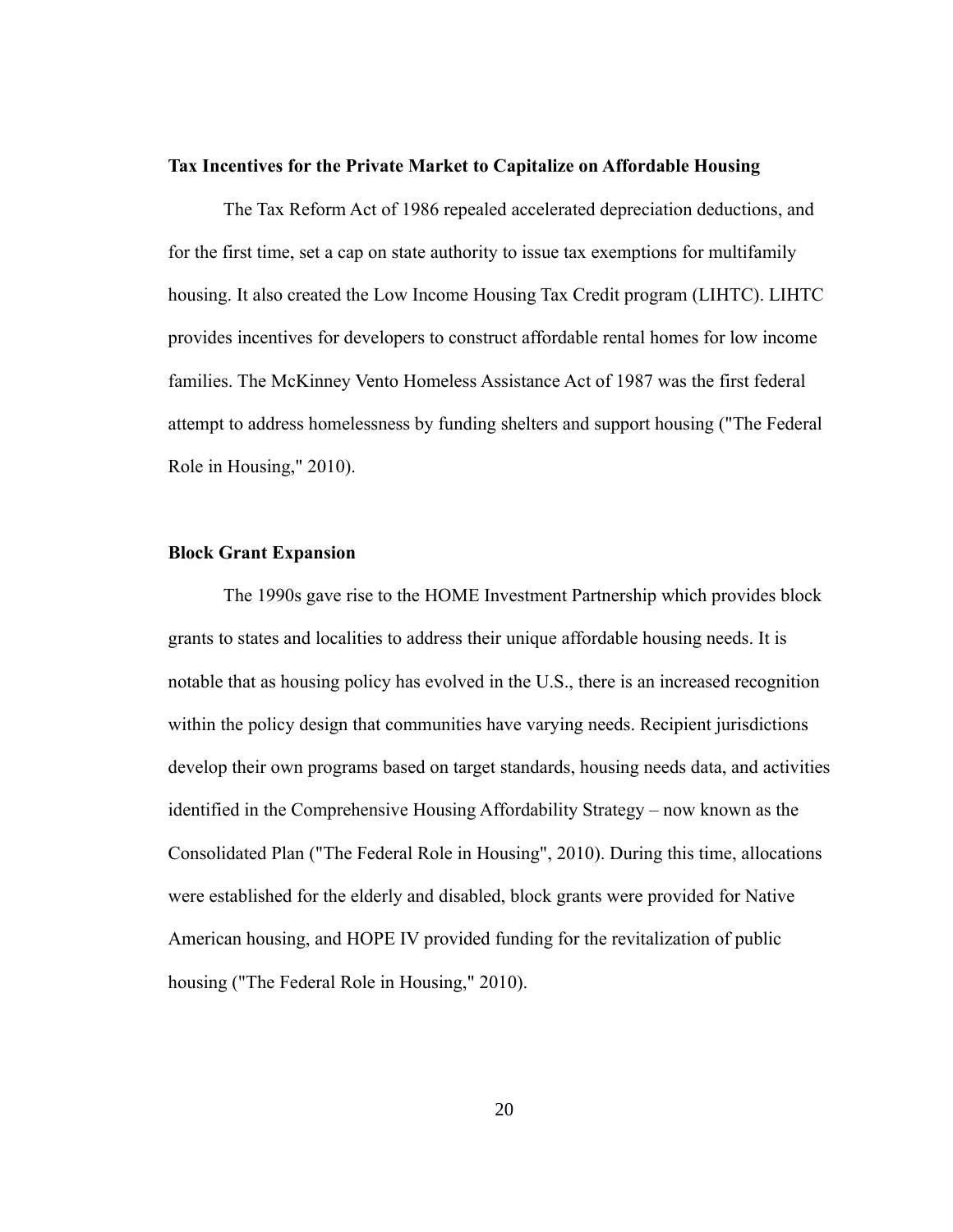#### **The Market Collapse**

The beginning of the 2000s promised hope in the U.S. housing industry. In 2004, home-ownership had reached a record high of 69% (HUD, 2017). Housing prices peaked in 2005, contributing the soon approaching Great Recession. During the Great Recession, foreclosure rates skyrocketed as home valuations, the mortgage markets, Wall Street hedge fund investments, and the home building, buying, and banking industries collapsed. It is estimated that nearly 3 million homes were foreclosed during the recession (Schoen, 2010). In response, the Housing and Economic Recovery Act of 2008 ensured Fannie Mae, Freddie Mac, and the Federal Home Loan Banks would not collapse. FHA was expanded to prevent foreclosures. The Neighborhood Stabilization Program was implemented to stabilize communities with high rates of foreclosure and abandonment through purchase and redevelopment. In an attempt to further alleviate the stress caused by the recession, the American Recovery and Reinvestment Act, The Hearth Act and Helping Families Save Their Homes Act were established in 2009 (Schoen, 2010). Vast expansions of welfare benefits also acted as a housing stabilizer.

#### **The Recovery**

Since 2010, recovery efforts to mitigate the lingering effects of the recession are still underway, largely under the direction of HUD. With the VA, HUD announced a goal to end veteran homelessness through the HUD-VA Supportive Housing program and the VA's Supportive Services for Veteran Families program (US Department of Veteran Affairs, 2012). Under President Obama, emphasis was placed on affordable rental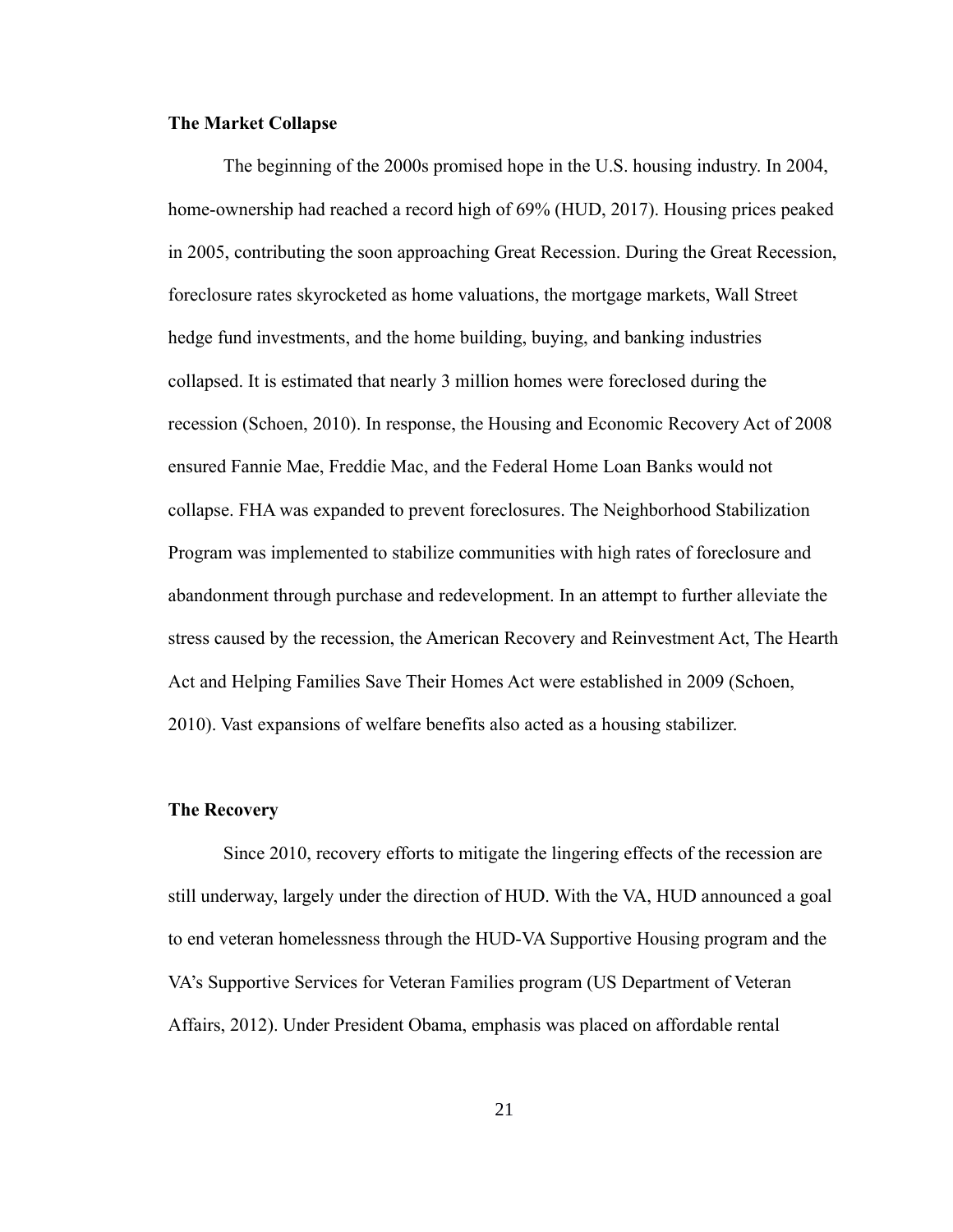housing policy with the Choice Neighborhoods Initiative and the Rental Assistance Demonstration. While President Trump's legacy on housing policy has yet to be made, President Trump reversed a FHA insurance premium cut of 25% implemented under President Obama, which has resulted in a 13% drop in FHA applications (Foster, 2017). Ben Carson, the appointed secretary of HUD, has announced that he intends to cut spending and reduce government assistance programs. President Trump and Ben Carson's budget for the 2018 fiscal year calls for steep cutbacks to housing programs, totaling \$6.8 billion. The proposed budget specifies the removal of the Community Block Development Grant, HOME Investment Partnership Program, 11.3% or \$500,000 cut to the Public Housing Operating fund used to subsidize public housing for low income families, 67% or \$1.3 billion cut of the Public Housing Capital Fund used to repair current Public Housing, \$97 million cut to the Housing Choice Voucher which would immediately eliminate 256,900 housing vouchers, and a 17.3% or \$25 million cut to Section 811 which subsidizes the rent of affordable houses for disabled Americans ("Trump-Carson Housing Budget Cut Estimator for Your Area," 2017).

#### **Uncertainty for the Future**

Increasingly, housing insecurity is a major issue in many American cities. Rising rents have made it difficult to save money for a down payment on a home. The subsequent increased demand for rentals, as people are unable to purchase homes, puts upward pressure on market rents. While rental construction has increased in response in many areas of the country, a large proportion of this construction targets the high end of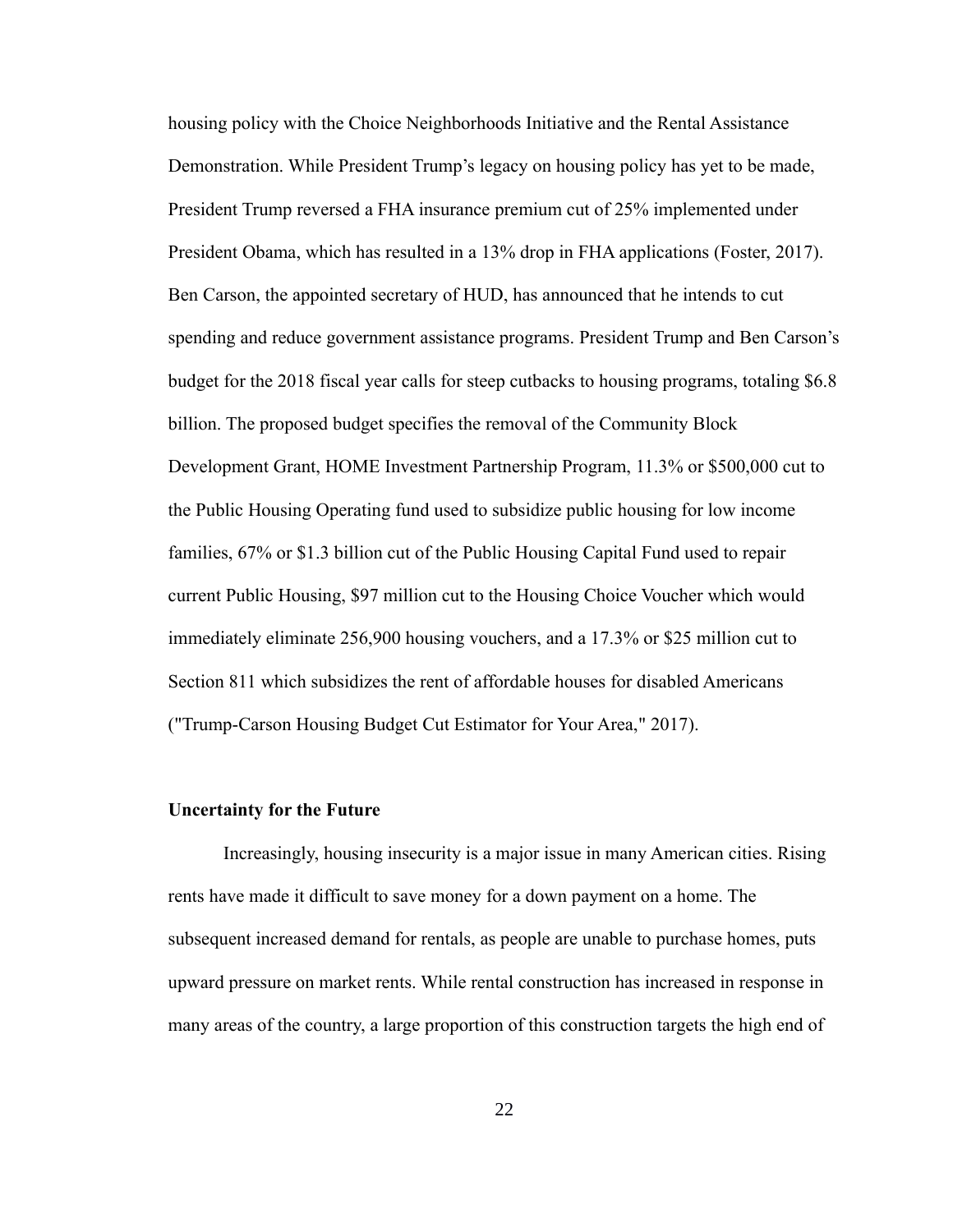the rental market to recuperate the high costs of development (Center for Housing Policy, 2016). This leaves those needing adequate, and affordable housing struggling to find it. In eviction courts of the 92% of the tenants who had missed rent payments, the majority spent at least half of their income on rent while one third devoted at least 80 percent to it. (Desmond 2016). Recall that anyone spending more than 30% of their income on housing is considered to be rent burdened.

Assistance policies are being cut by the Trump Administration and Congress, with a call for a \$54 billion cut in non-military discretionary domestic programs, and a specific \$6.8 billion cut to affordable rental housing programs (Oliphant, 2017). Cuts to housing funds will only increase evictions and gut grant programs offered to help communities as a whole. As the Community Development Grant Program is on the chopping block for the proposed 2018 fiscal budget as well, communities will be unable to even seek that support (Affordable Housing, 2017). If cut, rental prices will rise as affordable housing programs and housing vouchers decline, forcing families to either seek out rental units which are affordable without a subsidy, or further push them into housing insecurity by dedicating a larger portion of their income to keeping a roof over their heads.

From the first move of federal intervention into housing during the 1930s to a present day cutbacks on housing programs, many housing programs and policies have been created, shrunk, cut, and expanded over the decades. Yet, the current condition of housing in the United States and the uncertainty regarding housing policy in the coming years has left major gaps in the marketplace.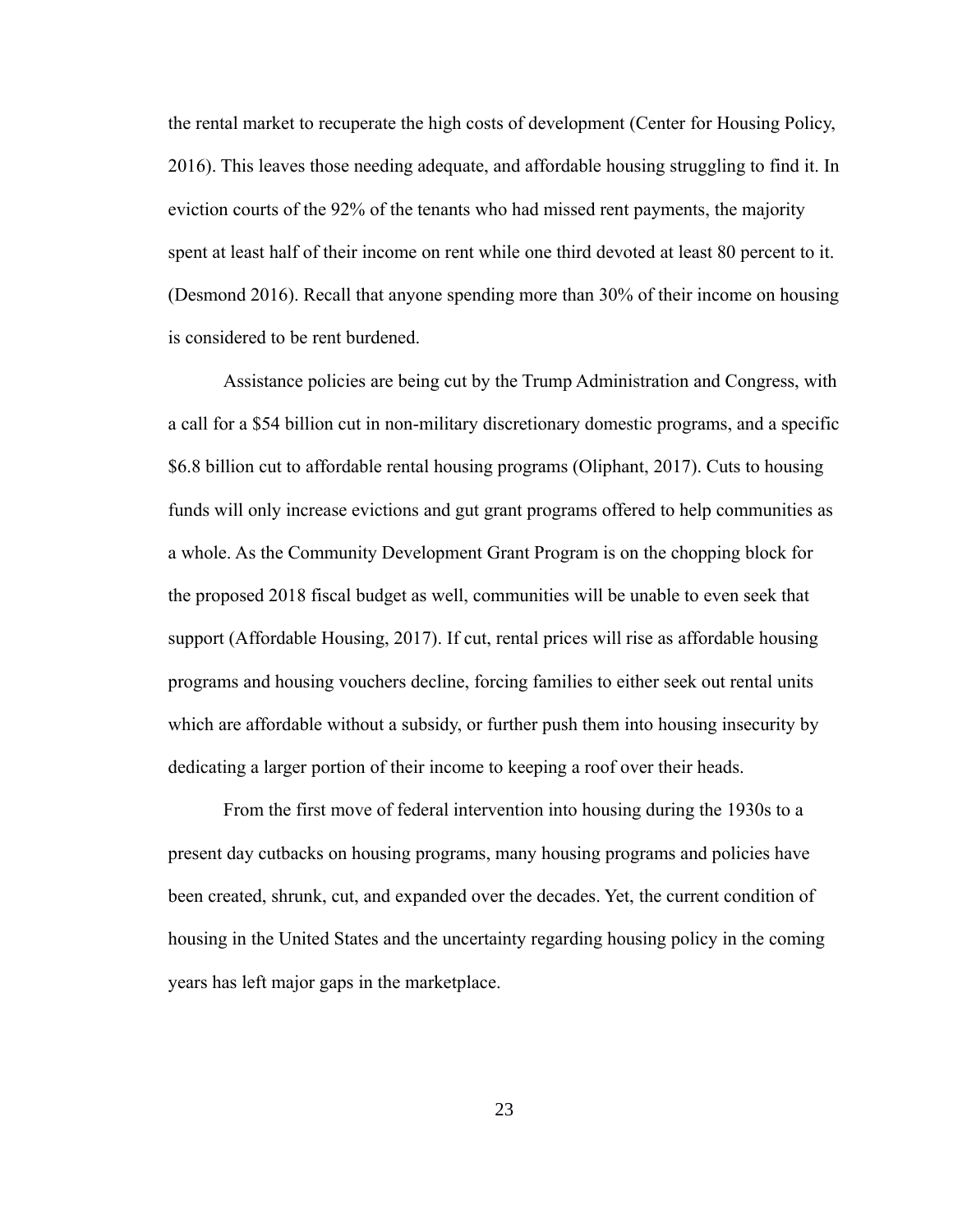What housing policy alternatives exist to address housing insecurity in the Lafayette-Oxford, Mississippi community and similar communities? Communities like LOU are struggling to manage growth and address housing insecurity. By conducting a systematic literature review, housing policy recommendations will be presented, alongside suggested policies. In the next chapter, I discuss the methodology used for data collection and analysis. In Chapter four, I present findings on policy alternatives and community dynamics. In Chapter five, I recommend policies by which the Lafayette-Oxford, Mississippi community and similar communities can address housing insecurity through evidenced based solutions.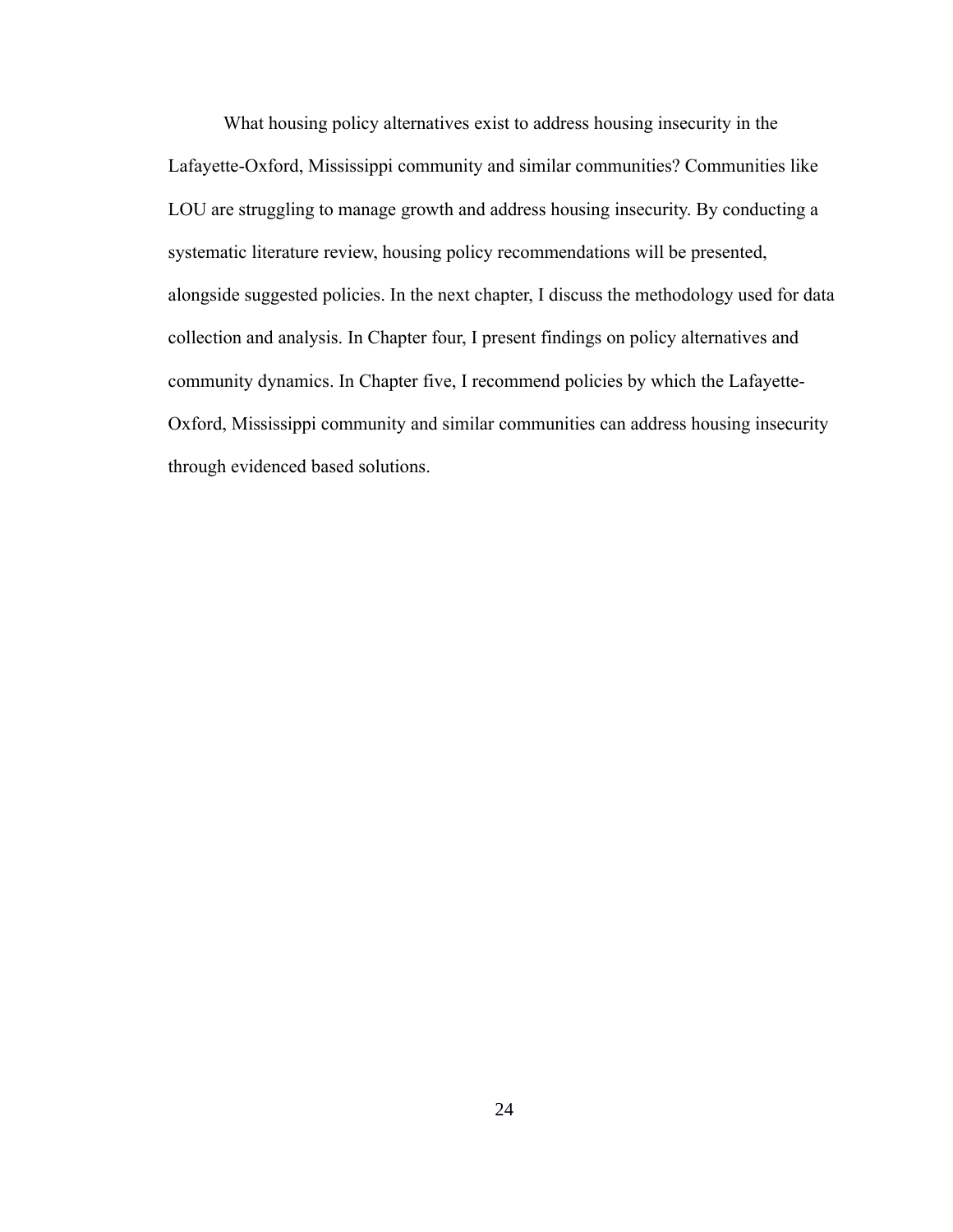#### **Chapter 3 Methodology**

Systematic literature reviews are a form of research to collect the existing studies and research a topic. The aim of systematic literature review is a way to identify and synthesize scholarly research on a particular topic, including both published and unpublished studies. Systematic literature reviews are unbiased and reproducible but can be time-intensive. These reviews provide evidence for policy-making to identify gaps in research and current practice ("Guide to Conducting Systematic Reviews," 2018). Systematic reviews must begin with a targeted, and fully formulated question to be answered by the review (Antes, Khan, Kleijnen, & Kunz, 2018). Reasons to include or exclude studies are explicitly stated as the research process is reported. The explicit and systematic steps taken to conduct a systematic literature review distinguishes it from traditional reviews and commentaries. There are five essential steps in a systematic literature review. The first is to frame the question. The second is to identify relevant work. The third is to assess the quality of the studies. The fourth is to summarize the evidence. The fifth is to interpret the findings (Antes, Khan, Kleijnen, & Kunz, 2018).

Through a qualitative, systematic literature review, this thesis seeks to establish, through existing literature, policy alternatives to address housing insecurity. A systematic literature review was selected as the method to be conducted due to the targeted question and policy basis of the topic. The specific research question addressed is: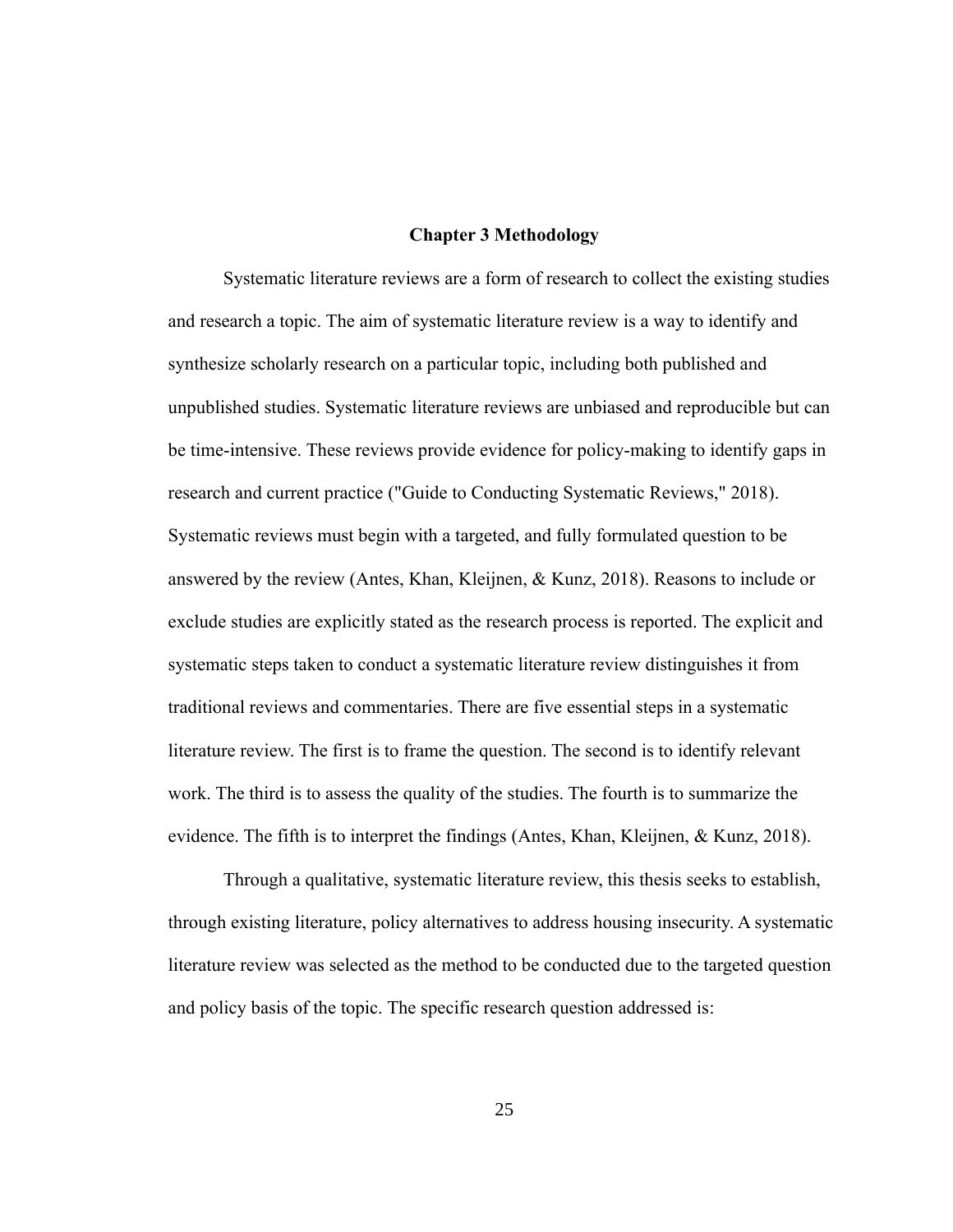"What policy alternatives exist to address housing insecurity in the Lafayette-

Oxford, Mississippi community and similar communities?"

The search strategy was designed to access published materials and comprised of five steps:

First, I conducted a limited search of the University of Mississippi library's One Search function to identify relevant keywords contained in the title, abstract, solutions suggested and subject descriptors. The keywords identified were "Housing Policy", "Affordable Housing", "Rural Housing", "U.S. Policy", "Housing", "Cities", "Land Use", "Zoning","Vouchers", "Economic Rent City", "Politics", and "Housing Insecurity".

Second, terms identified in this way were used in an extensive search of the existing literature in the University of Mississippi's One Search database. The search settings were limited to full text online, English, peer reviewed journal articles, and published in the last 12 months. Keywords searched were ''Housing Policy'', ''United States'', and ''Affordable''with the subject terms of housing and policy and disciplines of economics, public health, government, and sociology. This search strategy yielded 139 journal articles.

Third, I filtered through the abstracts of the 139 journal articles by excluding those which did not discuss policy implications, recommendations, or alternatives. Full copies of the journal articles identified by the search, and considered to meet the inclusion criteria, based on their title, abstract and subject descriptors, were obtained. Of the 139 journal articles yielded by the search results, eight journal articles remained after being filtered for inclusion of policy alternatives. From these eight journal articles,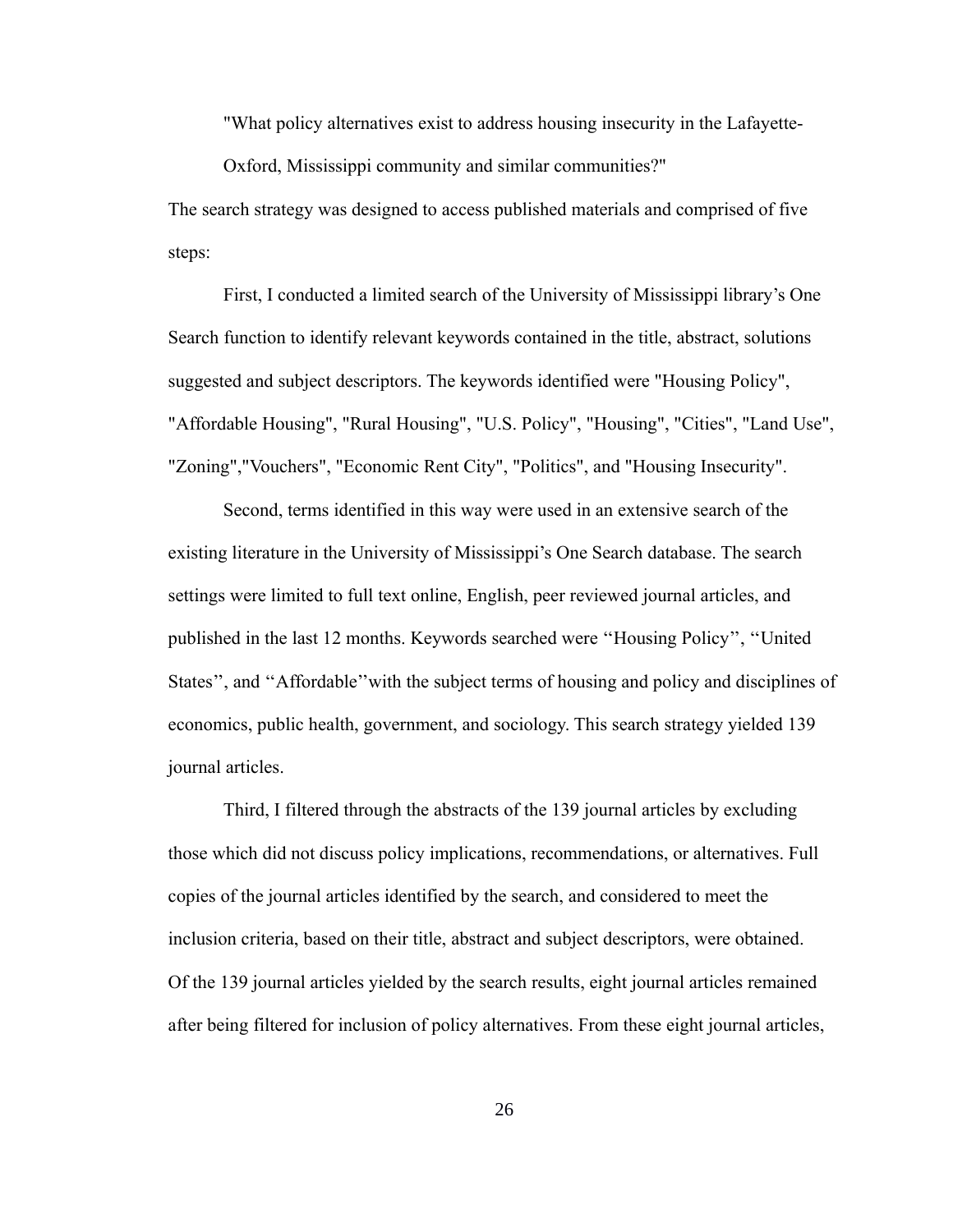their citation and reference lists were searched and filtered based on policy alternatives and accessibility for a more expansive data set. This resulted in the extraction of 25 total journal articles.

Fourth, housing policy alternatives were examined from the selected journal articles for the U.S., whether the policy recommendations were for metropolitan, urban, or non-metropolitan communities.

Fifth, policy alternatives are presented, as supported by findings, to address housing insecurity in the Lafayette-Oxford, Mississippi community and similar communities.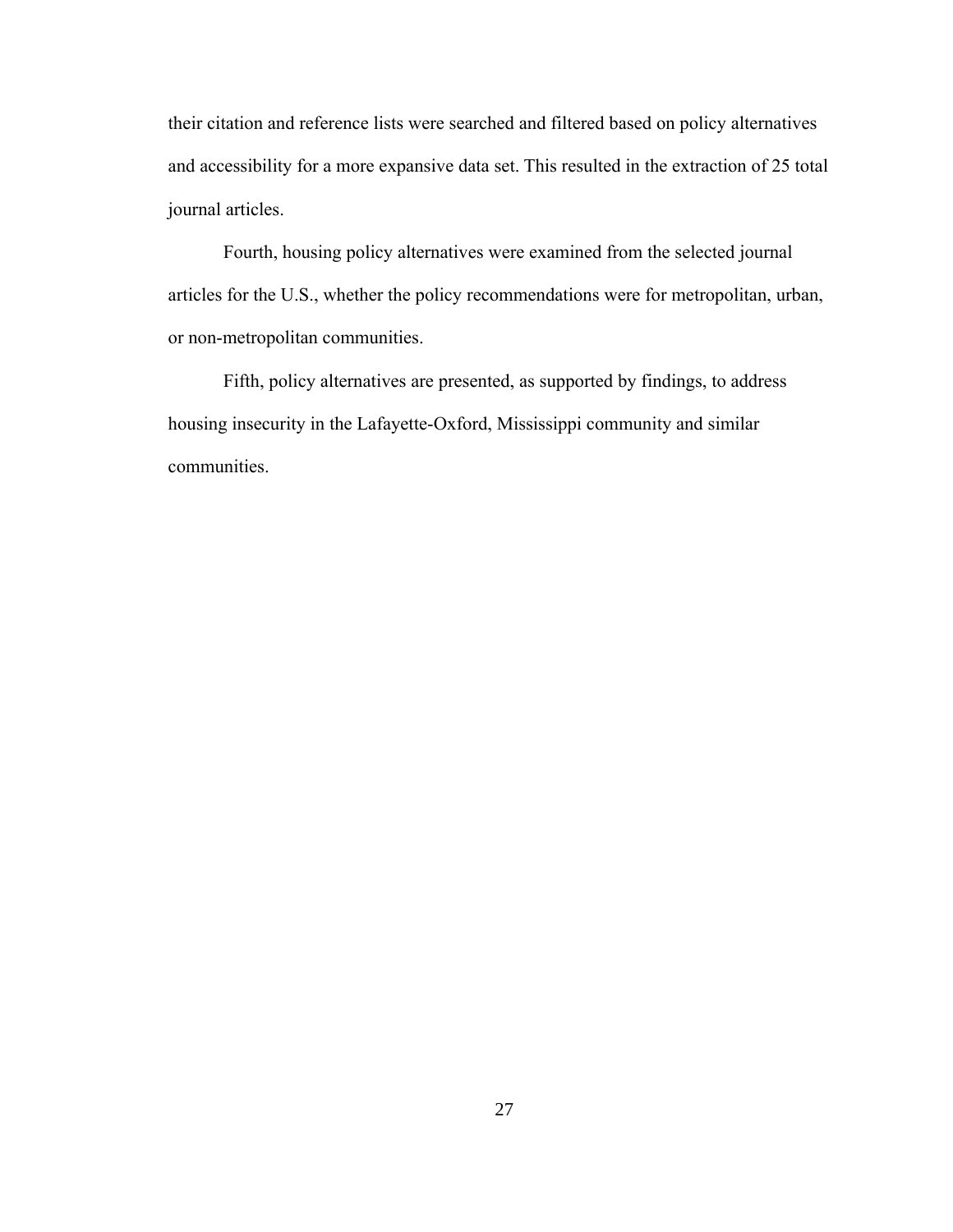#### **Chapter 4 Housing Policy Alternatives**

In this chapter, I discuss the findings of policy alternatives and community dynamics extracted from the 25 journal articles collected.

#### **Types of American Housing Dynamics**

The housing problems in the U.S. are caused by an imbalance in supply and demand. There are three types of housing dynamics in American cities and then nonmetropolitan communities to consider. Different policies should be evaluated for each as the problem differs in each dynamic.

The first type of American housing dynamic can be defined by its characteristic of population loss. Subsequently, population loss has led to a sharp decline in demand, but high supply in housing remains due to the long depreciation period for housing. In turn, the high supply of housing and low demand has led to lower prices for housing and minimal new construction in these cities (Metcalf, 2018). Despite the high supply of housing, housing is often inadequate and in need of costly reinvestment. Examples of this housing dynamic include St. Louis, Detroit, and Rochester. I will refer to this dynamic as Metro Shrink.

Home prices are well under minimum profitable production costs in these cities. The ratio of minimum profitable production cost (MPCC) is calculated as being under .07 in this cities, whereas 1.0 is considered healthy and best for equilibrium prices (Glaeser  $\&$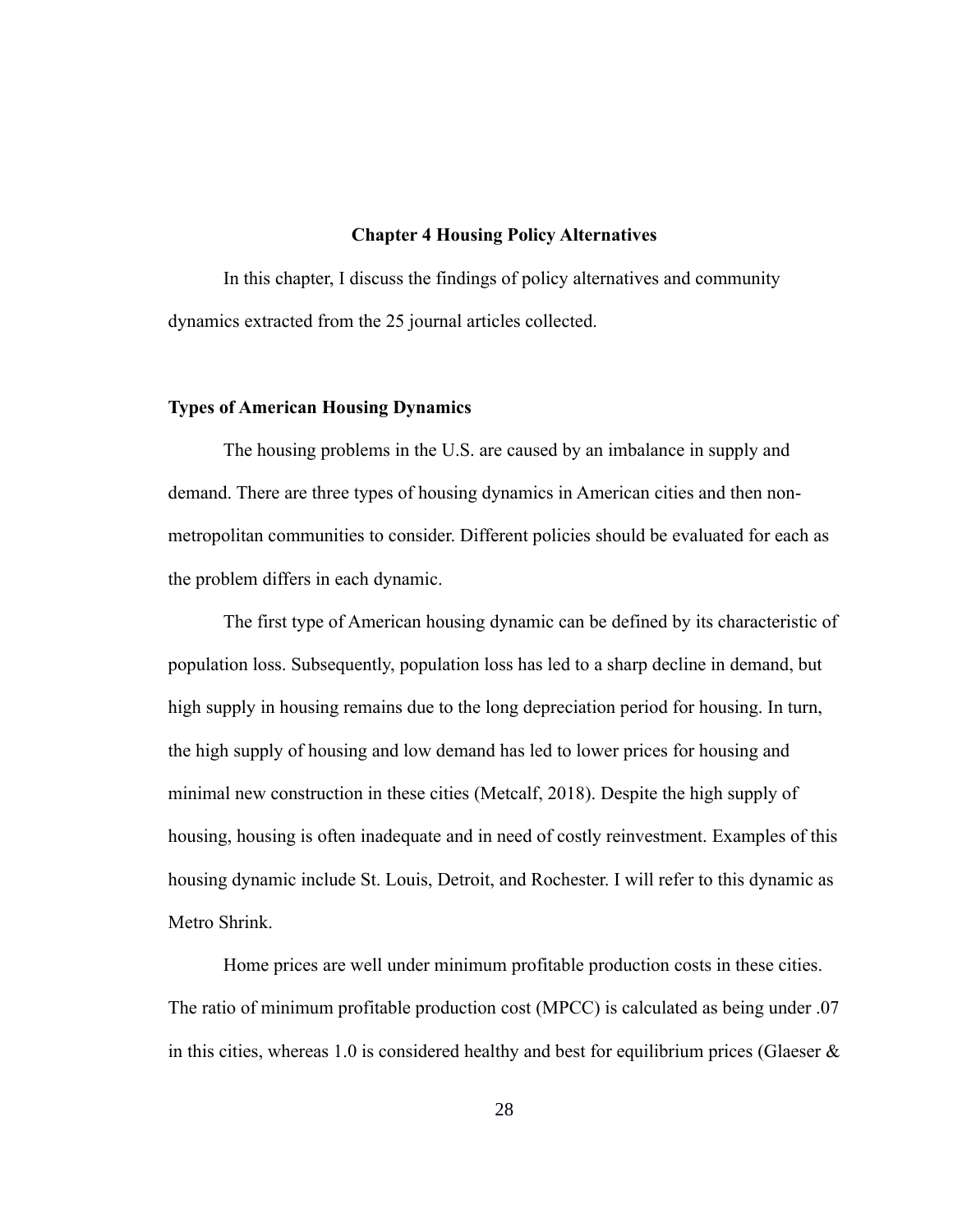Gyourko, 2018). This ratio is derived from the costs associated with increased housing supply. Components are land (L), construction costs (CC), and the rate of entrepreneurial profit (EP) to compensate the builder. To calculate the minimum profitable production cost, MPCC=  $(L+CC)$  x EP (Glaeser & Gyourko, 2018).

The second type of American housing dynamic is defined by its characteristics of population and housing gain which leads to equal supply and demand. Housing construction costs and market rate are relatively inexpensive. The housing markets in these cities are lightly regulated. Examples include Houston, Atlanta, and Tucson (Metcalf, 2018). The MPCC is calculated near or at 1.0 in these cities, which is considered healthy (Glaeser & Gyourko, 2018). I will refer to this dynamic as Metro Growth 1.

The third type of American housing dynamic is defined by its characteristic of population gain but housing shortage, due to a greater demand than supply. (Metcalf, 2018). While these cities experience high wages and high levels of productivity, housing is highly expensive and cost consumers significantly more than cost of production. The housing market is highly regulated in this dynamic. These cities include San Francisco, Los Angeles, Washington DC, and New York (Metcalf, 2018). It has been estimated that real GDP could be nearly nine percent higher if there were a surge in housing supply in just the three high productivity markets of New York, San Francisco, and San Jose, as migrants could afford to move into the market (Glaeser & Gyourko, 2018). Notably, these cities with inelastic housing supply experienced much more extreme price gyrations during boom-bust cycles of 1980s and 2000s (Glaeser & Gyourko, 2018). Overall, more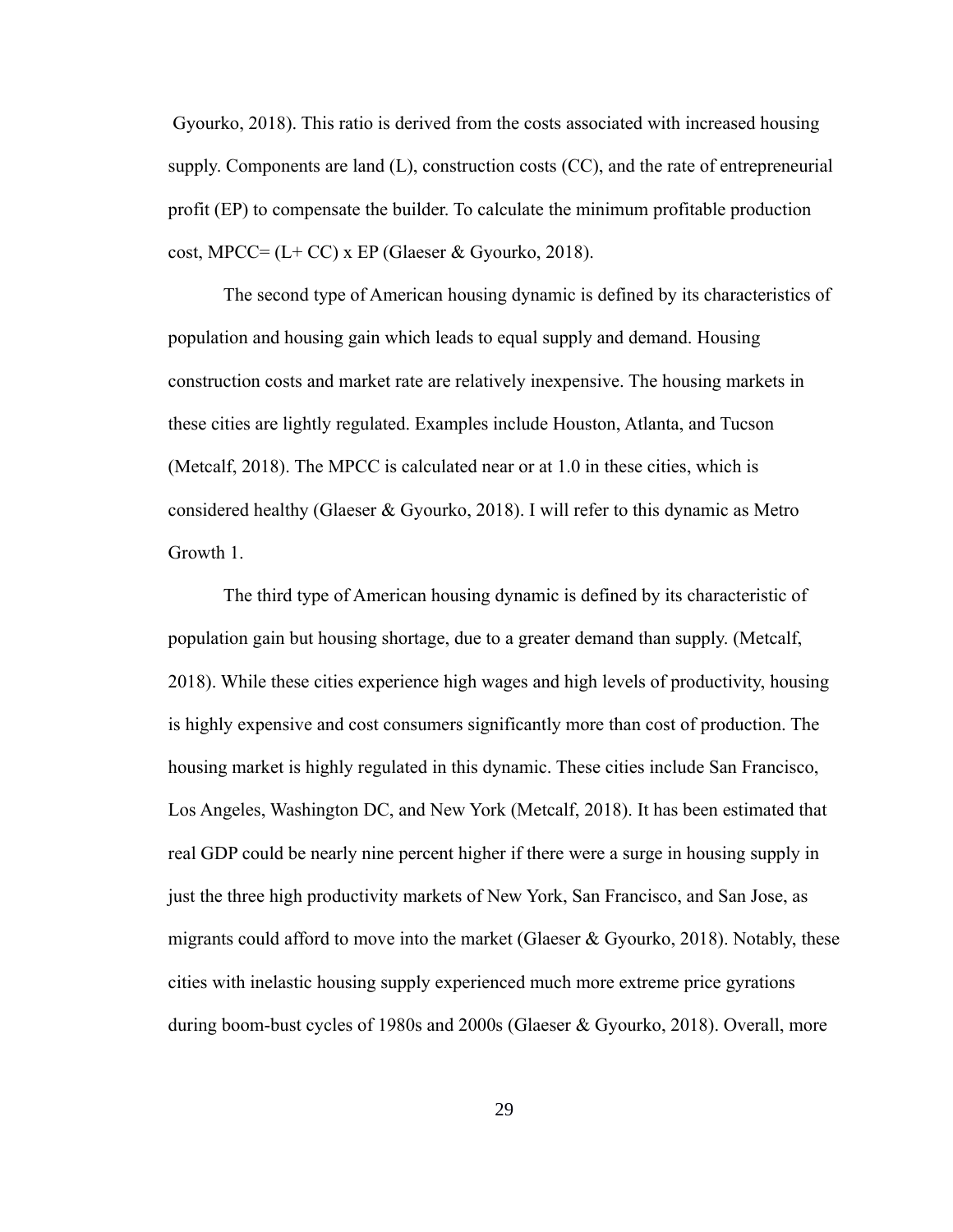expensive housing markets tend to be both more regulated and have more inelastic supply sides. The MPCC ratio is higher than 1.5 in these cities. These cities have a strong correlation between high incomes and high housing prices, which results in wealth gaps geographically when lower income families are barred from entry in high productivity zones (Glaeser & Gyourko, 2018). I refer to this dynamic of Metro Growth 2.

The fourth identified type of American housing dynamic is non-metropolitan communities where counties more often are distinguished in rural poverty, economies, and housing markets from urban counterparts (Brown & Webb, 2017). Within this category, I differentiate non-metropolitan communities which are experiencing growth from the non-metropolitan communities which are experiencing population loss. I refer to these as Non-Metro Growth and Non-Metro Shrink, respectively. Deprivation in rural areas tends to be elevated and outpaces urban area. The Economic Research Service classified 386 persistent poverty counties where poverty rates exceeded 20% over the past four censuses (Brown & Webb, 2017). 95% are non-metropolitan and are located in the Deep South, central Appalachia and eastern Kentucky, Native American reservations in New Mexico and the Dakotas, and southern Texas along the Mexican border (Brown & Webb, 2017). Rural poverty is felt most often by those who are older, married, and hold a form of employment, when compared to urban poverty. Rural residents are less likely to rely on welfare transfers due to geographic isolation, the stigma associated with receiving assistance, or lack of information. Deprivation in rural areas is an effect of insufficient income and chronic long term underemployment (Brown & Webb, 2017). This contrasts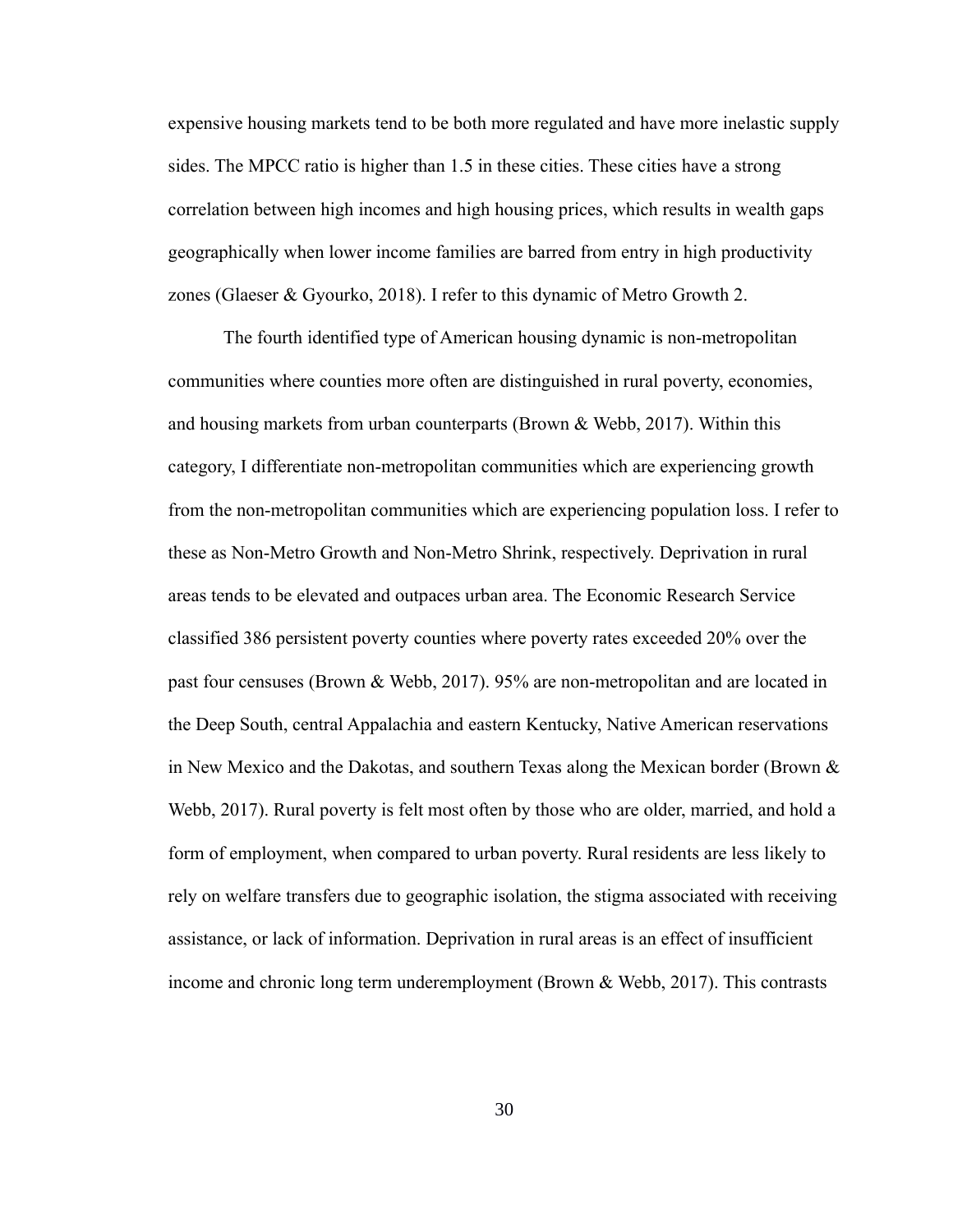with the urban poor whose poverty is more related to unemployment and who more frequently rely on governmental income transfers.

Counties with a proximity to urban areas have experienced high rates of housing development within the county space, particularly large homes that constructed in rural areas due to lower costs. This has led to new forms of inequality in rural places. When compared to urban residents, rural residents have higher incomes relative to housing costs and high rural home ownership. Rental demand is low in these areas and consequently, there is restricted supply of leasable properties. There is less competition among lenders which drives up mortgages costs. County homeowners are twice as likely than urban homeowners to pay 10% mortgage interest rates, compared to seven percent mortgage interest rate seen in urban areas (Brown & Webb, 2017). Counties with the healthiest level of production and housing prices are those with natural and built amenities, as demand is surging in these areas (Brown & Webb, 2017).

When analyzing these American housing dynamics, there is a clear connection between new construction and housing prices. There is little new construction in heavily regulated cities with a MPCC ratio of 1.5 plus, a little less new home construction but not much comparatively in cities with a MPCC ratio of 0.7 or less, with the greatest range of construction in cities with MPCC ratios closer to 1.0 to match demand for housing (Glaeser & Gyourko, 2018). This indicates that the absence of heavy regulation will tend to equalize wages and housing costs across space, as new construction is facilitated. In contrast, declining cities that lack substantial central city reinvestment and suffer from population loss have experienced significant foreclosure activity in both urban and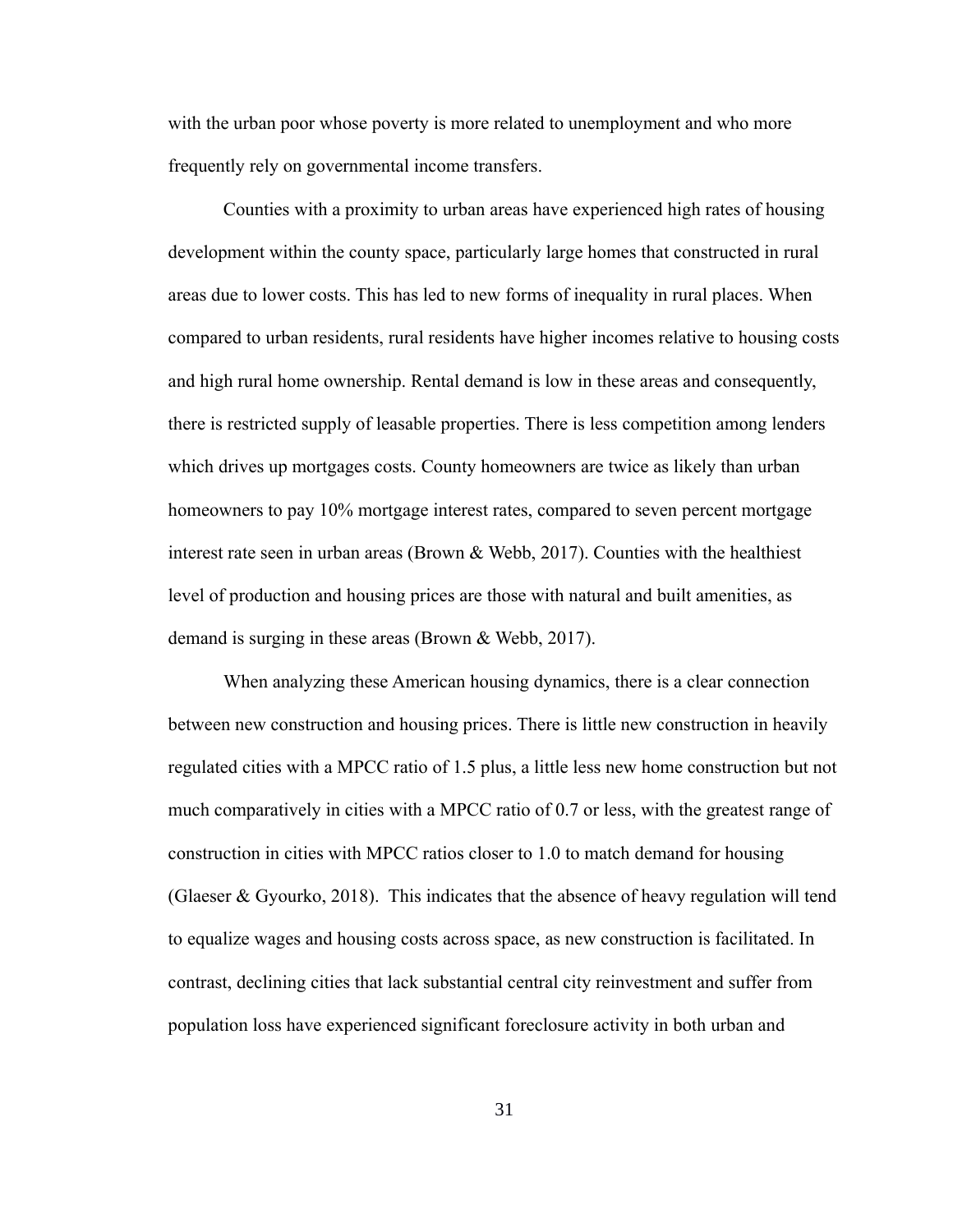suburban activity (Brown & Webb, 2017). This indicates that the absence of regulation in its entirety leads to the worsening of the housing market health.

The types of housing dynamics in American cities and non-metropolitan communities are depicted in Figure 1. It is important to consider the housing dynamic of a community when evaluating policy alternatives.

|                                              | Metro Shrink   Metro                                                                  | Growth 1      | Metro<br>Growth 2 | Non-Metro<br>Growth | Non-Metro<br><b>Shrink</b> |
|----------------------------------------------|---------------------------------------------------------------------------------------|---------------|-------------------|---------------------|----------------------------|
| Demand for<br><b>Housing</b>                 | Low                                                                                   | High          | High              | High                | Low                        |
| Current<br>Quantity of<br><b>Housing</b>     | High                                                                                  | Equal         | Low               | Low/Equal           | High                       |
| Affordability                                | <b>Strong</b>                                                                         | <b>Strong</b> | Weak              | <b>Strong</b>       | <b>Strong</b>              |
| <b>Regulations</b><br>on New<br>Construction | Lack of<br>central city<br>reinvestment<br>leads to<br>higher<br>foreclosure<br>rates | Minimal       | High              | <b>Varies</b>       | <b>Varies</b>              |
| Amt. Of New Low<br>Construction              |                                                                                       | High          | Low               | <b>Varies</b>       | <b>Varies</b>              |
| <b>MPCC</b>                                  | 0.7                                                                                   | 1.0           | 1.5               | <b>Varies</b>       | <b>Varies</b>              |

**Figure 1: American Housing Dynamics**

# **Policy Alternatives:**

# **Public Housing**

Public housing, a form of supply-side intervention, provides low income

households, senior citizens, and the disabled with adequate, affordable housing that meets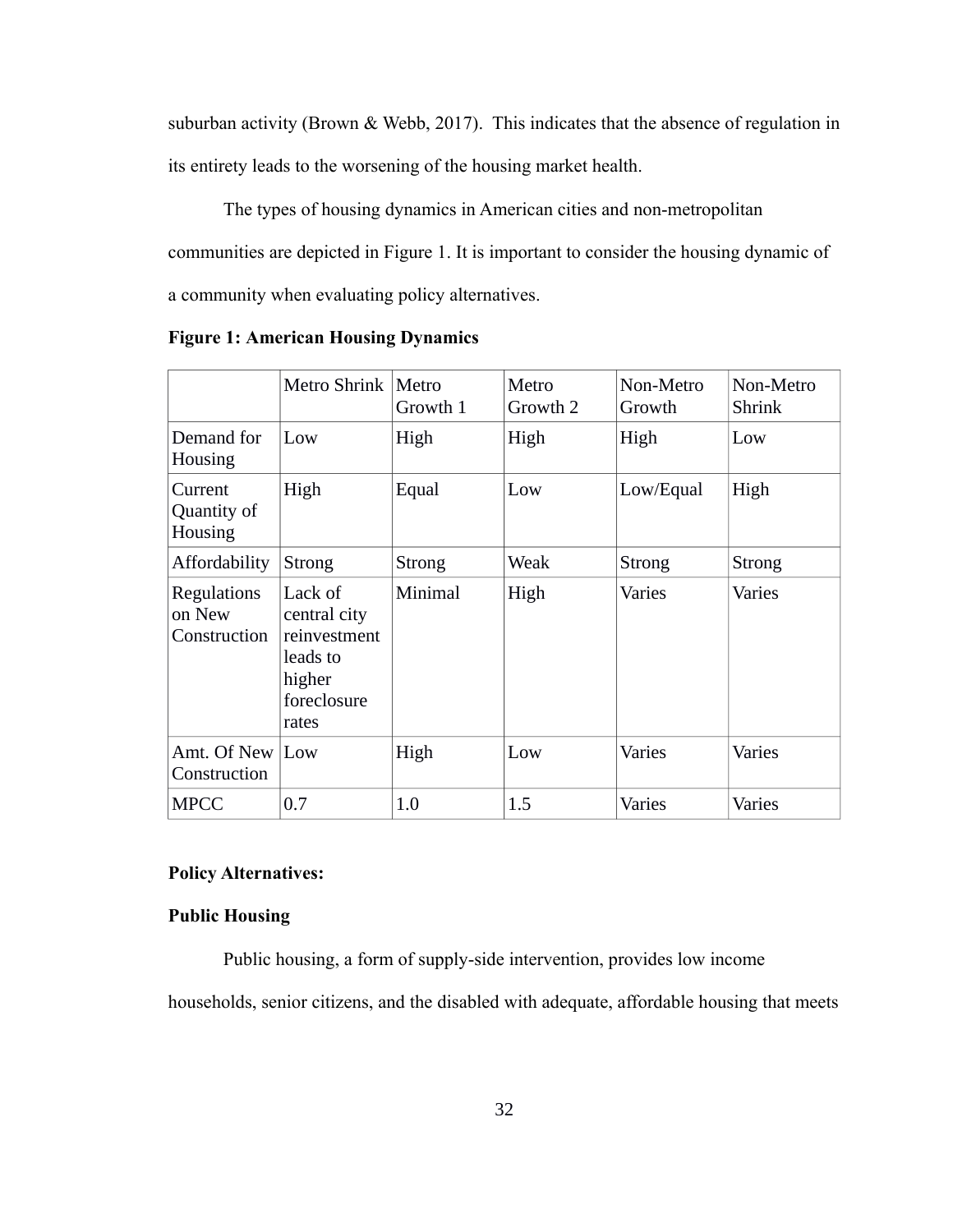safety and building codes, as subsidized by public funds. This policy serves to expand the supply of low-cost housing in the market. The National Housing Task Force commissioned under President Reagan concluded, "To meet the growing need for affordable housing for low income Americans, the Task Force recommends a significant increase in supply through new construction, rehabilitation, preservation, and acquisition of existing stock" (National Housing Task Force, 1988).

Those who would otherwise compete in the private market for affordable housing, or even housing that is proportionately higher than 30% of their income, would be able to secure adequate, affordable housing, ensured by the government. There is also significant access to the public housing authority which acts as the landlord to public housing communities. If there are problems with the public housing authority, the tenant has the power to contact HUD for redress and reexamination of the issue (Assad, n.d.). Findings from sociological research show that the effects of neighborhood context on individuals, while still significant, is weaker, more short-lived, and more highly variable than first expected by researchers; rather, individuals are more deeply embedded in housing relations than they are in particular neighborhoods. This is to indicate that mortgage lenders or landlords matter more than the neighbor in American households (Martin, 2017). By removing the landlord and private rent-seeking behavior from housing for vulnerable and non-vulnerable groups alike, the emphasis is placed on having a roof over head rather than the building of a key financial asset (Elsinga, 2017).

The benefits of public housing include the improved well-being of residents, increased household and community stability, as well as an approach to remove land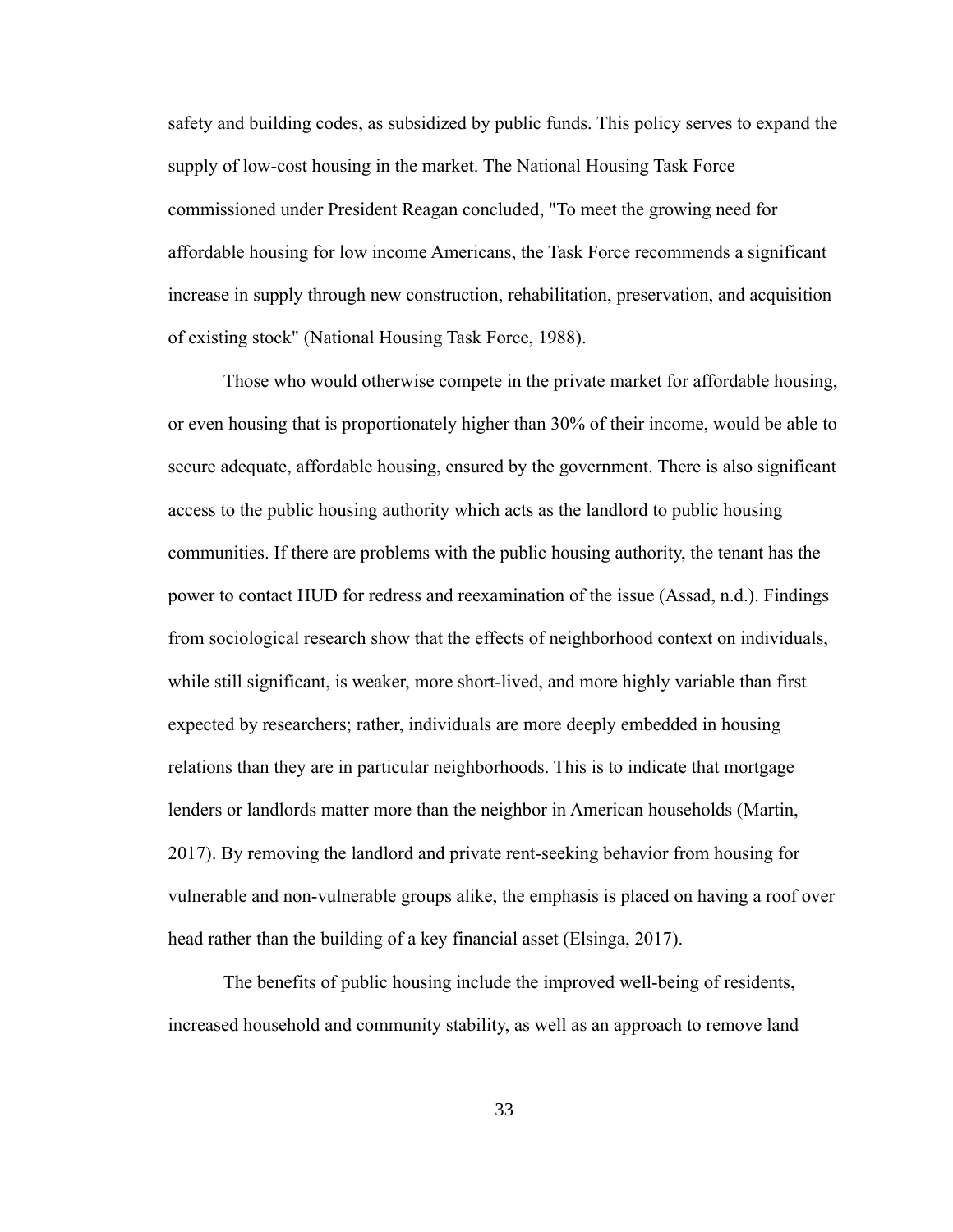ownership from rent-seeking actors in a context of housing scarcity (Metcalf, 2018). Public housing could be expanded as based off European models to serve a broader range of income levels. Public housing could be viewed as an approach to add to the overall supply of housing units and as a long term strategy to prevent vulnerable community members from being priced out. Some advocates have stated that funding for public housing should come from broader tax base than exaction on new development in order to avoid the unintended consequence of reducing aggregate housing supply (Metcalf, 2018). While recognizing that the majority of Americans will seek housing through the private market and that the overall problem of housing insecurity can not be solved without a primary emphasis on overcoming housing shortage, there exists space for public spending on public housing (Metcalf, 2018).

When confronted with the argument that public housing is too costly to consider, it is important to note that the U.S. currently spends more than double on housing subsidies for homeowners than it does for renters, in the form of mortgage interest deductions (\$71 billion), the deduction for real estate taxes (\$31 billion), and the tax exclusion on capital gains from housing (\$24 billion). All together, the costs of these subsidies given to homeowners in 2015 doubled the combined costs of support of lowincome renters in the form of Section 8 housing (\$29 billion), the low-income housing tax credit (LIHTC) (\$7.6 billion), public housing (\$6.5 billion), and accelerated depreciation (\$4.7 billion) which is a tax for rental apartment owners who use the LIHTC (Metcalf, 2018).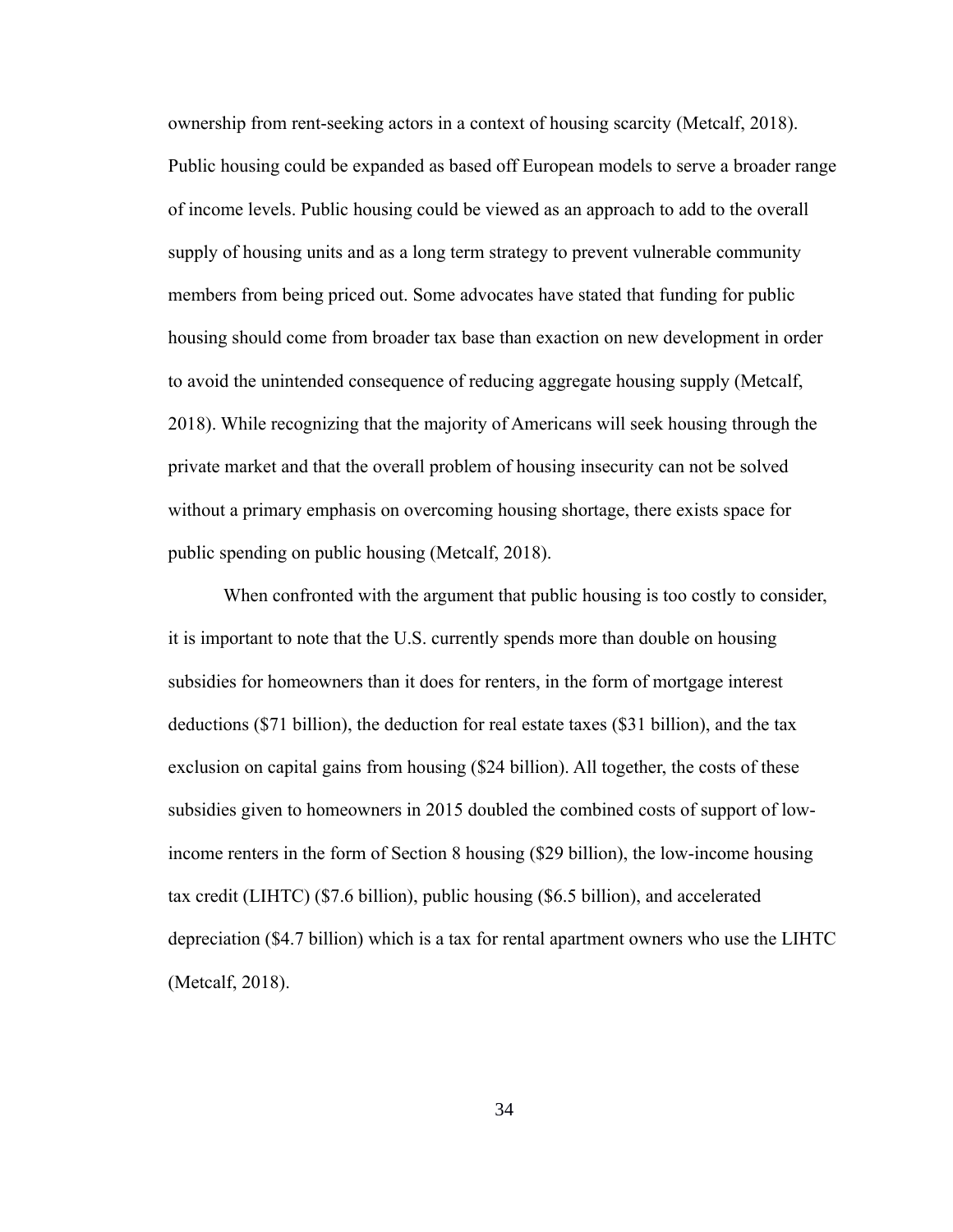U.S. public housing has been traditionally known and criticized for bad design, discrimination, under funding, poor management, broad economic decline, and the concentration of poverty. Critics also point to the cost of public housing, as it is substantial. To determine the cost of public housing, one only needs to multiply the subsidy per unit by the number of units to be built or acquired. Assuming a subsidy of \$300,000, although it can higher in some cities, one million public housing units would cost \$300 billion (Metcalf, 2018).

Critics of public housing also argue that the program is formulated around a faulty assumption that government agencies have enough information to organize complex social institutions which are fair and adequate. Rather, critics of public housing maintain that government is slow to respond to changing market conditions and are inadequate in addressing the differences in housing dynamics across the nation when compared to the private real estate development (Epstein, 2017). The historical narrative of public housing in the U.S. tends to agree with this positioning as improvements in terms of bad design, discrimination, and management were made in public housing when construction and development were contracted from local governments to developers.

By the end of the 1960s, U.S. public housing was abhorred by policymakers and local residents alike due to bad designs, racism as observed in funding and public treatment, poor public management, broader economic decline in local areas, and the effect of poverty concentration (Metcalf, 2018). Reforms to public housing have been extensive, with particular note to the HOPE VI program of the 1990s which provided block grants for more aesthetically pleasing row-housing. To address the mistakes in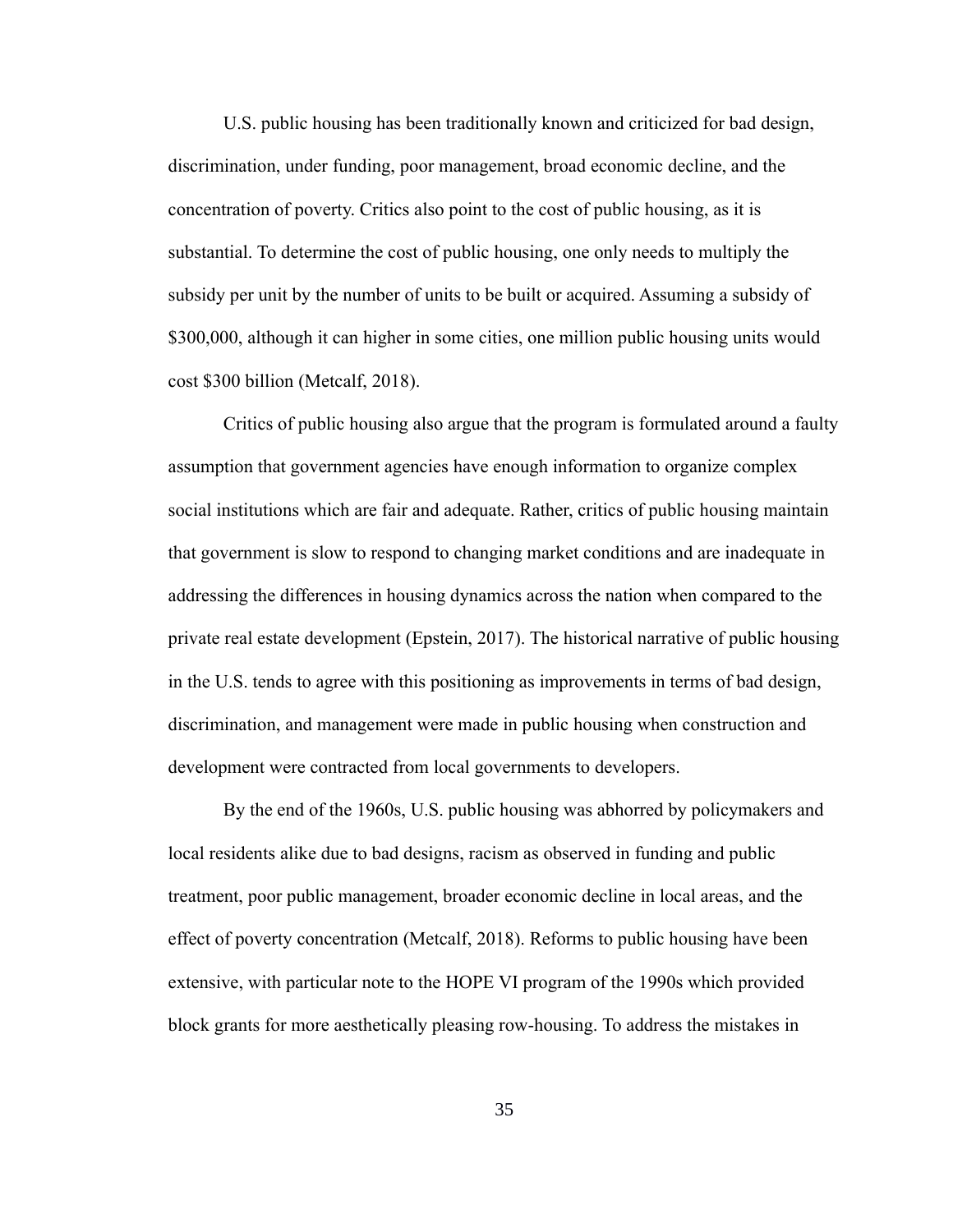public housing development in the US, many cities began contracting out projects of subsidized housing programs, which brought greater control to local community leaders, served neighborhood revitalization efforts, and introduced more effective management (Erickson, 2009).

## **Voucher Programs**

 Housing vouchers cover the difference between fair market rent, as determined by HUD, and rent payments which exceed 30% of the tenant's income. While the federal government offers housing vouchers, funding is limited and thus, three-fourths of eligible low-income households do not receive federal assistance (Center on Budget and Policy Priorities, 2018). Much of the country has long wait-lists. Funding for the voucher program could be expanded at the local, state, or national level as a way of targeting housing insecurity in local communities (Metcalf, 2018).

Those who live in high-poverty neighborhoods lack resources to prevent housing insecurity from worsening like money, legal assistance, and close neighborly ties because they live in high-poverty neighborhoods (Metcalf, 2018). Housing vouchers deconcentrate poverty, by providing the means for the poor to find housing in mixedincome communities will help them acquire role models, social ties, and the collective ability to enforce social norms. The benefits of vouchers include targeted benefits, the allowance of use in any geographical location which has the effect of opening up neighborhoods and school districts to those from diverse economic backgrounds, and flexibility in the depth of subsidy provided based on need (Metcalf, 2018). "The problem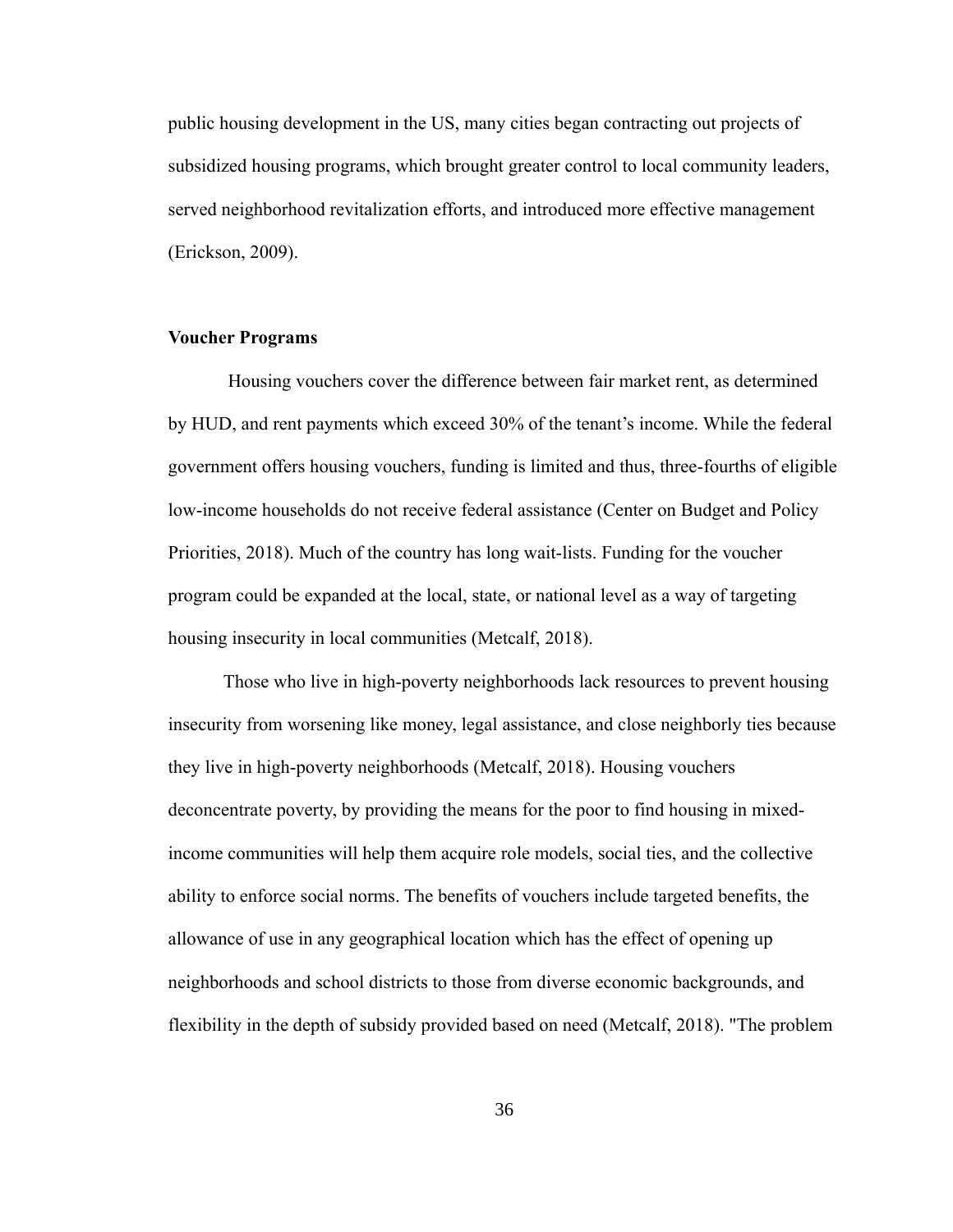of the poor is not unavailability of housing but rather the cost of housing. Vouchers make private housing accessible and demand for quality housing stimulates construction of private housing as necessary" (Heatherly & Pines, 1989). President Reagan's Commission on Housing stated that, "High costs and relative inefficiencies of new construction programs reinforce the desirability of a consumer-oriented Housing Payments Program which relies primarily on the private market to serve low-income households" ("The President's Commissioning on Housing," 1982).

Adversely, the voucher program causes the non-subsidized poor to compete for low cost housing with those who do receive subsidies in a market with limited housing (Apgar, 1990). Research has found that there is a reduced apparent cost advantage in demand side subsidies, like vouchers, over supply side interventions, such as subsidized housing production or social housing provisions (Apgar, 1990). Due to the negative stereotype of recipients, landlords often turn voucher recipients away (Metcalf, 2018). In low-elasticity markets, vouchers can increase the cost of housing, whereas social housing expands supply and drives down prices. To reach the full potential of opening up access into new neighborhoods, the voucher program would need to be supported by more intensive counseling and other assistance (DeLuca & Rosenblatt, 2017). One study found that a policy that makes vouchers more generous across metro areas benefits landlords through increased rents, with minimal impact on neighborhood and unit quality (Collinson & Ganong, 2013).

Notably, the most thorough study of the largest single public housing transformation conducted to date has revealed that relocated low-income residents into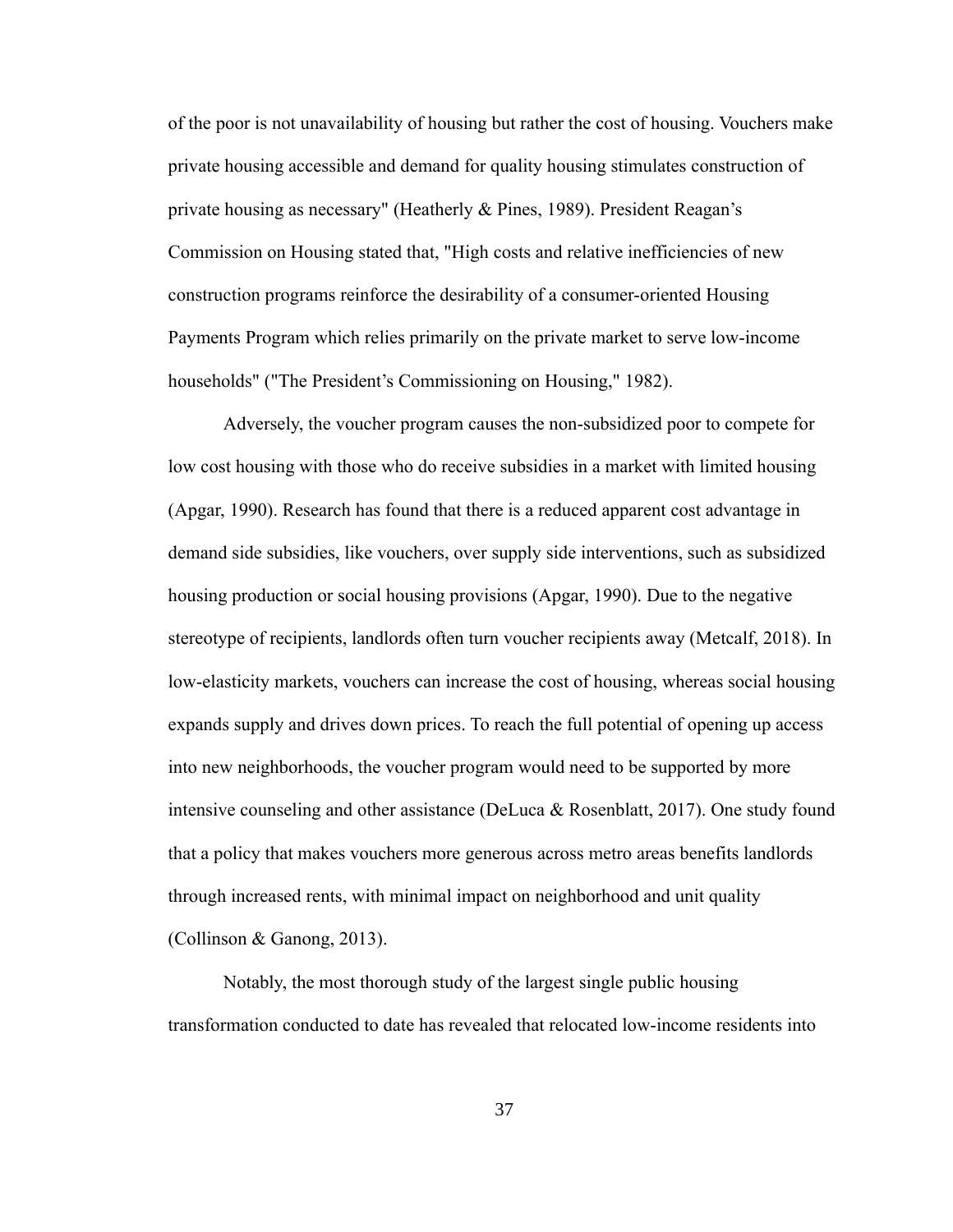mixed income neighborhoods have reported greater feelings of safety, greater feelings of satisfaction with the aesthetic of their new homes, higher incomes after relation -although still below the poverty threshold (Martin, 2017). Yet, Chicago's Housing Authority's Plan for Transformation has dashed many high hopes for mixed-income integration as higherincome residents in the same neighborhoods avoided interactions across sites and regardless of income, race, or housing tenure. Informal interactions reinforced stereotypes and higher-income residents complained of noise, trouble, the decline of property values, and other negative responses to market constraints when interviewed about the Plan for Transformation (Martin, 2017).

## **Rent Control**

Rent control is a rare policy in the U.S. mainly seen in expensive cities like New York, San Francisco, and Los Angeles. Landlords are only allowed to raise the rent a certain percent each year for existing tenants and are prevented from evicting tenants without a "just cause" (Metcalf, 2018). A freeze is placed on nominal rents in an effort to ensure affordable housing.

Proponents of rent controls argue that the subsequent effect generates affordable housing and prevents profiteering. One study found that a policy that indexes rent controls to neighborhood rents leads voucher holders to move in higher quality neighborhoods with lower crime, poverty, and unemployment (Collinson & Ganong, 2013). Economists' opposition to rent control stems from an assumption that housing markets are perfectly competitive and from data of 'hard' controls in New York City and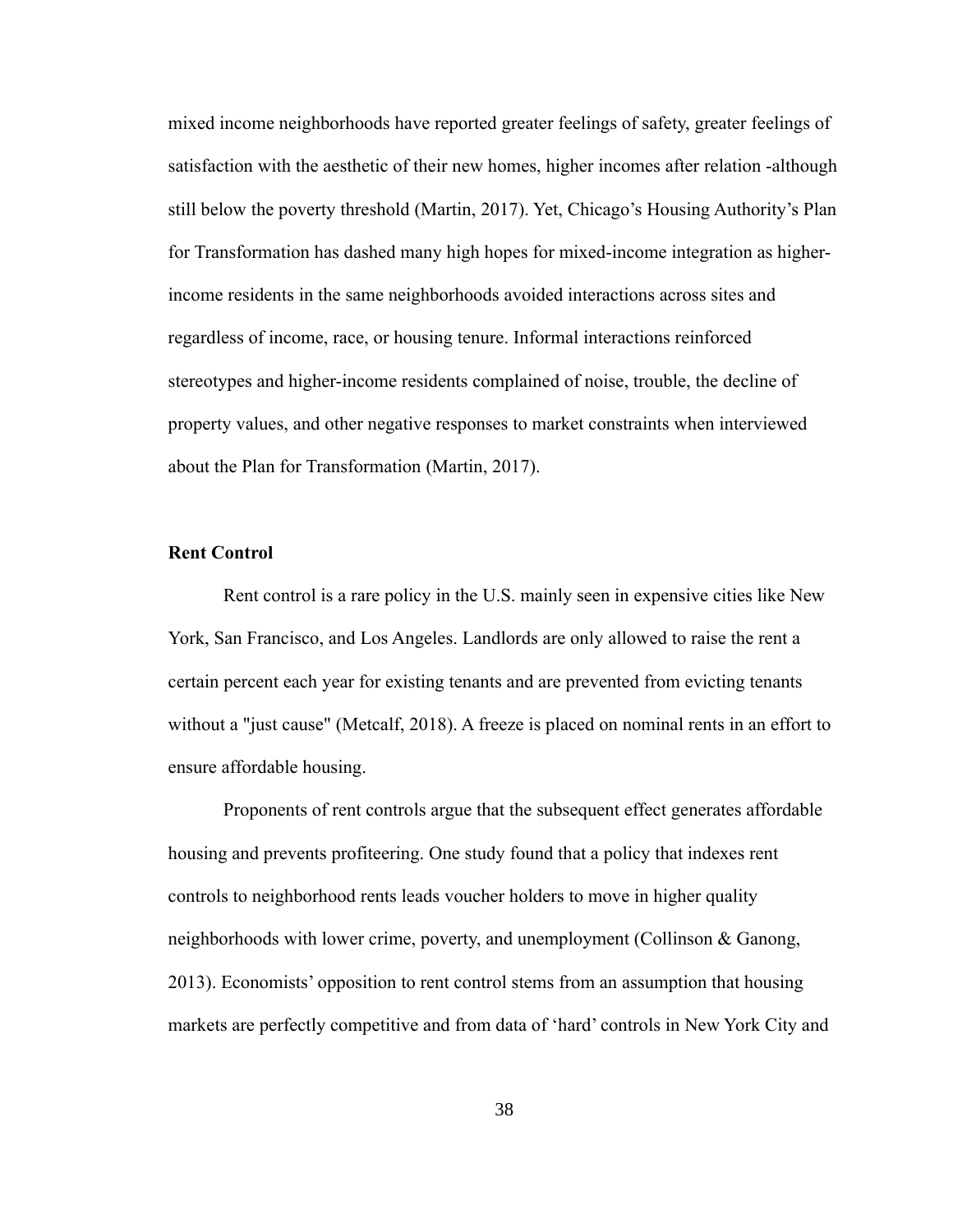many European countries (Arnott, 1995). 'Soft' controls are varied from 'hard' controls. 'Soft' rent controls are regulations on allowable rent increases, conversion, maintenance, and landlord tenant relations. They commonly permit rate of rent to increase based off the rate of inflation and include provisions to increase the rate of rent based on hardship provisions proven by the landlord, reasonable rates of return on the housing, and the allowance of landlords to apply for increases in rent above the rate of inflation permitted (Arnott, 1995). These regulations provide security for tenants through rent increase appeal procedures, eviction procedures favorable towards the tenant and includes restrictions to prevent cutbacks on maintenance and conversions of rental housing to owner-occupied housing (Arnott, 1995).

Upon vacancy, landlords are able to raise the rate of rent to market rate and above with no restrictions. This has the effect of delaying the rate of price increases for current residents and increasing community stability as there is incentive to not move units but does not prevent the rate of price increase, nor does it benefit new migrants to a city (Metcalf, 2018). Rent control has been noted for poor targeting efficiency and creates a perception of risk to those who would otherwise enter the market as developers (Metcalf, 2018). 93% of the members of the American Economic Association in 1990 agreed that "a ceiling on rents reduces the quantity and quality of housing available" (Alston, Kearl, & Vaughan, 1992). There is vast agreement among economists that rent control discourages new construction, causes abandonment, slows maintenance, reduces mobility, generates mismatch between tenants and housing units, exacerbates discrimination in rental housing, creates black markets, encourages the conversion of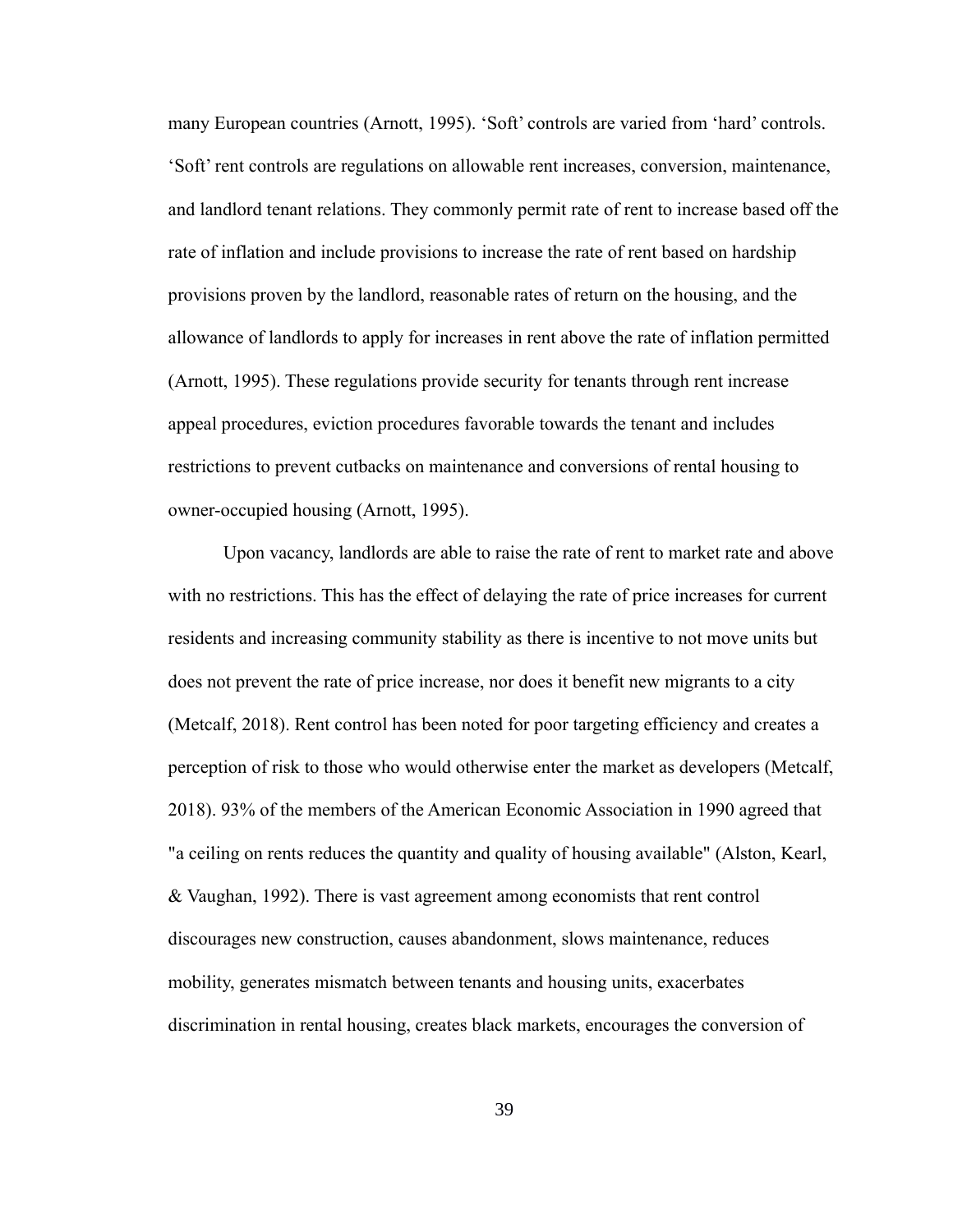rental to owner-occupied housing and generally short circuits the market mechanism for housing (Arnott, 1995). In the past when rent controls were applied, controls gave rise to housing problems that promoted even more government intervention. While uncontrolled neighborhoods grew healthily, controlled neighborhoods deteriorated in quality but remained in high demand due to the wide discrepancy in quality adjusted rents of uncontrolled housing (Arnott, 1995).

## **Remove Regulations on Development of New Housing Supply**

 Regulation serves the purpose of ensuring that housing supply in the community meets the standards of decency and safety. Regulations are often designed to prevent disaster from occurring in communities as well as protecting the existing value of housing. Regulation of the housing market attempts to better communities by supply suppression, most often through zoning, building standards, permits to add supply, and fees (Metcalf 2018). Despite decency and safety, these regulations can be cost prohibitive, timely, nontransparent, and cause developers to offer contributions similar to bribes to city officials. This all has the effect of driving up housing prices while decreasing supply. Local land use regulations have stifled wage and GDP in American cities by 50% over the past 50 years, according to research (Hsieh & Moretti, 2017). Without these regulations, American GDP is estimated to be nine percent larger, which translates into an additional \$6,775 in annual income for the average American worker. While safety and decency are necessary and important, the clarity and necessity of other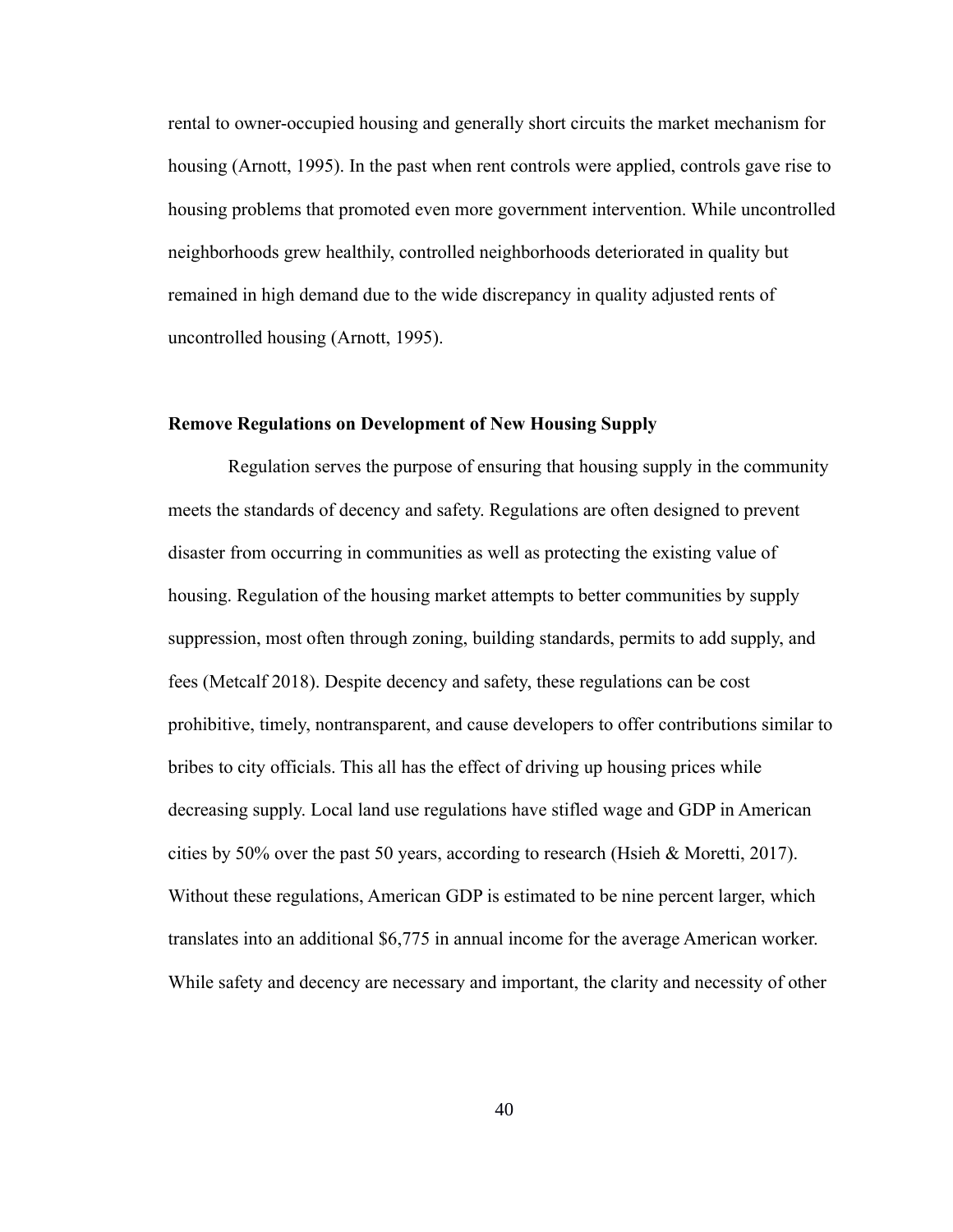regulations are negatively impacting economic productivity and the health of the housing market significantly.

By removing barriers of entry, supply can increase and prices can fall as demand is subsequently met (Epstein, 2017). Barriers to entry further include fees, taxes, and permits that grant discretionary authority to local officials. Private developers are then able to fully maximize the market by seeking profitable opportunities. As costs of housing construction and maintenance decline, private investors are able to offer lower priced units. Prices are then kept low by the open entry to the market (Epstein, 2017). While many of the regulations on zoning and building codes are necessary, they have the negative effect of acting as a barrier to entry, preventing innovations in architecture, slowing development, and raising production costs (Metcalf, 2018). These regulations seek to grant adequate and decent housing to tenants but are subjective in criteria when it comes to aesthetic and livability. There are those who believe that people should be able to live in smaller and less-expensive housing units but are prevented by current regulations from doing so.

The housing approval process is another barrier to entry for new development. Despite meeting zoning and building codes, a development proposal must receive legal, municipal permission to build. This is often dependent on environmental impact assessments, public meetings, hired lobbyists, campaign contributions, donated money to local nonprofits, a vote by elected officials, and even a vote from the public as a whole (Metcalf, 2018). The uncertainty and greater risk causes investment, development, and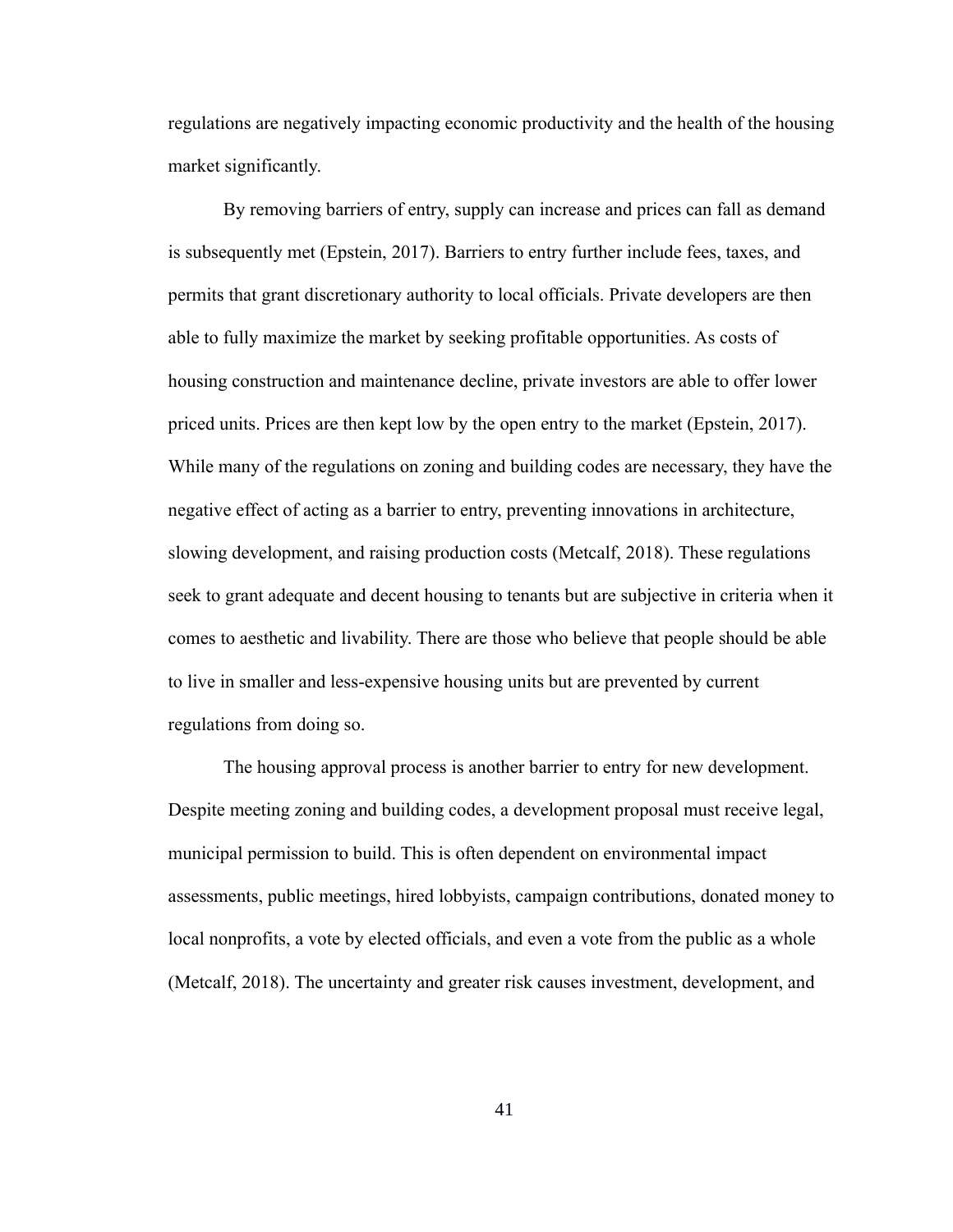land-carrying costs to rise. Besides suppressing supply, this has the added negative effect of reducing competition within a housing market.

Cities like New York, DC, Boston, Portland, Los Angeles, and San Francisco have provided public housing through the mandated regulation of inclusionary housing which requires that market rate housing developers set aside a portion of units at below market prices permanently or pay an equivalent fee (Metcalf, 2018). These costs can be significant and have continued to rise. Inclusionary units are allocated like the lottery with hundreds or thousands of people applying for just one. Number of units actually generated is small due to internal economics of the developments that can support only so many below market rate units, the taxable base or rather the number of market rate projects that are built in any year is not usually very large (Metcalf, 2018).

Another uncertain cost preventing entry into the housing market and thereby suppressing supply is fees and exaction upon new development. Cities collects these fees in the name of affordable housing production, transit development, public parks, and general municipal revenue. In San Francisco, these fees range from \$60,000 to \$150,000 for each market-rate unit (Metcalf, 2018). Community benefit packages are another exaction on new developments which are judged on an individual basis with no objective criteria. Public officials in these situations benefit from keeping transaction costs and barriers to entry high to increase bargaining power with developers (Metcalf, 2018).

Developers gravitate to the higher end developments of today's highly regulated markets under the claim that they cannot absorb the costs of planning, permitting, and construction for lower priced units. As demand increases in these expensive markets, the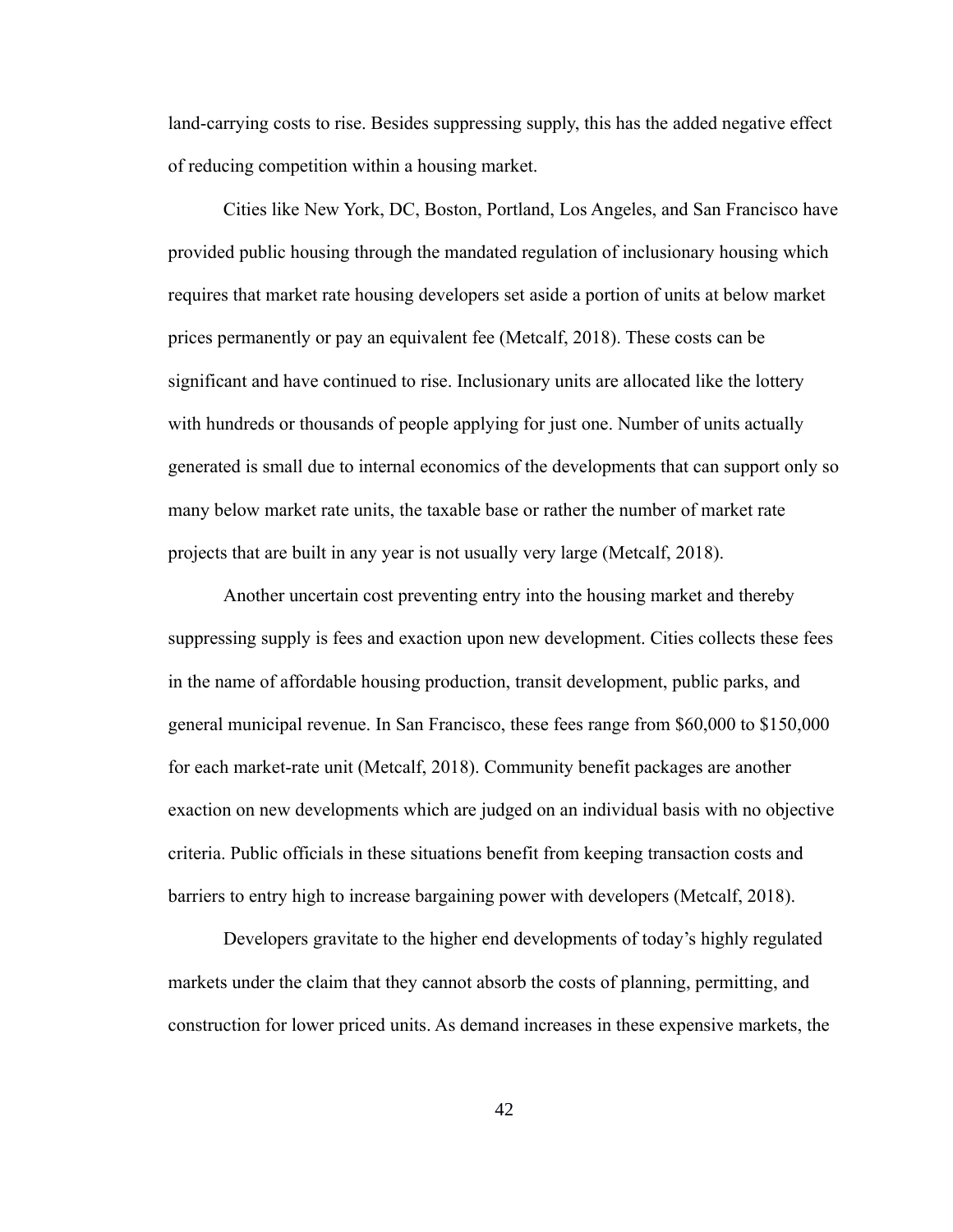equilibrium prices increase, leading to new rounds of regulation in the form of subsidies, restrictions and reforms (Epstein, 2017). The existing housing market as it stands is a deterrent to housing development, which declined after the 1950s as stricter regulations were put into place (Epstein, 2017). Advocates maintain that by removing government from the market place by curbing eminent domain abuse, peeling away layers of regulations, and untangling the complex network of federal grants which dictate how housing can be built, the housing market will increase in supply and prices will lower (Epstein, 2017).

Restrictive housing policies in expensive metropolitan areas segregate affluent community members into zoned communities, reduce the ability of low-income movers to enter high opportunity labor markets, divert wealth into rent-seeking behavior by landowners, and decrease economic productivity as a whole as labor is not able to fully be allocated to clusters of productivity (Metcalf, 2018). Regulation is efficient in terms of forcing developers to absorb costs of negative externalities but existing research shows that local land use regulation reduces the elasticity of housing supply and results in a smaller stock of housing, higher house prices, greater volatility of house prices and less volatility of new construction (Glaeser & Gyourko, 2018).

 Advocates for the repeal of unnecessary regulations argue that a superior policy would sever the link between developments and affordable housing by having affordable housing funds come from general government revenue (Epstein, 2017). This would have the effect of not deterring new construction and keeping local municipalities in check with the political reality of cash flow.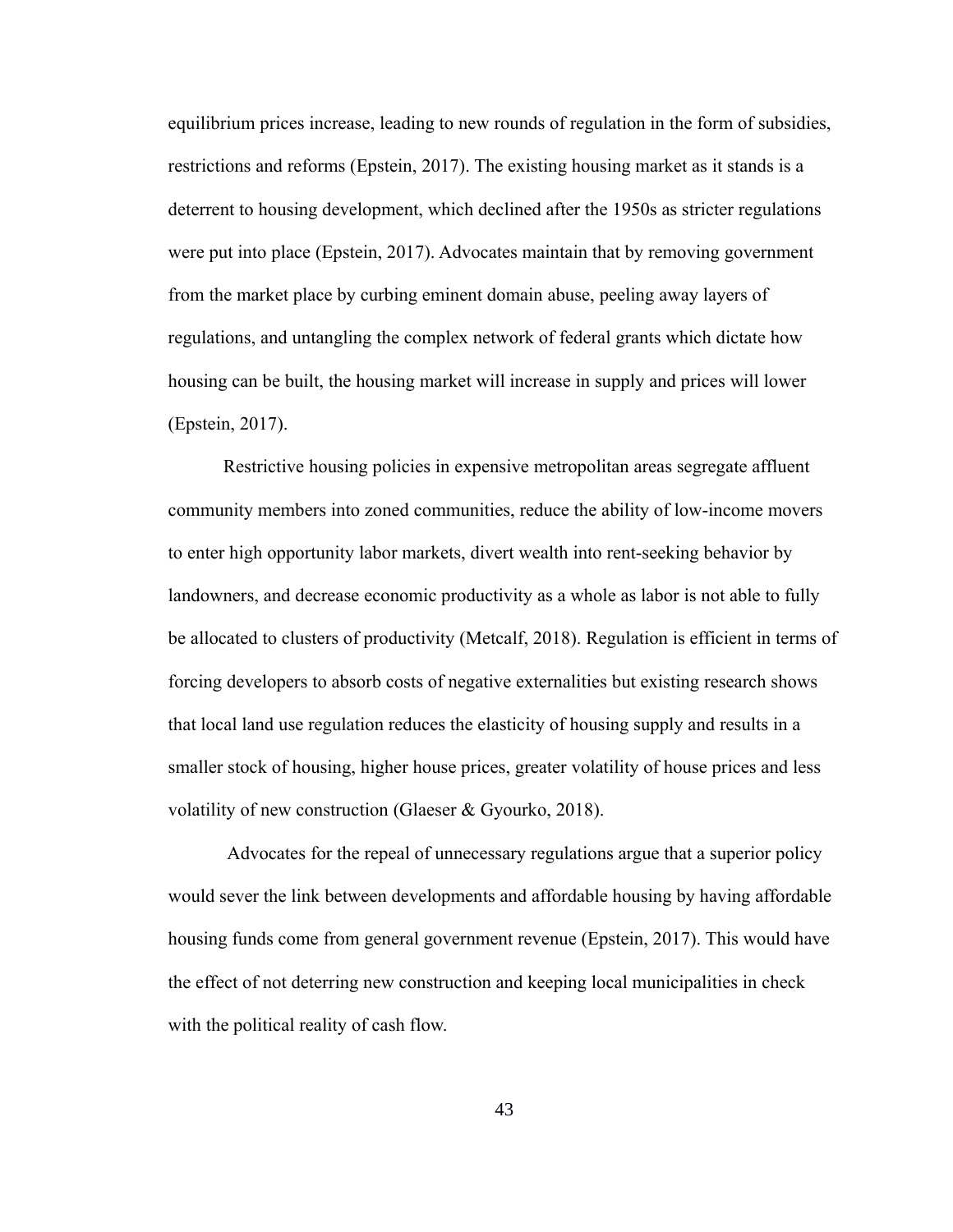

## **Figure 2: Removal of Regulation as an Equalizer (Glaeser & Gyourko, 2018)**

Some solutions suggested by advocates to remove barriers to entry and facilitate supply are to upzone and rethink minimal standards (Metcalf, 2018). Upzoning changes zoning to allow more households to be built, either allowing taller buildings or greater density. Careful neighborhood planning is utilized to craft good design and to ensure complete neighborhoods. The planning process involves public realm improvements, infrastructure improvement, beyond private buildings. The approval pocess of getting permission to build within the zoning is straightforward and transparent (Metcalf, 2018).

To reduce construction costs, public officials could rethink regulations which are unnecessary in that they do not compromise health and safety. Advocates recommend legalizing smaller units created from accessory dwelling units or single room occupancy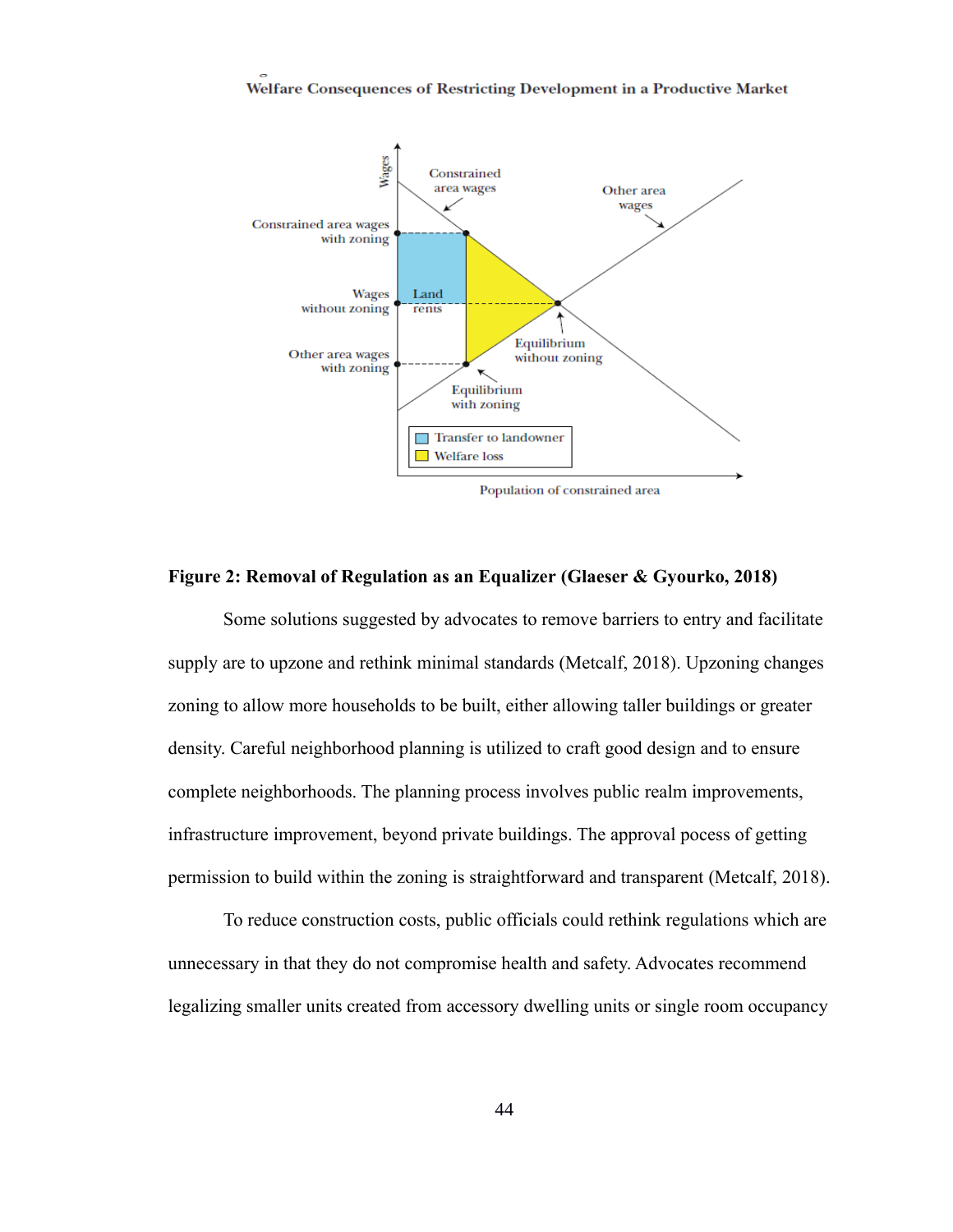apartments, eliminating parking requirements, as well as supporting innovation to reduce the cost of production and work to remove barriers to lower cost production techniques (Metcalf, 2018).

#### **Connect Cities to Less Expensive Places**

By connecting cities to less expensive but nearby communities, costs of housing are relatively affordable. The development of suburbia allows those who are economically disadvantaged to participate in the heightened economic productivity of a nearby city. For this solution to work, development in public transportation and adequate housing are necessary (Metcalf, 2018).

Proponents of suburbia observe that there is a higher quality of lifestyle outside city limits where housing and land is more affordable, although there is an increased expenditure in transportation costs in terms of money and time. Housing is bigger, cheaper, and plentiful with low pollution and congestion (Engen, 2012). School districts are more affluent and communities in suburbia have low crime rates as well as valuable amenities.

Suburbia can be costly to develop as it requires the development of infrastructure and encouragement of private developments. Inner cities can suffer from residential segregation in the form of white-flight when suburbs are nearby. White-flight is the migration of affluent, white home-owners moving into the suburbs to avoid the minorities of the city. This results in a socioeconomic and demographic shifts of the community.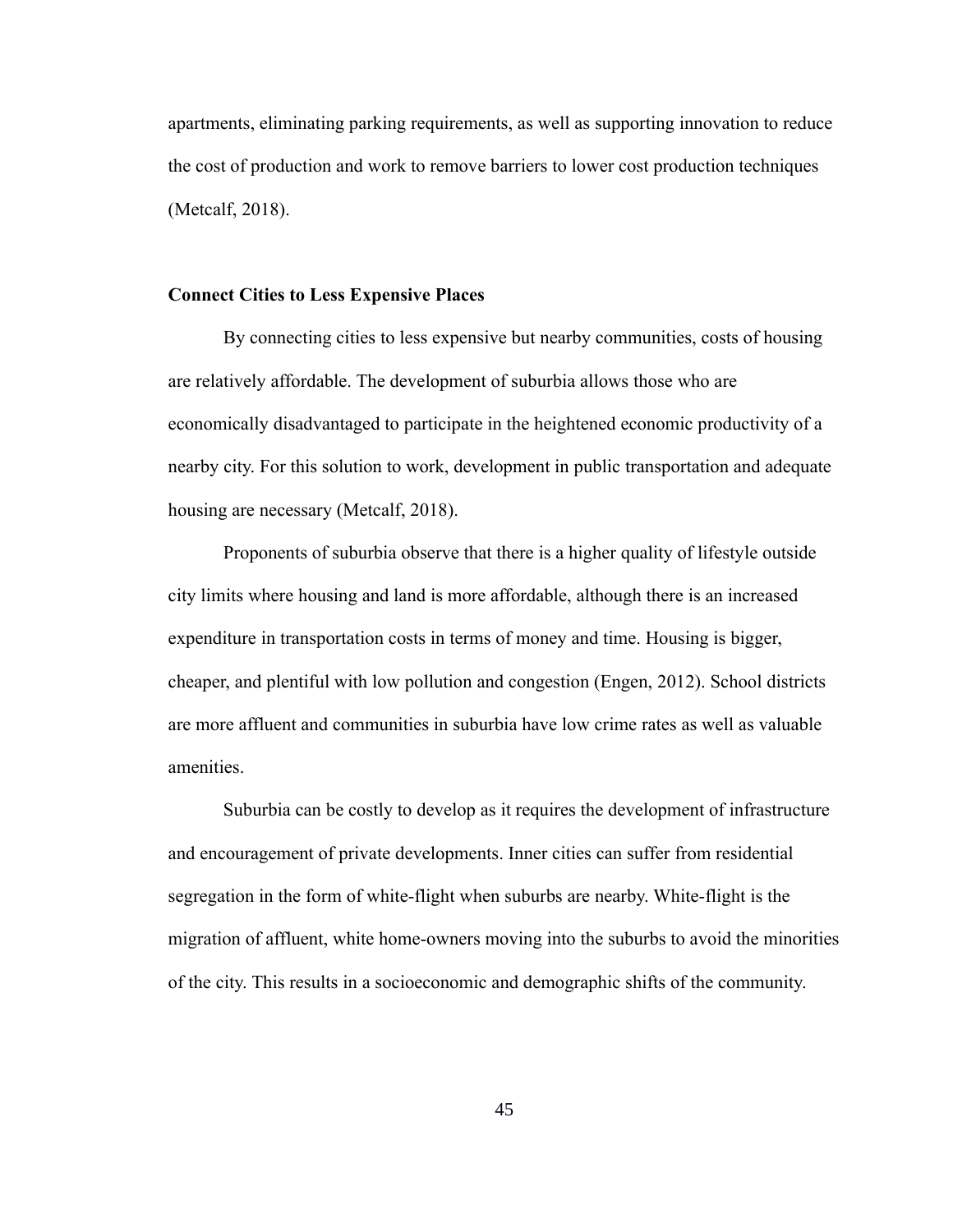Racial segregation is a key predictor in reduced life chances, across health, academic, and economic outcomes (Jacobs, 2018).

Further, research analyzing foreclosure rates during the Great Recession has found that non-metropolitan counties with stronger geographic and economic connections to urban areas have higher foreclosure rates (Brown & Webb, 2017). This may be attributed to stronger housing prices leading up to the recession, possibly from the high activity in development on the urban fringe. Proximity to urban areas and the consequential economic centers did not buffer against foreclosure during the recession. Moreover, higher home-ownership rates in non-metropolitan counties were related with elevated foreclosure rates, likely attributable to the lower stock of rental units in these places, which forces more and poorer households into home ownership (Brown & Webb, 2017). As the connection between these non-metropolitan and urban areas is associated with conjoined foreclosure rates, future foreclosure mitigation funds could be shared between urban and suburban communities (Webb & Brown, 2017).

Rather, isolation from urban areas, which has traditionally served as a driver of inequality, appears to have protected places from the housing market collapse and ultimately resulted in lower foreclosure rates. It is also worth noting that valued amenities have improved the economic station of many non-metropolitan counties and these amenities are related to a lower rate of foreclosure, which suggests that higher housing demand in the desirable counties might have suppressed default rates (Brown & Webb, 2017). These findings indicate that non-metropolitan home ownership rates are positively related to defaults, while amenities are negatively related to foreclosure (Brown & Webb,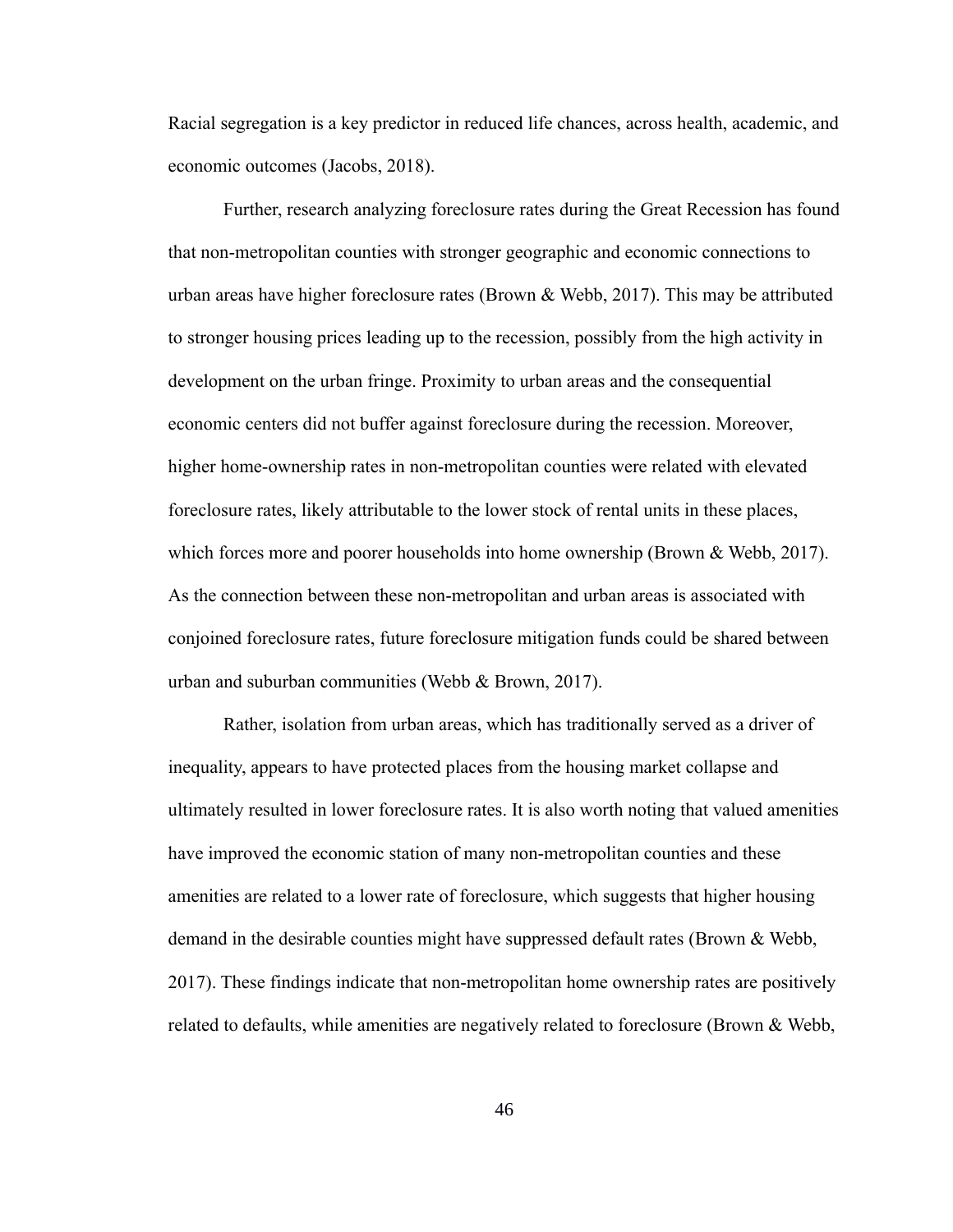2017). These findings suggest that the demand and supply equilibrium, when driven by the actual value of land and construction costs instead of being inflated by developments, lead to lessened housing insecurity in communities with valued amenities.

#### **Move Responsibility for Housing to Higher Level of Government**

Moving responsibility for housing to higher level of government would place more power into the central government to create unified standards and policies across the nation, regardless of regional tax revenues. On a lower level, regional commissions or councils could be created to ensure that municipalities within a state or region are following similar standards.

Advocates for moving the responsibility for housing policy to a higher level of government claim that too many incentives for each jurisdiction to shirk housing responsibility (Metcalf, 2018). An example of this policy would be Portland, Oregon, where the directly elected regional government surrounding Portland, Oregon allocates growth management to cities within the region as a way to comply with the states strong growth management laws. The state of Washington has adopted a very similar council. Massachusetts has put into place a legal process to override local zoning and approve housing developments in municipalities and counties that do not comply with state affordable housing requirements (Metcalf, 2018). State governments in these regions have acted to ensure adequate housing supply, recognizing incentives and spillover effects of local land use causing bad effects (Metcalf, 2018). UK and France have national planning agencies and guidelines set by the central government. The increased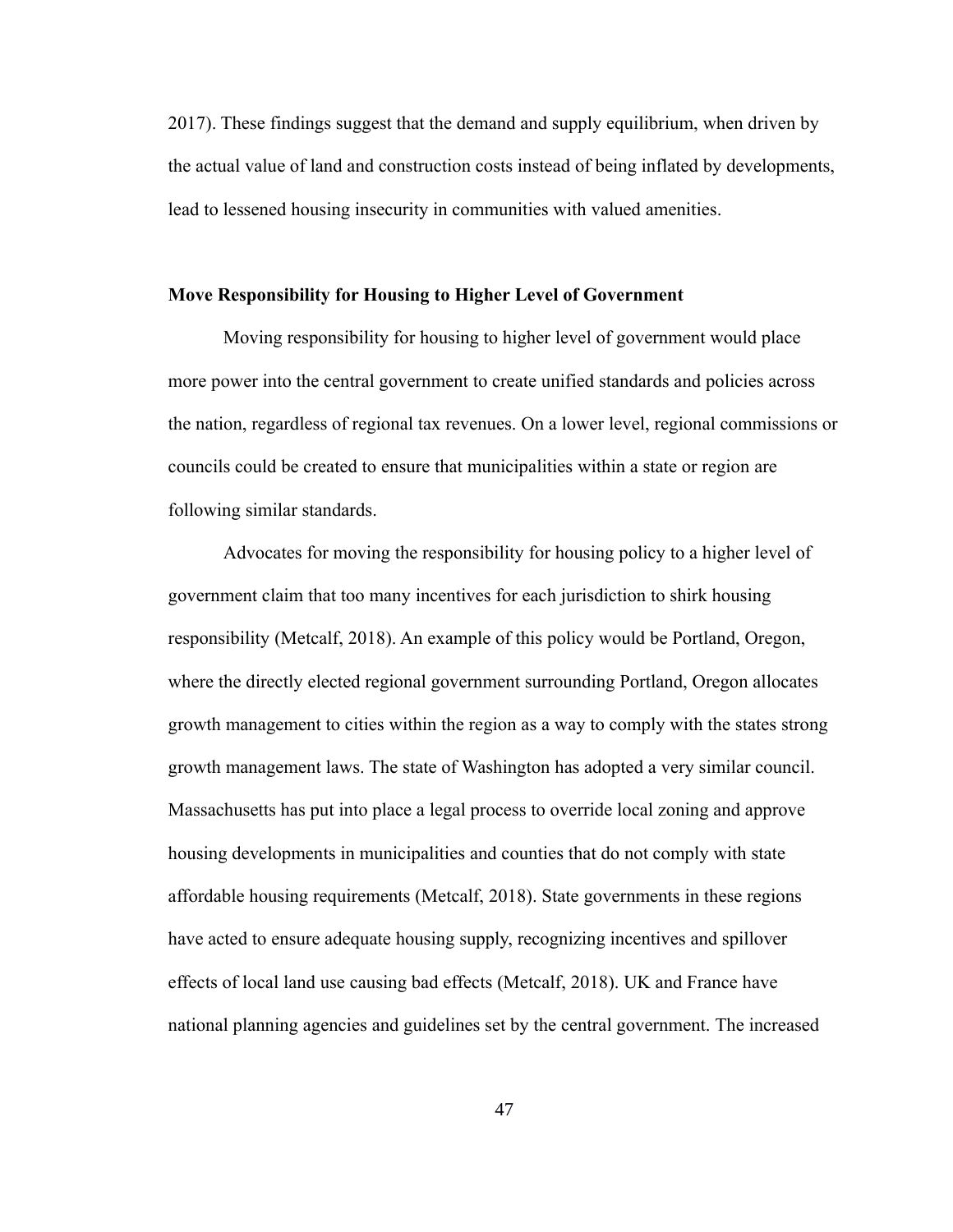uncertainty of barriers to entry to different cities across the nation and state cause a lack of transparency in development approval. This prevents developers from expanding the housing supply more productively.

However, local land use regulation in U.S., ranging from building codes to strict limits on the number of units delivered differs across markets, can affect construction costs associated with putting up the structure as well as the underlying price of land (Glaeser & Gyourko, 2018). Also, state governments often differ in ideologically held beliefs on how communities should be run from local communities. This is the case in Asheville, North Carolina where a progressive local community must continually debate against the housing legislation of the conservative state government (Kerstein & Strom, 2017). As housing dynamics vary across regions, policies do not work effectively in any given situation, at any given time. Programs depend on targeting, as well as the nature and extent of program cost increases and local externalities (Apgar, 1990).

#### **Mitigate and Prevent Foreclosure**

Foreclosure is understood by researchers as being a result of certain factors related to housing market operations, including subprime and predatory lending, price volatility, and financial market innovation including the expansion of the secondary mortgage market. If housing is understood as a key asset in the development of personal wealth, housing insecurity and the related ability to maintain housing contribute to income inequality (Brown & Webb, 2017). By preventing and mitigating foreclosures, dead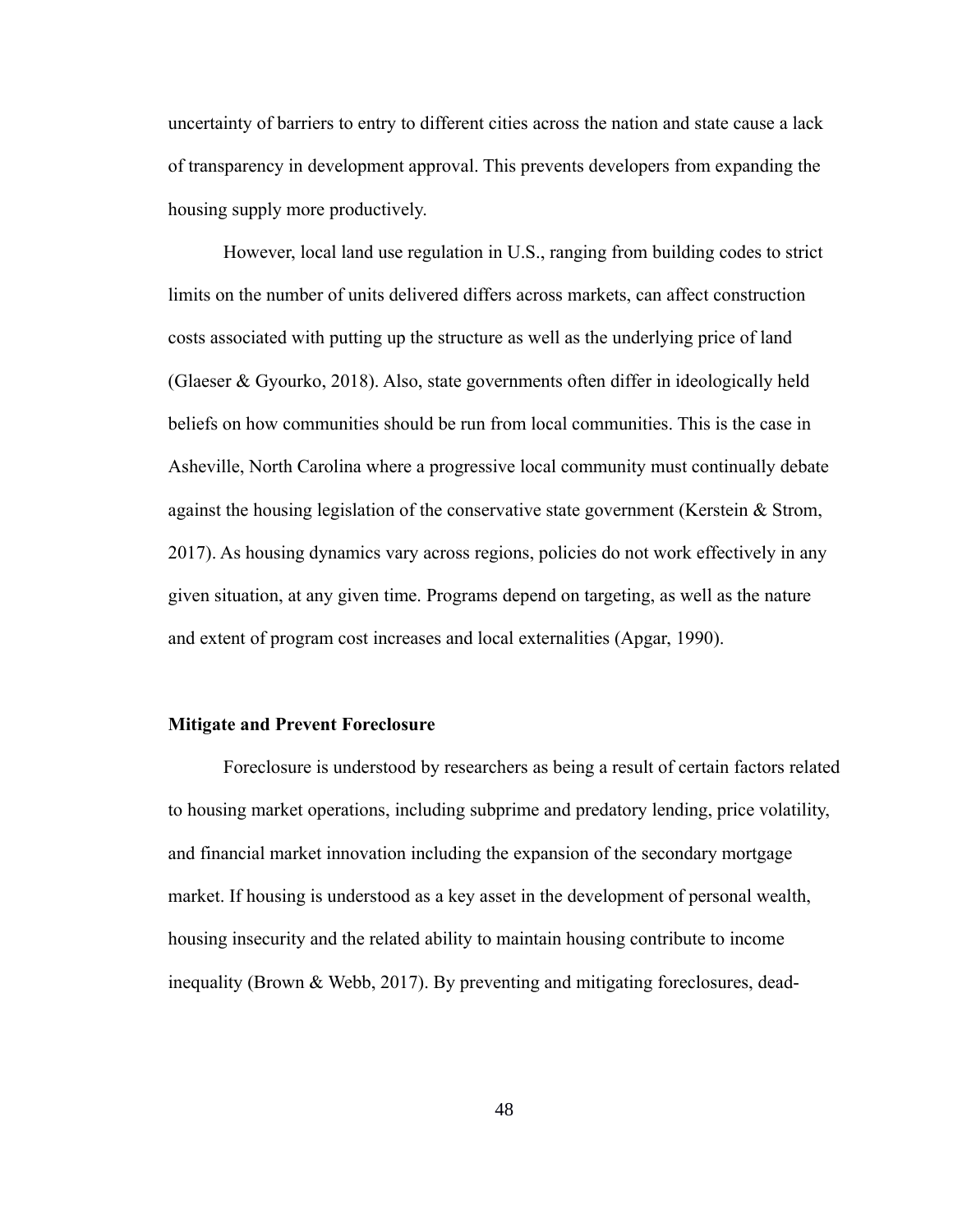weight loss, displacement, credit destruction, and external costs to the market are avoided.

One policy aimed at foreclosure mitigation is the Neighborhood Stabilization Program, which provides municipalities with funds to purchase and dispose of vacant, foreclosed, or abandoned properties in neighborhoods where these houses are concentrated. This combats spillover effects from concentrated foreclosure and vacant properties which are associated with higher violent crime rates and lower housing costs (Brown & Webb, 2017). Research shows the need for more foreclosure funding for nonmetropolitan counties as they have a higher estimated foreclosure rate than urban and suburban counties (Brown & Webb, 2017).

As supported by data from the Current Population Survey and the Social Capital Community Survey, homeowners are more likely than renters to vote, sign petitions, attend community meetings, volunteer for local organizations, and participate in various kinds of voluntary associations. This can be understood as the effect of residential stability, which accompanies home-ownership. Long term residents, regardless of whether they rent or own, are more likely than short term residents to participate in community and civic engagement (Elsinga, 2017). Home ownership is important for social stratification, to build home equity, and to enter a "home-owning class". Building home equity results in inter-generational benefits due to stability, home equity inheritance, and the possibility to release equity in a crisis (Elsinga, 2017).

While foreclosures affect the health of the market and are particularly prevalent in housing dynamics experiencing sharp population loss with an excess of vacant homes,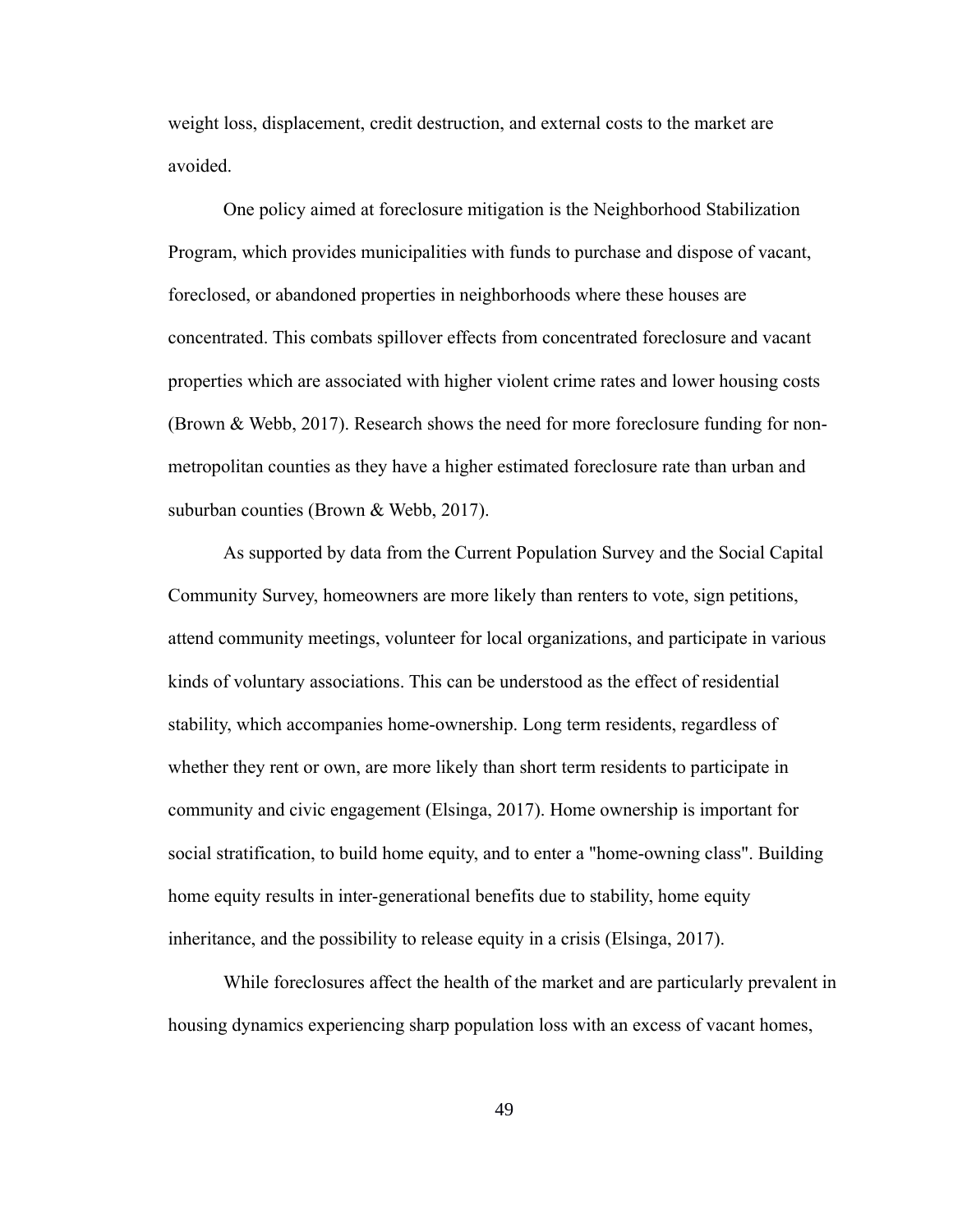foreclosures are wrought not only by the decline in home values, but also by tightened lending standards, rising unemployment, and interest rates set in the financial pipeline (Kiff & Klyuev, 2009). Foreclosures play a key role in adverse housing market dynamics and loan modification strategies to address negative housing equity and affordable debt service could be devised to prevent foreclosures, with the burden of mortgage debt restructuring bore by the taxpayer (Kiff & Klyuev, 2009).

A strategy to mitigate foreclosure spillover and dead-weight losses would be to repurpose foreclosed homes as rental properties, as offered by the government (Federal Reserve Board of Governors, 2012). During the Great Recession, rental demand increased across metropolitan areas while home ownership plummeted due to the foreclosure rate and unaffordability. Forces behind the decline in home ownership rate, such as poor credit condition, are unlikely to unwind significantly, indicating a longerterm need for an expanded stock of rental properties (Federal Reserve Board of Governors, 2012). While private investors purchase foreclosed homes on a small scale for the purpose of rental development, there has been no large scale reinvestment into rental properties of foreclosed homes. The reasons for this include the difficulty of approximating cost to rental properties spread over geographic locations – taking into account that the most cost effective rental developments are those withing close proximity to each other like apartment buildings, difficulty in obtaining financing for large-scale investment into foreclosure homes, and sales of foreclosed homes being encouraged as early as possible (Federal Reserve Board of Governors, 2012).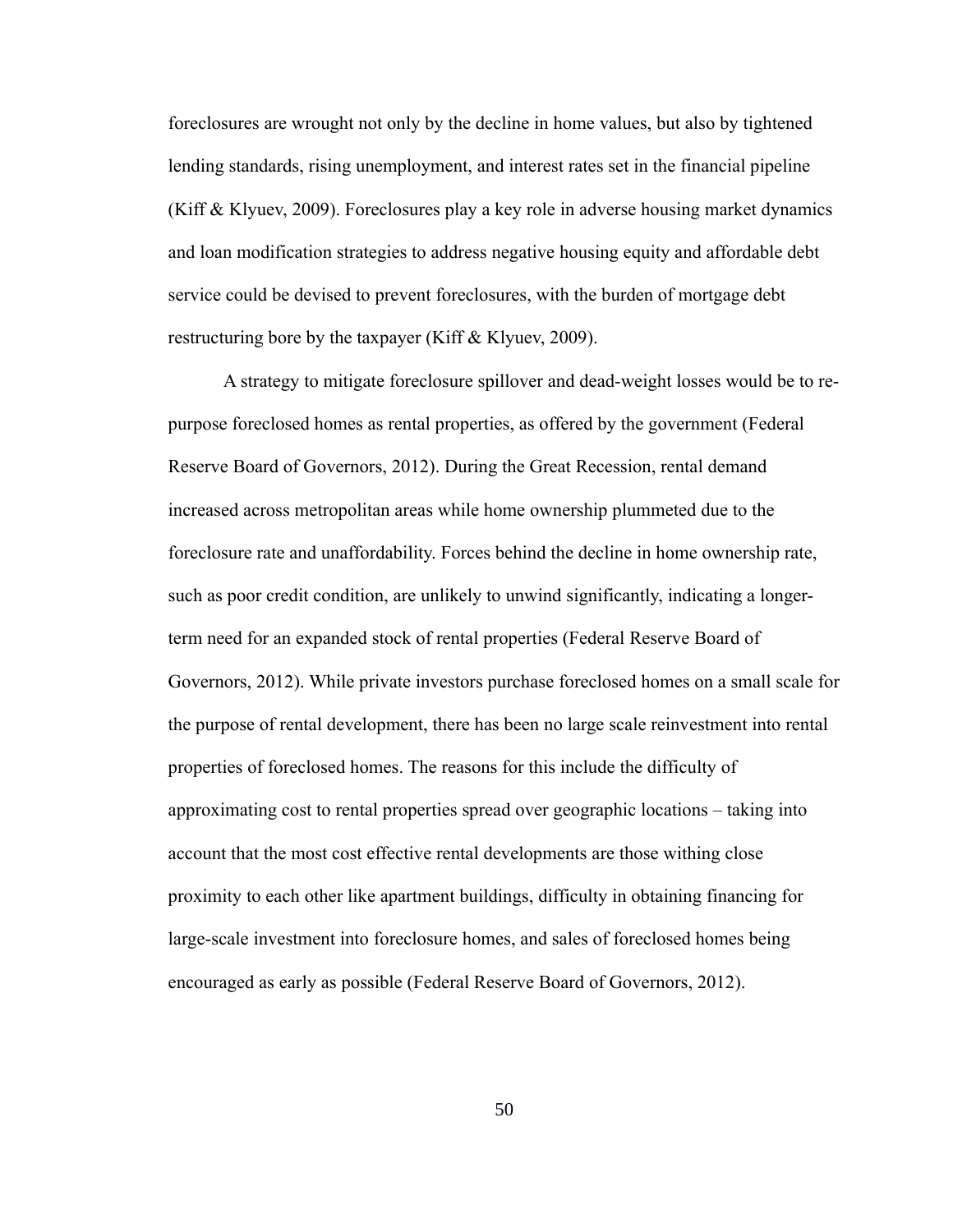These policies could prevent and mitigate the shocks of foreclosure, particularly in non-metropolitan and metro communities alike where there is a high rate of foreclosures and vacancies as well as population loss.

#### **Community Land Trust**

Community land trusts are community based nonprofits that buy land and hold it in a trust, as a method of preserving housing affordability and reducing market pressures on housing. The community controlled land is either leased, rented, or sold to lowincome households (Axel-Lute & Hawkins-Simons, 2018). The model is simple: a buyer purchases the house but leases the land from the community land trust. The fee is minimal, the land trust retains control of the land, but the home owner is still able to build equity in the house. In exchange for a house at below-market prices, home owners agree to resale price restrictions, making the house permanently affordable to subsequent households with similar income levels (Axel-Lute & Hawkins-Simons, 2018).

While planners have primarily proposed these trusts to address displacement, use of trusts reduce market pressures on home owners by financing residences through the trusts to rent or lease them affordably to residents (Brown & Webb, 2017). Affordable and transparent lease terms would also reduce the likelihood of foreclosure or eviction as individual households would not be subject to overly complicated or predatory financial instruments, as the community land trust would be operated by a governmental agent or nonprofit. Community land trusts could also buffer rural residents against housing price depreciation, as the underlying land would be owned by the trust, not the individual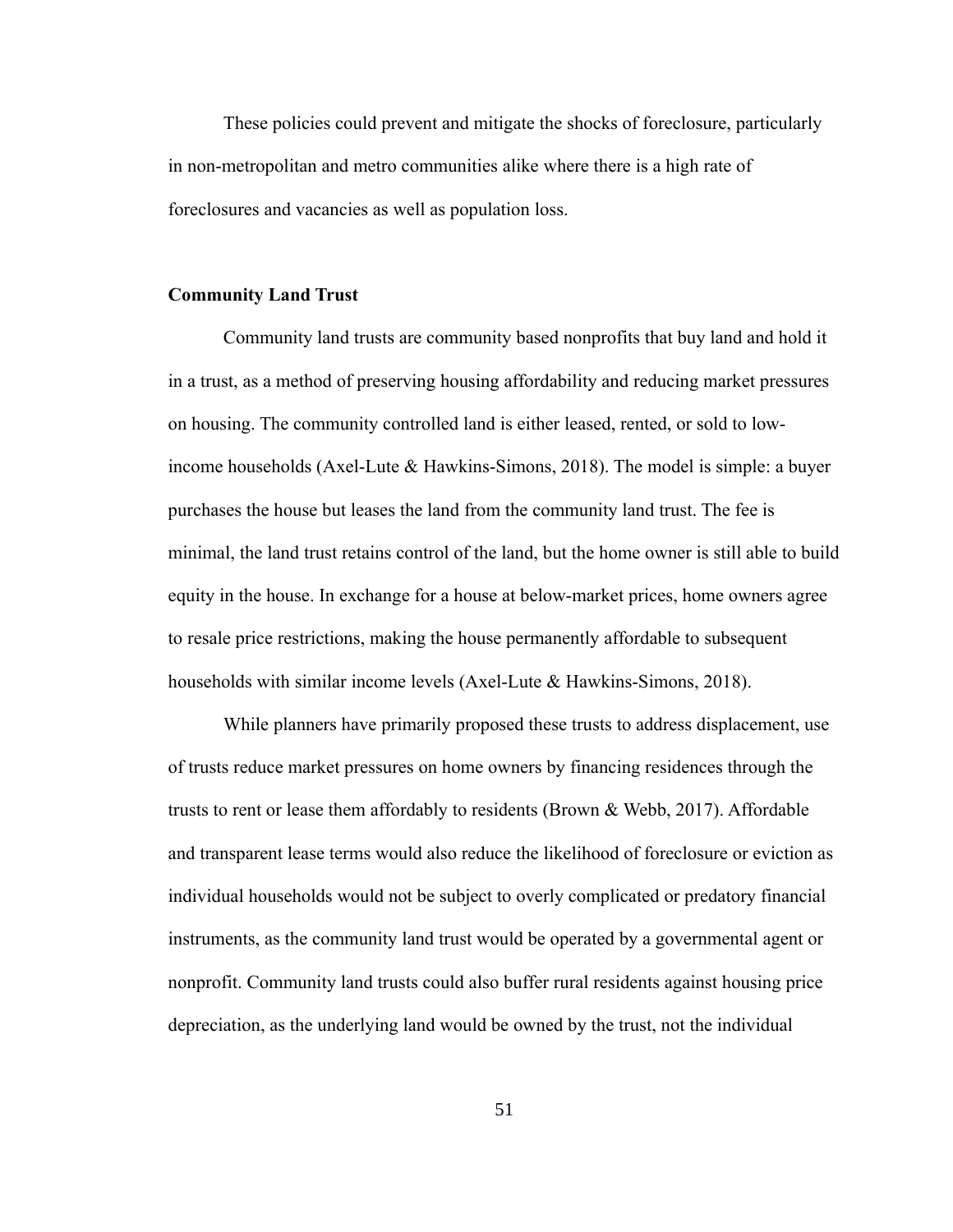homeowner. Policies to encourage rural community land trusts may include subsidized financing for them, possibly via the government sponsored enterprises of Fannie Mae, Freddie Mac or Farmer Mac (Brown & Webb, 2017).

Negatively, community land trusts often do not purchase high volumes of new housing, leading to minimal impact in communities where there is significant housing insecurity and demand for affordable housing. The legal agreements are more complicated than a conventional mortgage, leading some attorneys to advise their clients against purchase. Community land trusts require community support and a strong network of partnerships to survive, from advocacy activists to educational support groups. Community land trusts also need expertise in capacity building and management, which the private market has a competitive advantage in (Canada Housing and Mortgage Corporation, 2018).

#### **Unemployment Insurance**

Unemployment insurance has been found to serve as a housing market stabilizer, even if that was not the original aim of the policy. This policy helps to avoid dead weight costs of foreclosure borne by borrowers, lenders, taxpayers, and those in the surrounding community (Hsu, Matsa, Melzer, 2018). Unemployment insurance acts as one of the largest federal transfer programs and has the potential to prevent mortgage default during busts by making displaced workers' loan payments easier to pay. This is particularly relevant for cities with the highest booms as these cities will experience the most extreme busts (Glaeser & Gyourko, 2018). Transfers and other support interventions improve loan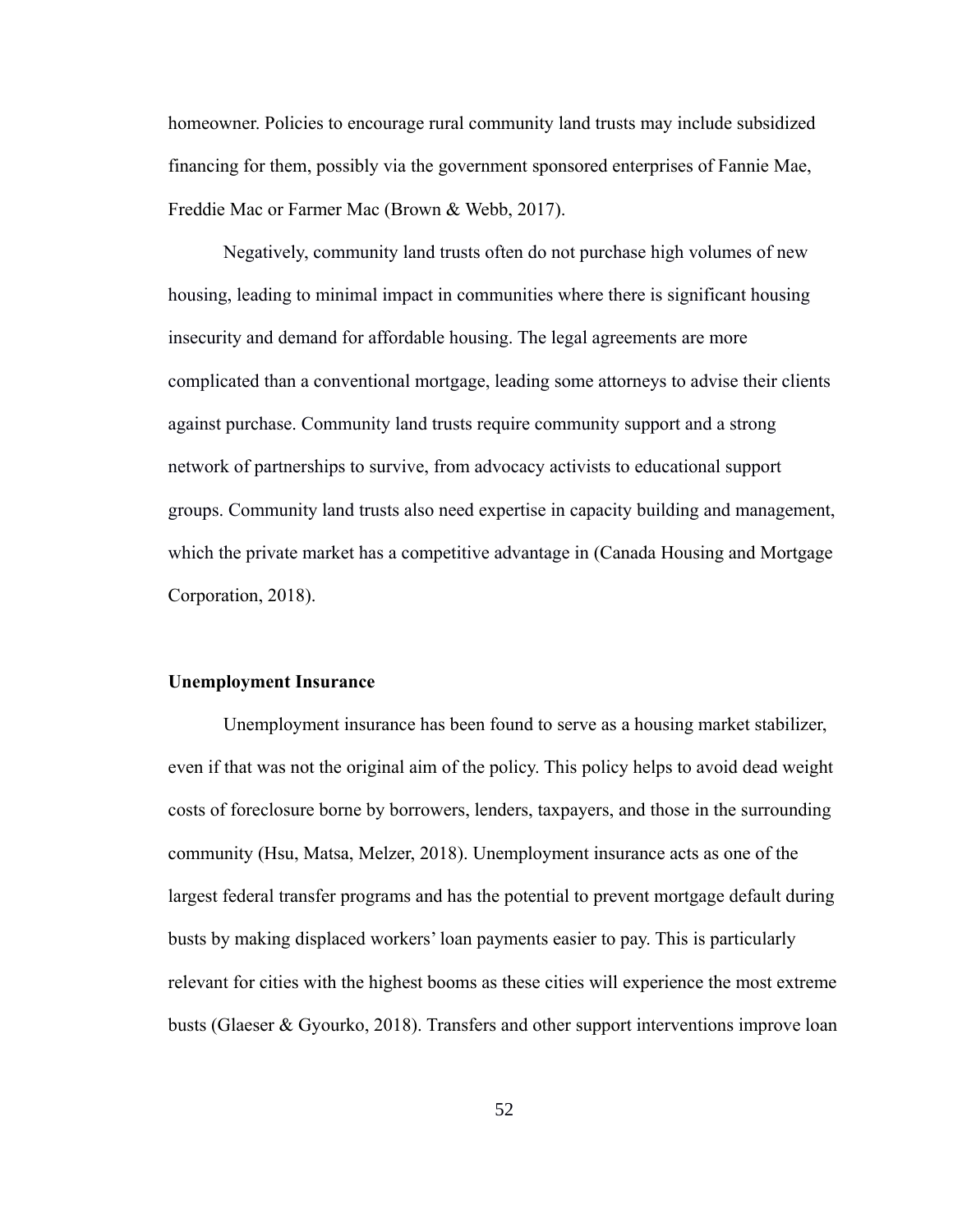affordability and thereby reduce foreclosures, even when home owners are deeply financially burdened.

Unemployment insurance benefits extend beyond stimulating demand and insuring the consumption of the unemployed. A study which evaluates the impact of unemployment insurance by exploiting variation in the generosity of the benefits across states and over time found that increases in the program's generosity alleviates mortgage delinquency, specifically for the unemployed, and reduces home foreclosure (Hsu et al., 2018).

Unemployment insurance is an important policy to consider as unemployment insurance extensions during the Great Recession prevented two-thirds more foreclosures than did the two largest mortgage programs, the Home Affordable Modification Program and the Home Affordable Refinance Program, combined (Hsu et al., 2018). Preventing foreclosures reduced the fiscal cost of extending unemployment insurance, as one-sixth of the 273 billion paid out flowed back to the government by preventing losses to the government-sponsored mortgage companies (Hsu et al., 2018). Further, unemployment benefits moderated the decline in home values in areas with rising unemployment. Using annual data on county home values and unemployment, the study found that unemployment insurance benefits moderated the decline in home values in areas with rising unemployment. Unemployment insurance smooths housing consumption of displaced workers, prevents dead-weight losses associated with foreclosures, including the value destroyed by under maintenance and spillovers onto neighboring properties. By

53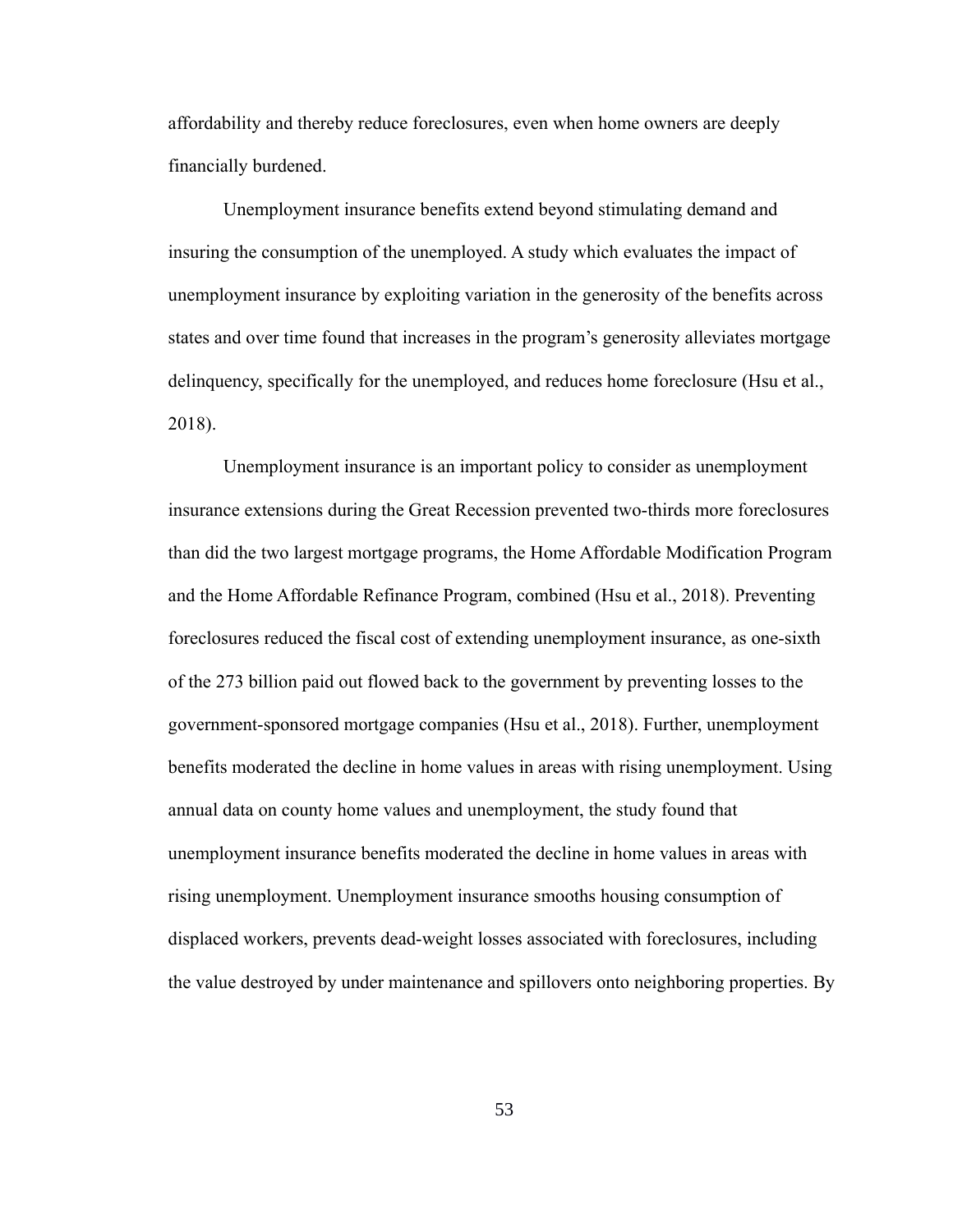preventing such losses, unemployment insurance acts as an automatic stabilizer for the housing market, much like it does for aggregate consumption.

Although unemployment insurance benefits reduced foreclosures during the crisis, the program has high costs. Within general equilibrium, unemployment insurance generosity might increase foreclosures by increasing employer's willingness to lay off workers, expanding credit supplied to risky borrowers, or emboldening households to reduce precautionary savings, and take greater risks (Hsu et al., 2018). Therefore, policymakers may prefer more targeted policies, such as expanding the Hardest Hit Fund or adopting similar programs proposed by housing economists, that direct cash assistance to unemployed mortgagors. Results of this study suggest that such programs help to stabilize the housing market during times of crisis.

Notably, unemployment insurance would do little to alleviate housing insecurity within non-metropolitan counties where chronic underemployment, rather than unemployment, is prevalent (Brown & Webb, 2016). In these communities, underemployment insurance would likely have the same effects of preventing foreclosure. When an employee's hours are cut, benefits can be applied for through the state department. As long as the employee remains partially employed, the individual will receive benefits, up to the weekly benefit amount ("What is Underemployment Insurance," 2017). The expansion of these benefits on a state level could be helpful in addressing housing insecurity.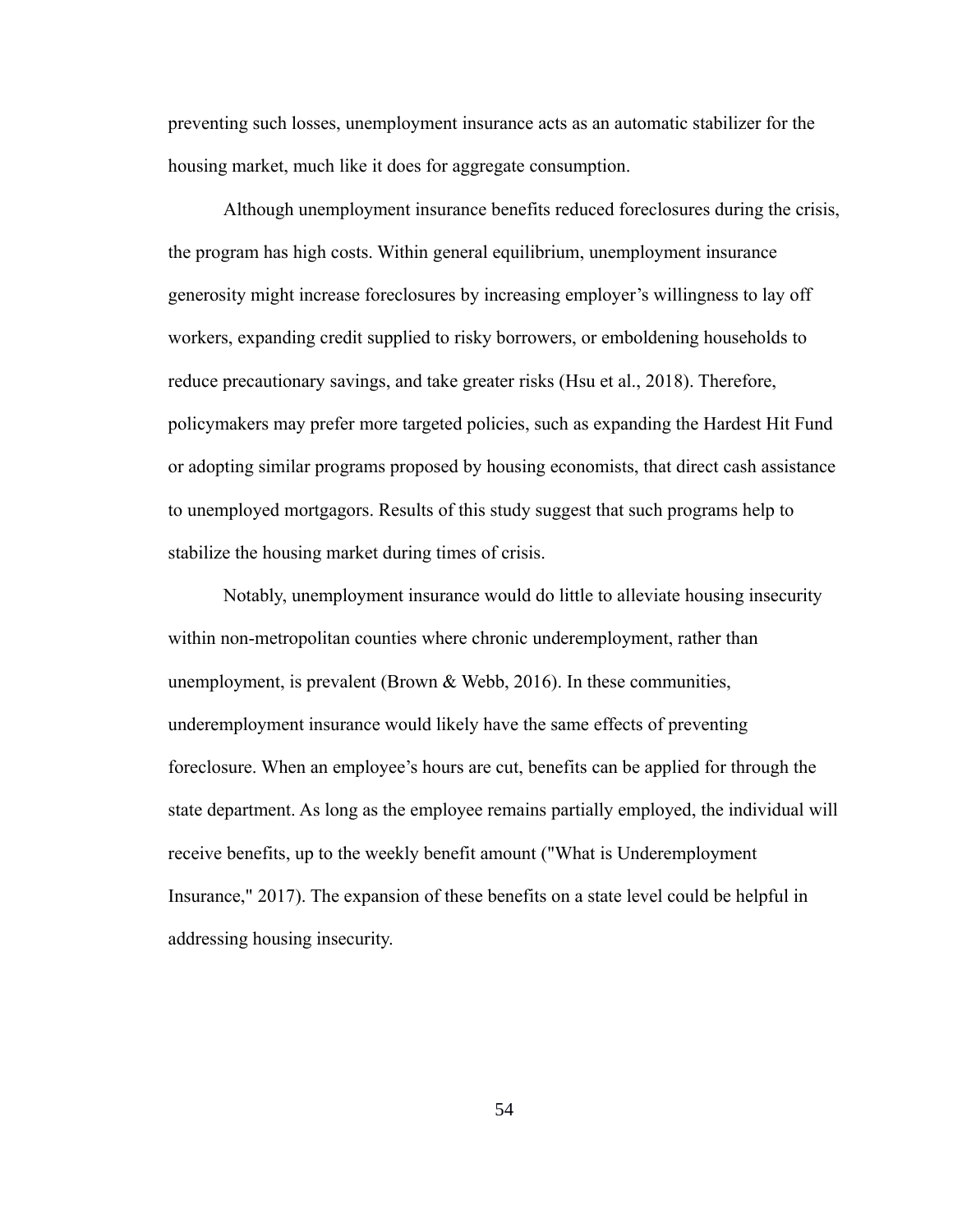## **Private and Public Investment Coalitions**

The redevelopment of Asheville, North Carolina serves as a case study of successful revitalization and urban governance for growth management under local municipalities. Public-sector officials and private investors worked together in ways which can be described as "social entrepreneurial" to create a revitalized downtown and city which is representative of the historical context of the region and serves as a catalyst for local, independent business (Kerstein & Strom, 2017).

The city of Asheville was described by the Tennessee Valley Authority during the 1980s as "rundown and shabby" with store displays "facing on narrow, dirty sidewalks, swags of utility lines, and intersections that are difficult to navigate"(Chase, 2007). Asheville can now be found as a top contender on a number of top ten lists in a number of national categories.

What factors, put in motion since the 1980s, explain the success of Asheville's revitalization and growth management? Largely, the revitalization has been credited to the private and public partnership in a social entrepreneurial effort and a mix of flexibility in strategic planning (Kerstein & Strom, 2017). Present-day Asheville is a manifestation of the city's economic and political capital which came together in the interest of bettering the city. Local private business owners, with a vested interest in Asheville, mobilized capital while local political leaders, who were interested in the betterment of ideological, geographical, racial, and interest-based policies, mobilized votes for development of the city (Mollenkopf, 1983). As Asheville is a smaller city of nearly 90,000 residents, local actors enjoy a greater impact than would be noticed in larger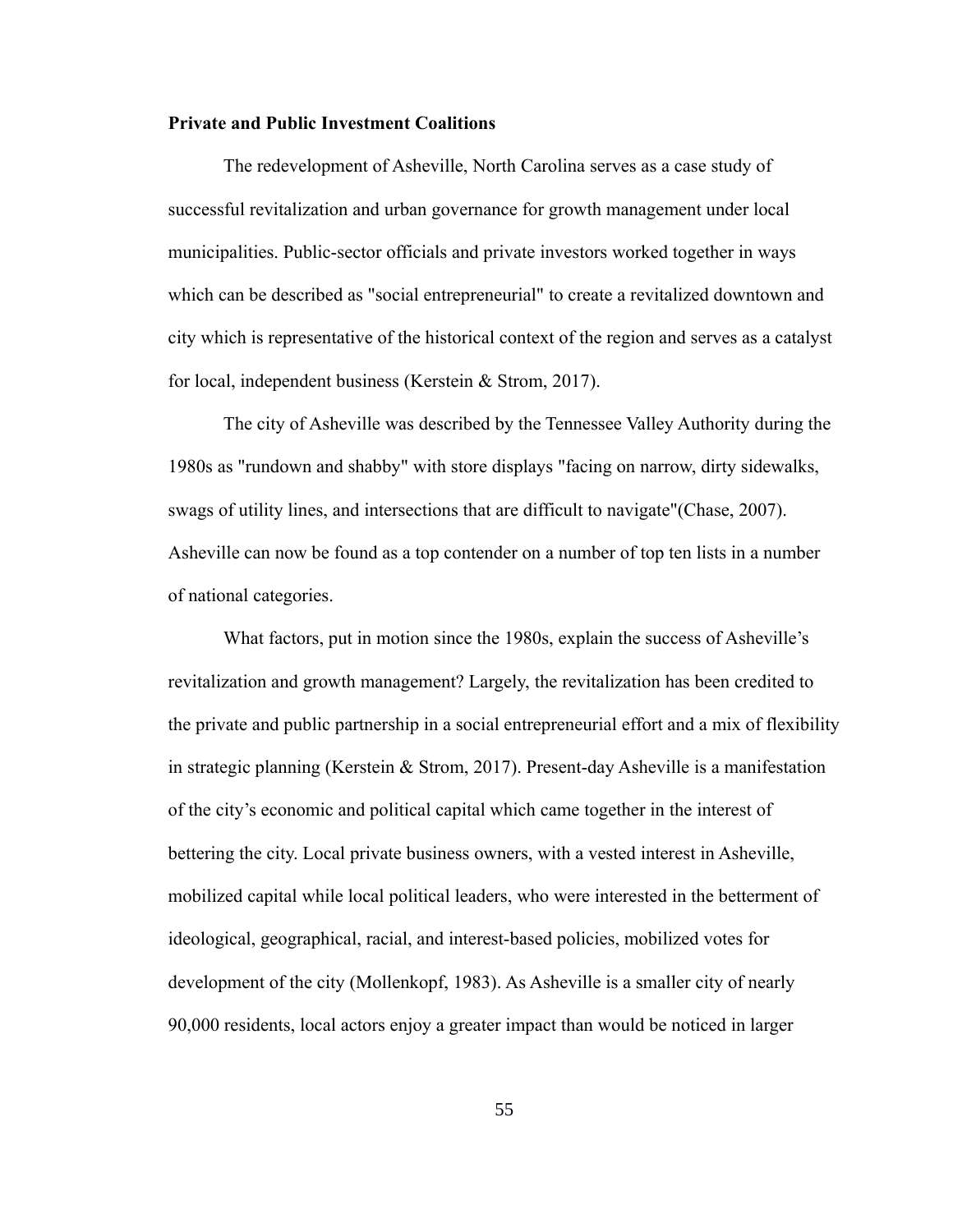communities. Notably, local universities, hospitals, banks and corporations that are a typical sight in productive economic centers were not actively engaged in the revitalization of the city (Kerstein & Strom, 2017).

While the Asheville city council leans progressive in politics, the council members come from a background of small business owners rather than advocates for tremendous affordable housing, economic opportunities, or preservation ordinances. The mayor has weak authority, and both mayoral and council elections are considered nonpartisan. The political actors rather share a vision of a city which lives within its historical context and provides space for independent and creative business ventures which help to create the brand image of the city, supported by tourism and residents. Asheville has placed arts and culture in the forefront of development and for this reason, Asheville has been able to grow while maintaining their authentic, small-town culture. Instead of large-scale developments or housing efforts, the Asheville city council has pushed for a downtown of small-scale projects which revitalize the amenities of the town, financially supported by the increased tourism appeal of the area (Kerstein & Strom, 2017).

By the mid-2000s, Asheville had undergone major revitalization and had to manage tremendous growth and private development. Tourism and residential volume increased. Due to the local zoning and development codes, height and design issues were not objectively laid out and led to long, complicated negotiations fraught with conflicts between preservationists, developers, and public officials. Reviewing city council meeting minutes during this time period reveals public concern over new developments;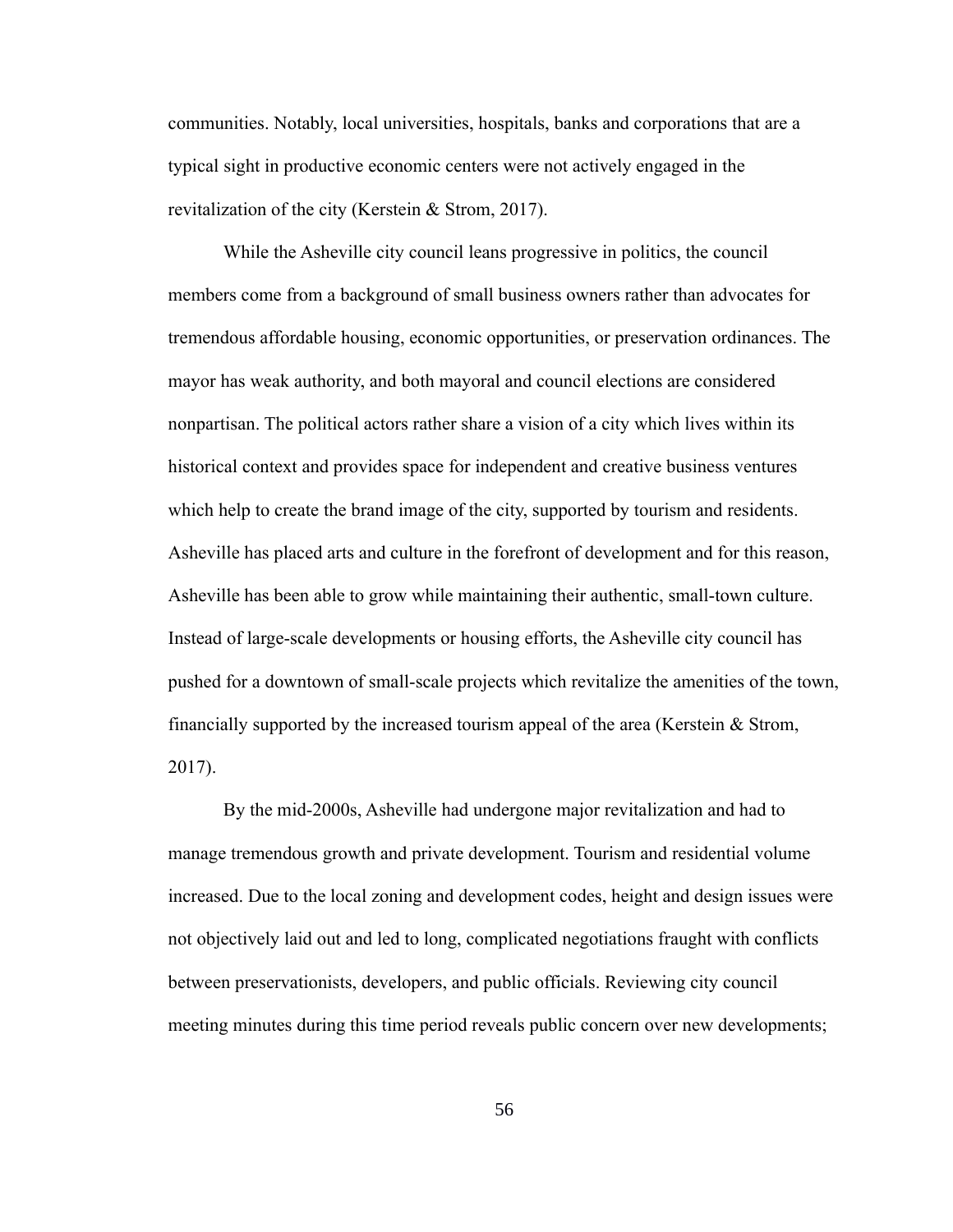city staff encouraging developers to offer voluntary "community benefit" packages which often included provisions of public space, affordable housing, or a fund contribution to nonprofits pledged to support affordable housing; and delayed decisions based on any number of things from design modification to sought nuisance mitigation (Kerstein  $\&$ Strom, 2017). The complicated development process of Asheville left developers critical of uncertainties, costly delays, and public officials seeking fund contributions which very much resembled political bribes. Environmentalists and preservationists were critical of the pace of growth, despite their protests against new developments which they felt were pushing culture and city residents out.

To facilitate a more predictable approval process, Asheville public officials convened a multifaceted conversation in 2007 between developers, city residents, local businesses, city staff, and other stakeholders. While conversations were often fueled with suspicion of the 'other side' and even had to be mediated by a professional at one point, this open conversation led to the creation of a "master plan". The master plan was a document which codified the vision for development and growth management while setting out clear design guidelines, expressed in a form-based code that was officially adopted in 2009 by the city as a Uniform Development Ordinance (Kerstein & Strom, 2017).

The clear development process has resulted in a revived community, and strong interest in development across downtown, market rate housing, and hotel development. Since 2012, five new hotels have opened in the downtown area suggesting an increasing tourism market. The increase in tourist appeal further funds the small-scale development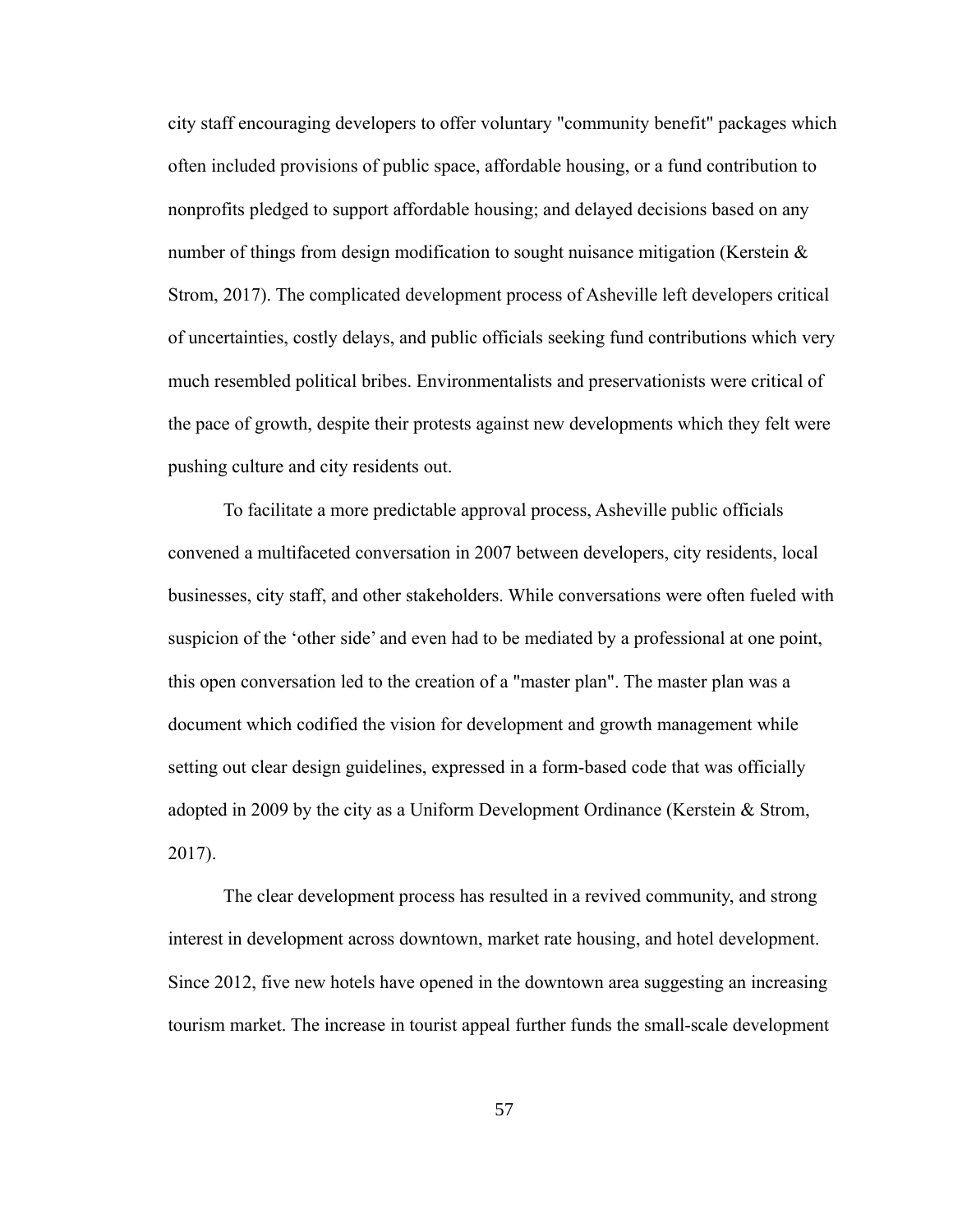efforts. To strengthen the city's hold on authenticity, promote independent local businesses, and offer a relatively chain-free downtown, Asheville property owners often choose not to rent to franchises while the historic architecture of the buildings often scares away chains that are in seek of a more branded look. The city expressively does not use zoning ordinances for this purpose, believing the use of zoning for this purpose to be unlawful under state legislation (Kerstein & Strom, 2017).

Public and private involvement are key factors in Asheville's revitalization and growth management success. Public city parks, buildings, and civic centers are often renovated or repurposed by both nonprofit groups and businesses, which are further aided by county, city, and raised private funding. Public officials often jump start initiatives before handing projects off to private partners. As private investment has increased, public officials have transitioned involvement into rule setting and service providing (Kerstein & Strom, 2017).

As the downtown and city have been revived and managed so successfully, the local political elections which once centered around livability and popularity in Asheville are no more. In 2015, only one council member candidate mentioned the importance of improving cleanliness and maintaining the viability of downtown (Kerstein & Strom, 2017). Instead of pitting communities members against each other as property owners, preservationists, developers, and public officials, the ideological divide has shifted to a united city often debating with state officials about differences in governing thought to best preserve the unique culture of Asheville.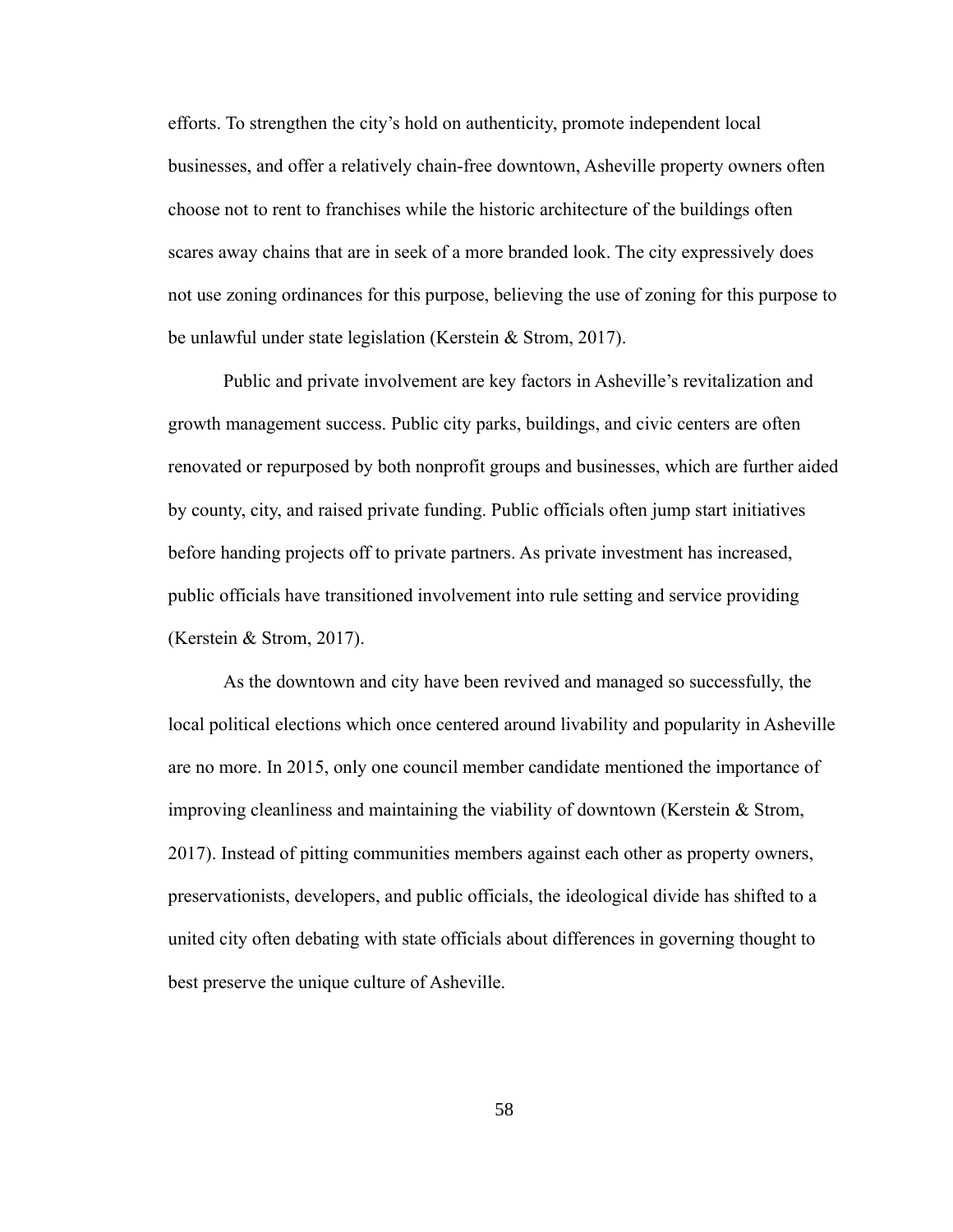While the city is celebrated for its unique business center which promotes the arts, this has the negative effect of limited success in attracting high paying employment into the region. To better target those who live below the proportion of income to allow for unburdened living in market rate housing units, Asheville has created a targeted program to create affordable housing by providing incentives to developers in exchange for more accessible zoning laws and also has created a Housing Trust Fund to support further affordable housing development. Local nonprofits have created Living Wage Certification Programs and Sustainable Restaurant Workforce Certifications which both have the effect of promoting higher standards of living for lower income residents (Kerstein & Strom, 2017).

The public and private initiative have been described as socially entrepreneurial due to the governance and development approach which is ideological and market-driven, while drawing from progressive goals without the assistance or grounding of anchored institutions. City decisions do not question the constraints of a profit-driven market, but rather work within the market mechanisms to produce both economic and non-economic productivity in terms of growth and cultural preservation. Municipal politics and discussions involve the formation of coalitions and conversations without institutional opinions of traditional parties or unions. The nature of this leadership style has resulted in high levels of home ownership, and few national franchises in a space which celebrates local economic productivity. Artisan production and consumption are central to the economy and culture of Asheville.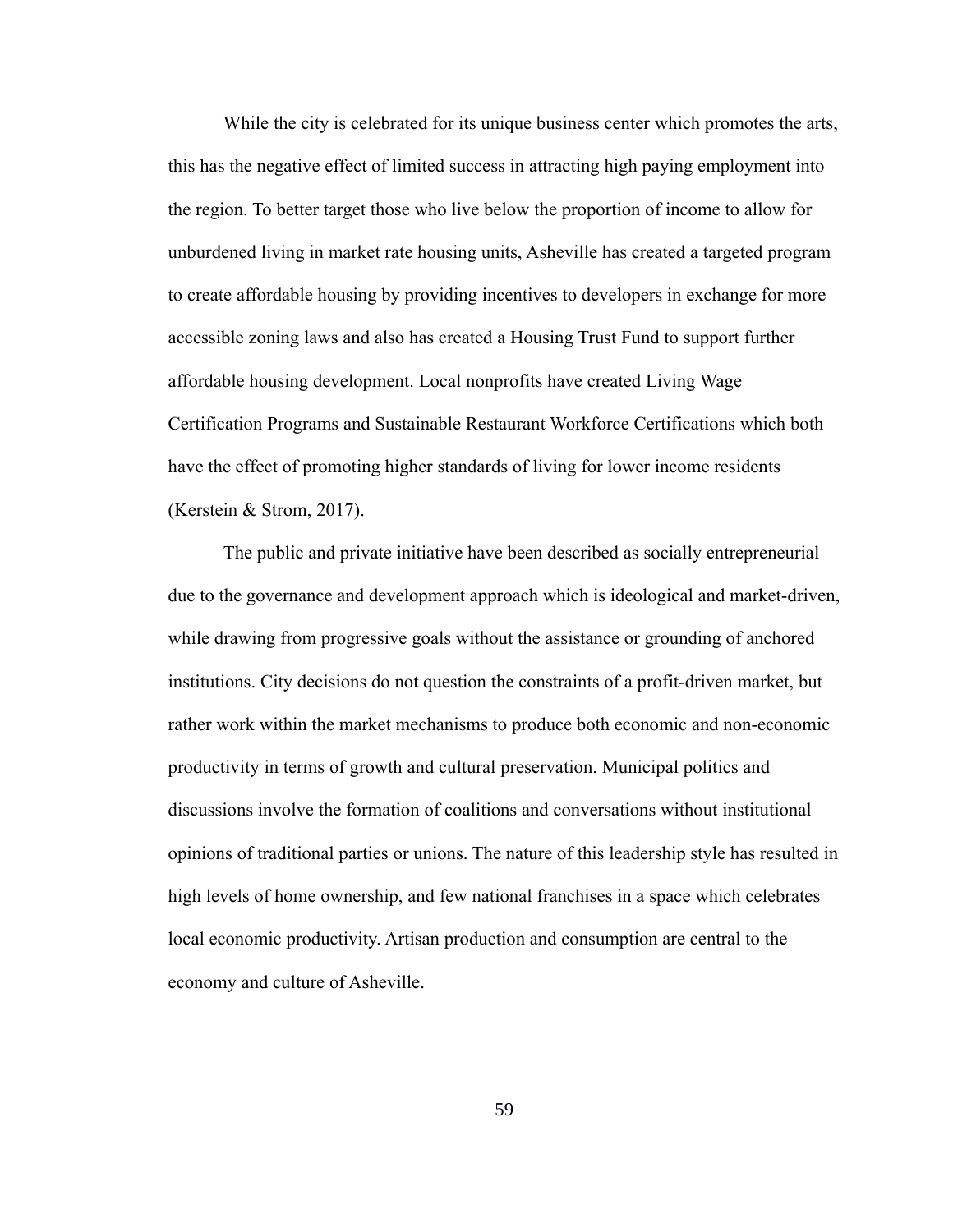This governance model links actors who are market-driven but also socially conscious to participate in with local development policies, absent of strong mayors, strong parties, or strong institutions. The private and public partnership has revived and managed growth in an authentic community while further growing in small business and creative development, credited to both fiscal conservatism and neighborhood advocacy.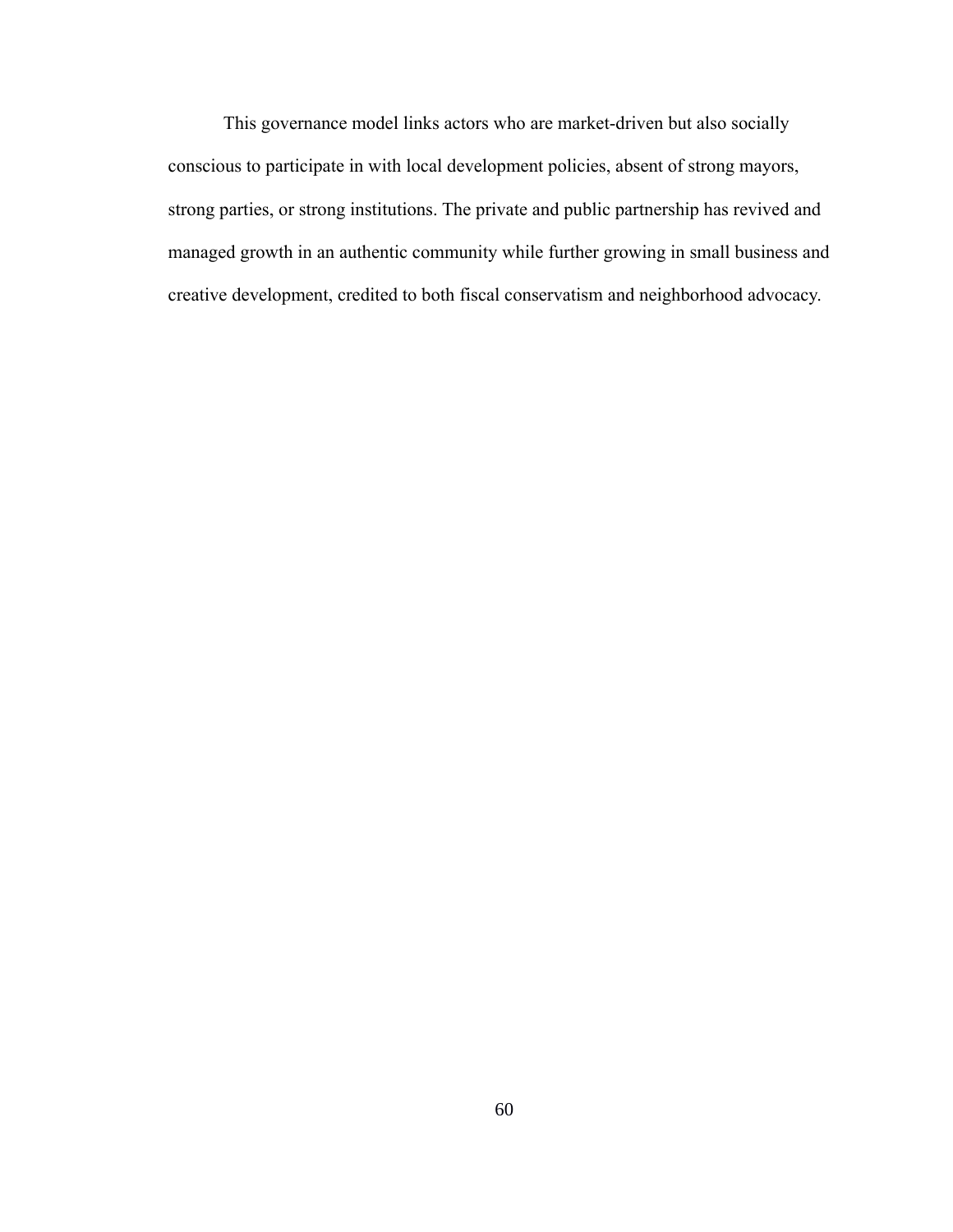#### **Chapter 5 Discussion and Recommendations**

The Lafayette-Oxford, Mississippi community is identified as a growing nonmetropolitan community, encompassing Lafayette County, the University of Mississippi, and the city of Oxford. This growth is occurring in population and housing demand. Oxford was ranked by Forbes as #15 in fastest growing small towns, based off the 10% growth rate between the years of 2007 and 2010 ("Fastest Growing Small Towns"¸ 2010). Since 2010, Lafayette County grew 13.1%, adding 6,400 residents (Schnugg, 2017). From 2014 to 2016, the city of Oxford has seen an increase from 21,489 to 23,290 city residents (U.S. Census Bureau¸ 2016). Lafayette County has experienced the highest percent of population growth in Mississippi for the last seven years (Schnugg¸ 2017). Noting this significant growth, it is important to observe policies within American cities and other growing non-metropolitan communities that have managed growth successfully. As supported by findings, I recommend cultivating amenities, developing transit and infrastructure, creating an objective master plan for municipal regulation, forming a public and private coalition, and the implementation of a targeted program such as a community land trust.

As a growing non-metropolitan community, LOU has amenities such as an arts and literary community, university, and hospital which are bringing in tourism, new residents, and subsequent employment growth. These amenities are valuable as research shows that counties with amenities attract growth, enjoy lower rates of foreclosure, population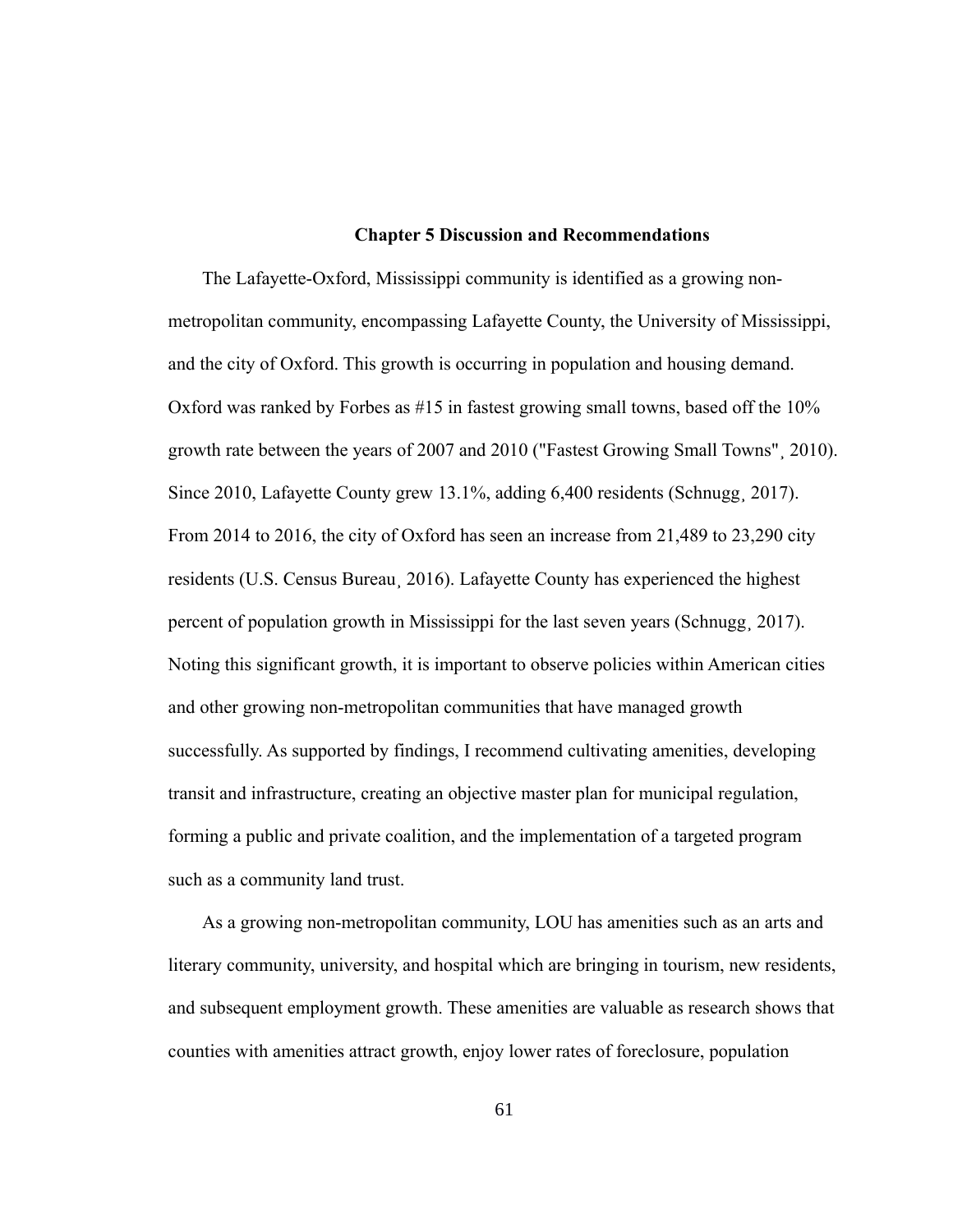growth, and economic productivity (Brown & Webb, 2017). Additionally, communities with amenities are shocked by financial depressions significantly less than communities lacking amenities (Brown & Webb, 2017). The community must be careful to preserve these amenities and promote the culture unique to LOU. In the face of growth, the community of Lafayette-Oxford must be careful to follow the lead of other American cities which have managed growth in a way which promotes a healthy housing market dynamics like Asheville, Atlanta, Houston and Tucson. These communities are less affected by the swings of the market and characterized by inexpensive housing due to high demand and matched supply (Glaeser & Gyourko, 2018).

To further manage growth and promote amenities, the municipality should further develop public transit and infrastructure through the development of sidewalks, bike lanes, and bus routes. Sidewalks are not available throughout much of the city and nonexistent in much of the county. This would have the effect of adding amenities to the city while increasing access to the economic productivity of downtown for county and city residents alike. While this recommendation will be costly to the city initially, the added amenities will bring economic growth to the community that could cover these initial costs. Walk-able communities have been proven to be valuable to the economy. Research shows that home buyers are willing to pay more for homes in walk-able communities, sidewalks improve access to business and industry for employees relying on public transit, and improve traffic for retail businesses (Beyard, Bond  $\&$ Pawlukiewicz, n.d.). As noted previously, communities which have valued amenities promote a healthy housing market as these communities are less likely to suffer from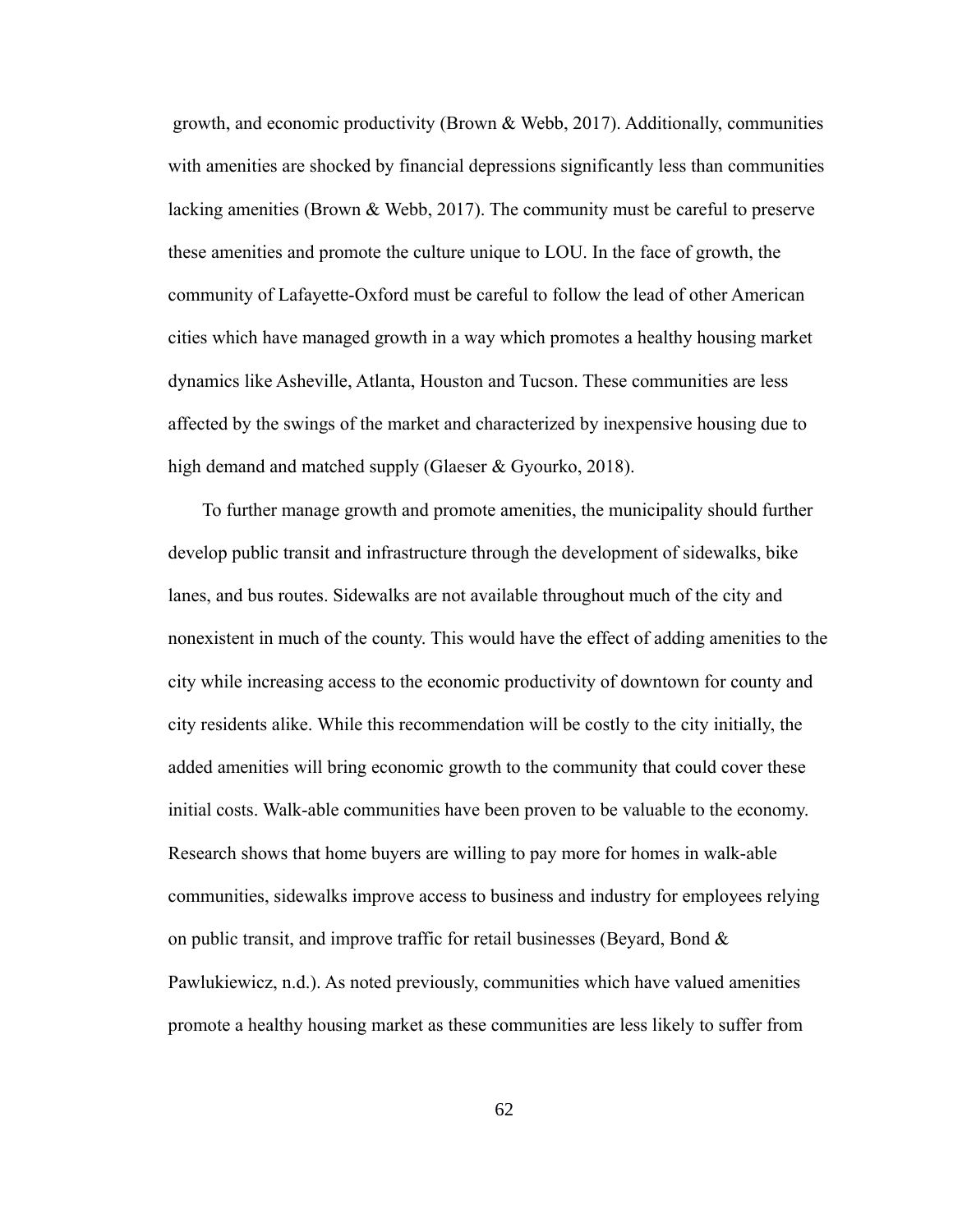price gyrations when compared to other communities (Brown & Webb, 2017). A rise in home value should not be viewed as negative when the value is tangibly added, rather than inflated. Other benefits include a healthier population, reduced crime risk, improved bus access, enhanced sense of community, and decreased use of cars ("The Benefits of Sidwalks," 2005).

Heavy, unnecessary, and nontransparent regulations on new construction have the effect of suppressing supply and driving up the cost of housing. Housing regulations such as zoning and building codes do play an important role in ensuring decent, adequate, and safe housing for residents. Taking note from Asheville, North Carolina, public officials in Lafayette-Oxford, Mississippi community should host an open dialogue between residents, developers, and activists for city preservation and affordability to create a master plan which lays out an objective code for new construction to follow. The transparency of necessary codes will simultaneously manage growth and facilitate new development. Politically, the removal of regulations will cause public concern among preservationists and activists who will believe the removal is due to private pressures from developers. The removal of unnecessary regulations and the transparency of the planning process is economically feasible for the city to implement as the lost revenue from fees, exactions, and community benefit packages will be reconciled through the gained revenue that economic growth and development will bring to LOU. The removal of regulations and the development of a transparent planning process should be conducted through open discussions between the public, private developers, and public officials as to formulate policies which best represent the community. While politically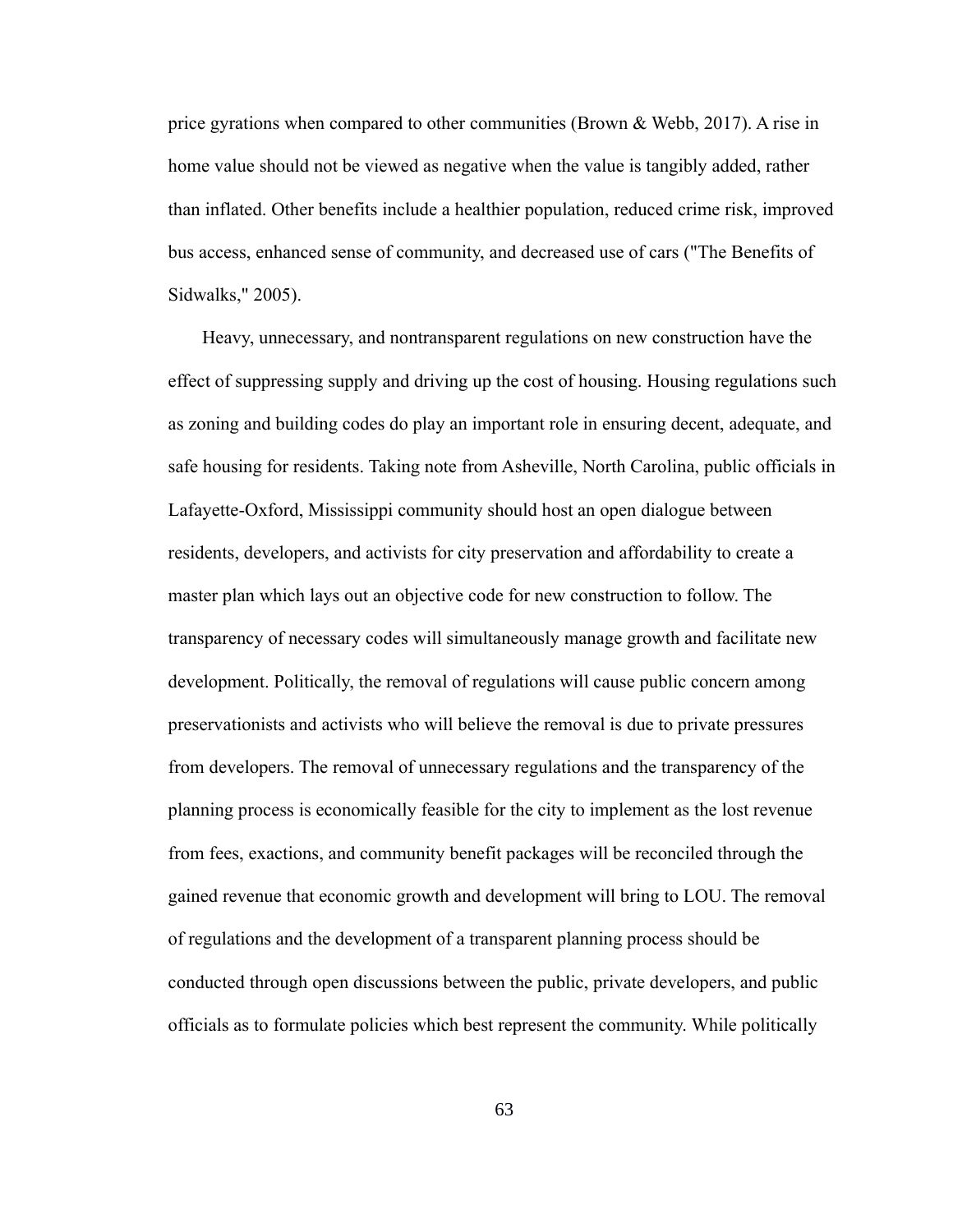challenging, this recommendation is key to facilitating the supply of affordable housing in the Lafayette-Oxford, Mississippi community.

I also recommend a coalition to be formed between public and private interests which are locally engaged in the community. This coalition could be formed as planning committee, a monthly meeting space, or as a conduit by which small-scale city development efforts would run. Responsibilities given to the committee could be the development of amenities within the community, the review of regulations prior to reform to determine necessity, management of expanded infrastructure and transit, and other growth management strategies. These efforts would increase housing supply to match the growing demand, participation in economic productivity, and would create a democratic process engaging public officials, developers, and residents to engage with growth management for the shared vision of a healthy Lafayette-Oxford, Mississippi community which is prosperous and accessible. Vision 2037 is a comprehensive city planning guide that was adopted by Oxford public officials in 2017 and calls for a coalition of public and private interests to be involved (The City of Oxford, 2017). Vision 2037 and this recommendation could run parallel or an additional coalition of public and private interests could be formed to manage growth strategies outside of the purview of Vision 2037. This council should be economically and administratively feasible as those who are passionate about developing a shared vision of LOU will be willing to contribute their time for the community. Socially and politically, this policy should be feasibly accepted as the transparency of the council will ensure the city, community residents, and developers are being treated equitably.

64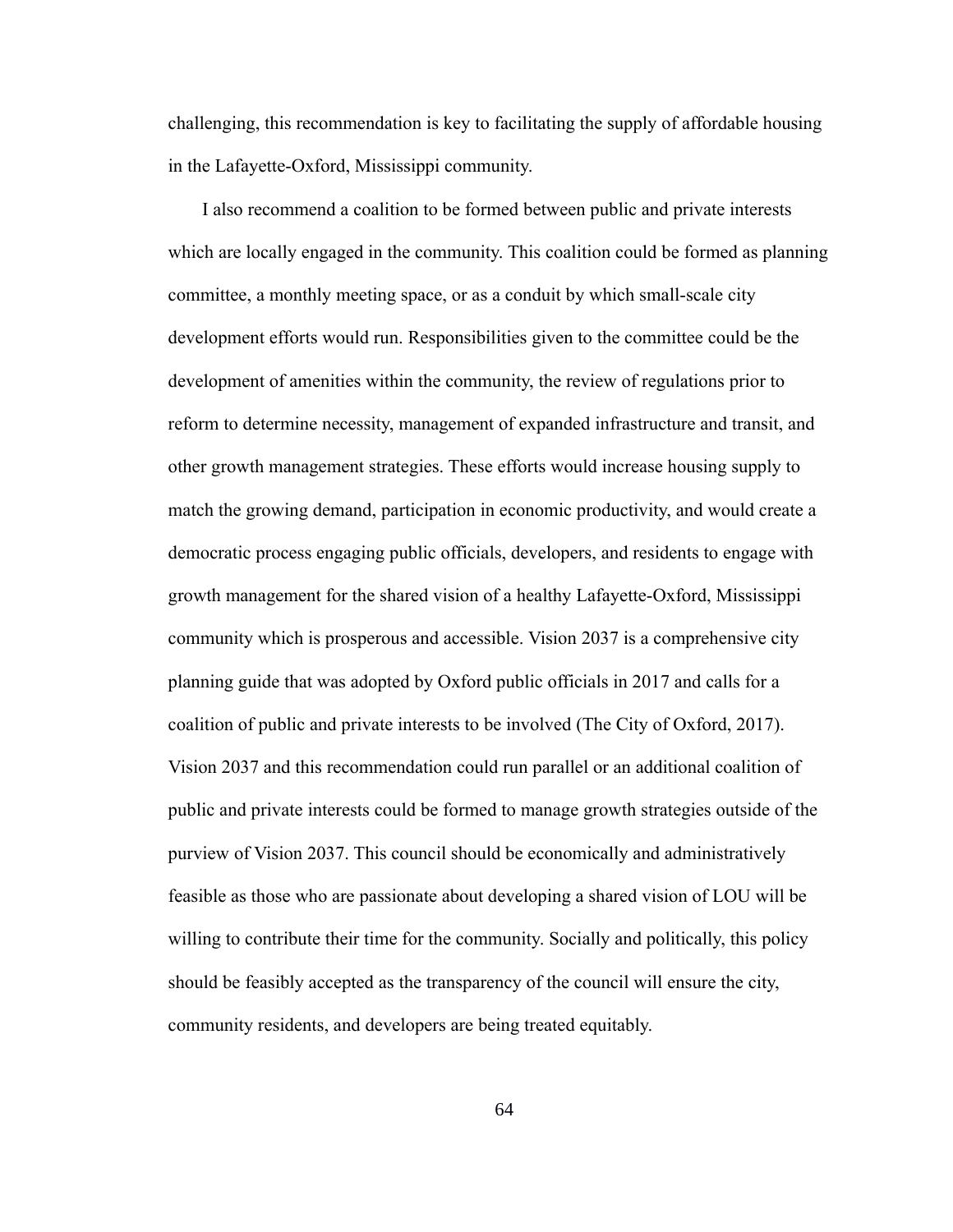To better target those in the community who are still proportionally burdened by the cost of housing even when equilibrium prices are low due to chronic underemployment common in rural areas, I recommend that the Lafayette-Oxford, Mississippi community develop a community land trust, with funding disconnected from new construction ventures. Rather, I recommend that initial revenue flow from increased tourism, a city fund, or the general budget to facilitate increased supply for the overall housing market and to actively engage with the costs of the program. I recommend a community land trust as a targeted program, rather than subsidized affordable housing or an expanded voucher program, as a community land trust contributes to the supply of housing within a community unlike the voucher program which depends on the existing supply and without the problems of public housing like the concentration of poverty. The community land trust still removes rent-seeking behavior and has a government agent or community nonprofit act as landlord for rental properties. I recommend that the community land trust purchase vacant, abandoned, or foreclosed homes to build the volume and stock of affordable housing. This has the added effect of reducing spillover effects from foreclosure like high rates of crime, increased foreclosure rates, and higher unemployment while preserving the historic homes of the Lafayette-Oxford, Mississippi community.

The community land trust, operated by a government or quasi-government organization, would own the land under the properties but rent, lease, or sell the house on the property at an affordable rate with resale conditions that ensure the house would remain affordable for the next resident. The home owner would still be able to build

65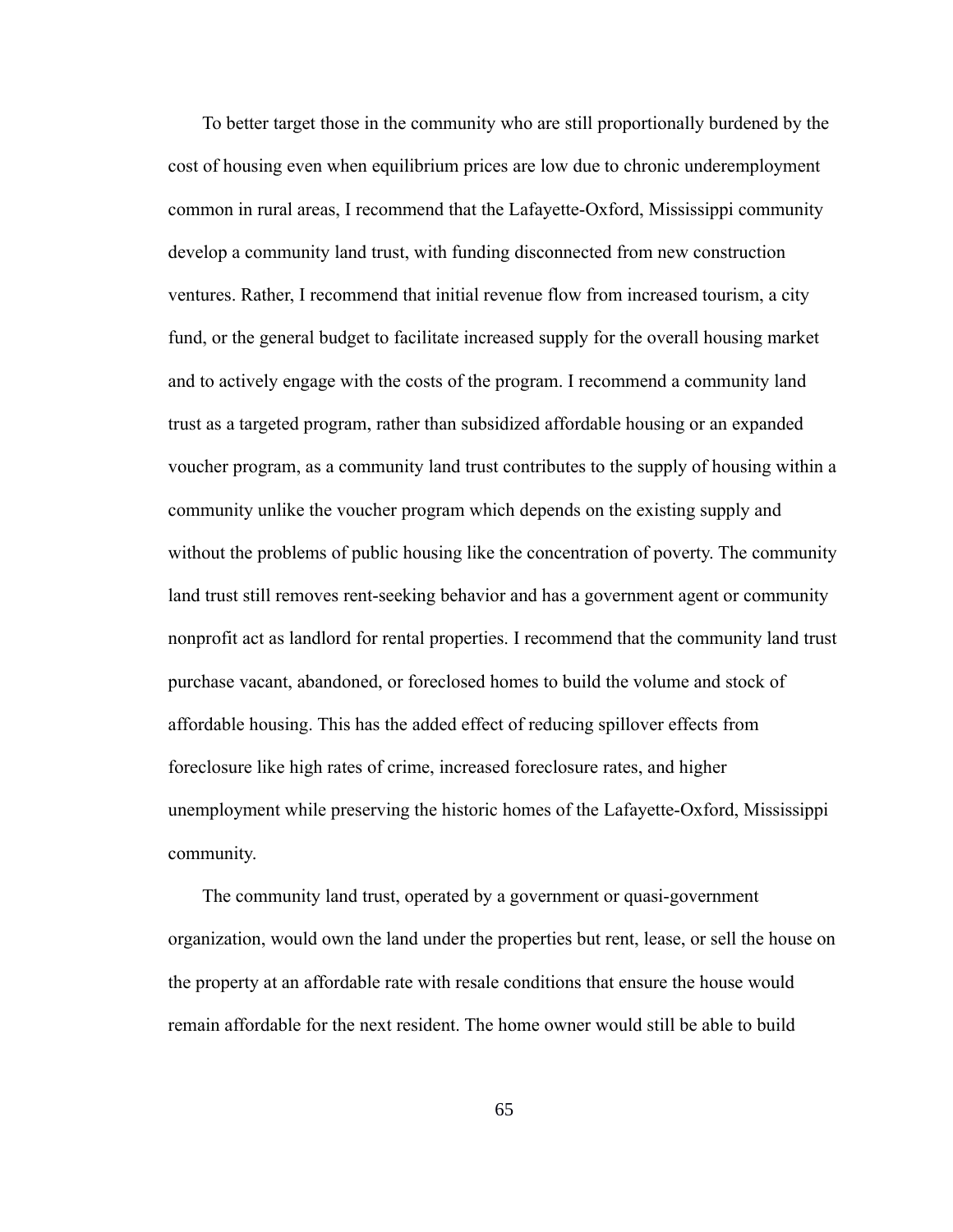equity in this way and would pay a minimal land use fee annually to the city. The revenue generated from the community land trust properties would cover administrative costs as well as generate funding for future acquisition of abandoned, vacant, and foreclosed homes in the LOU community.

 Politically, a community land trust would be feasible as it promotes individual freedom and the assistance through supply development, rather than supply suppression. By acquiring foreclosed and otherwise abandoned homes in the community, public officials would be mitigating the spillover effects of foreclosure and abandonment. Administratively if not operated by the housing authority, newly formed council or team would oversee the development and maintenance of the community land trust to ensure that the homes are adequate and affordable. The council could be formed of public and private interests or even could be overseen by the public officials and maintained and developed by private developers. By removing a landlord out of the matter, residents and tenants are able to deal with the council of community land trust directly to address problems and avoid rent-seeking behavior, thus lessening the likelihood of eviction and unfair treatment. While this is a sizable proposal, there have been over 250 successful community land trusts in the United States to imitate. These communities include Blue Sky, Montana; Ketchum, Idaho; Jackson, Wyoming; and Boulder, Colorado (Community Builders Administrator¸ 2016).

It is my belief, as supported by the evidence found in my study, that these policy recommendations will create a community where residents of the Lafayette-Oxford, Mississippi community are increasingly housing secure. By combining fiscal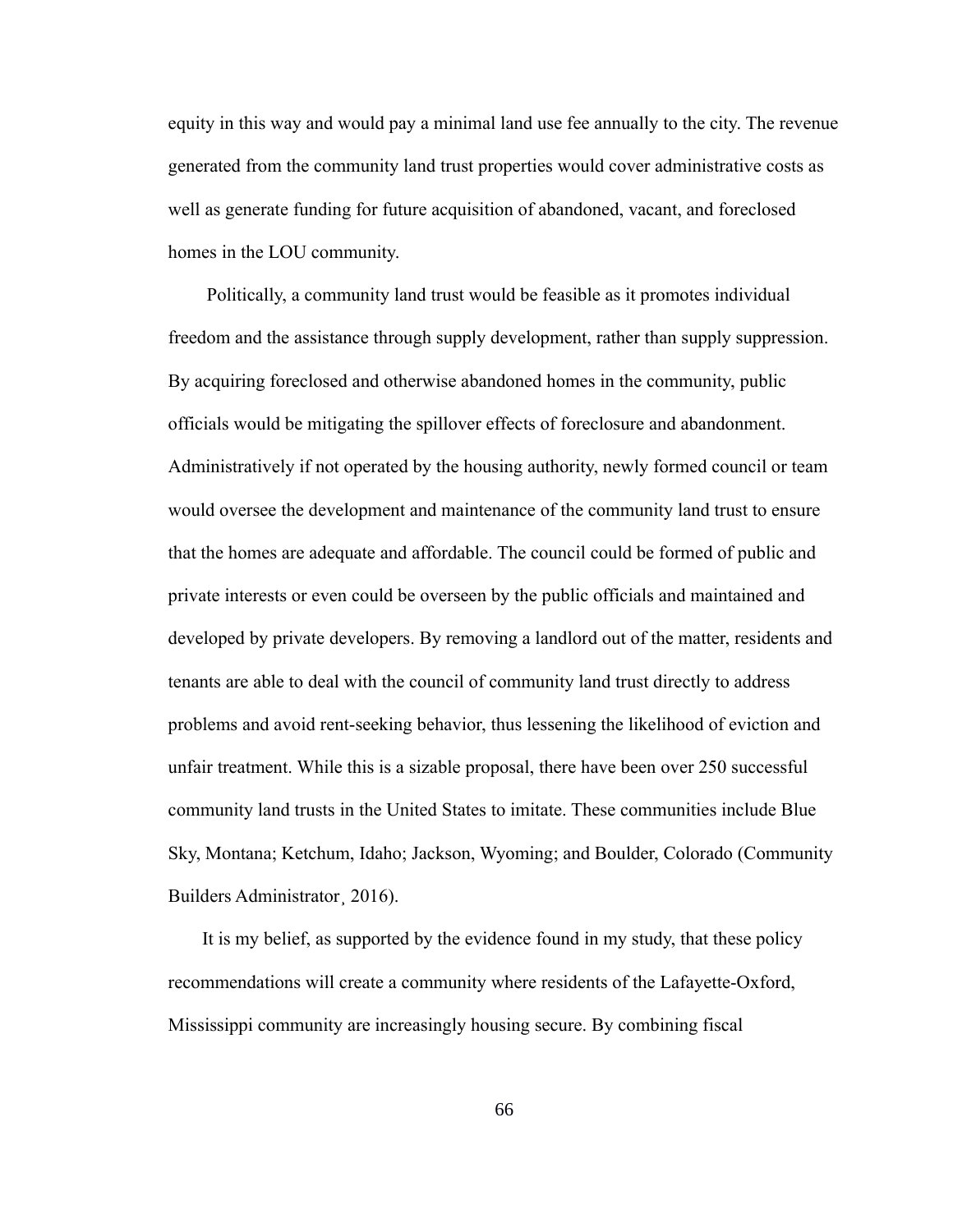conservatism with progressive ideals as dictated by community members, public officials in the Lafayette-Oxford, Mississippi community can expect to see a growth in construction, lower housing prices, increased accessibility to economic centers, and assistance for the most vulnerable of the community. Healthy housing market and growth management can be achieved by the removal of unnecessary regulations on new development to facilitate supply; the public development of public transit and infrastructure to increase accessibility to economic productivity; and public-private partnerships to invest and create city initiatives. The creation of a healthy housing market will in turn lessen housing insecurity as housing affordability will be achieved.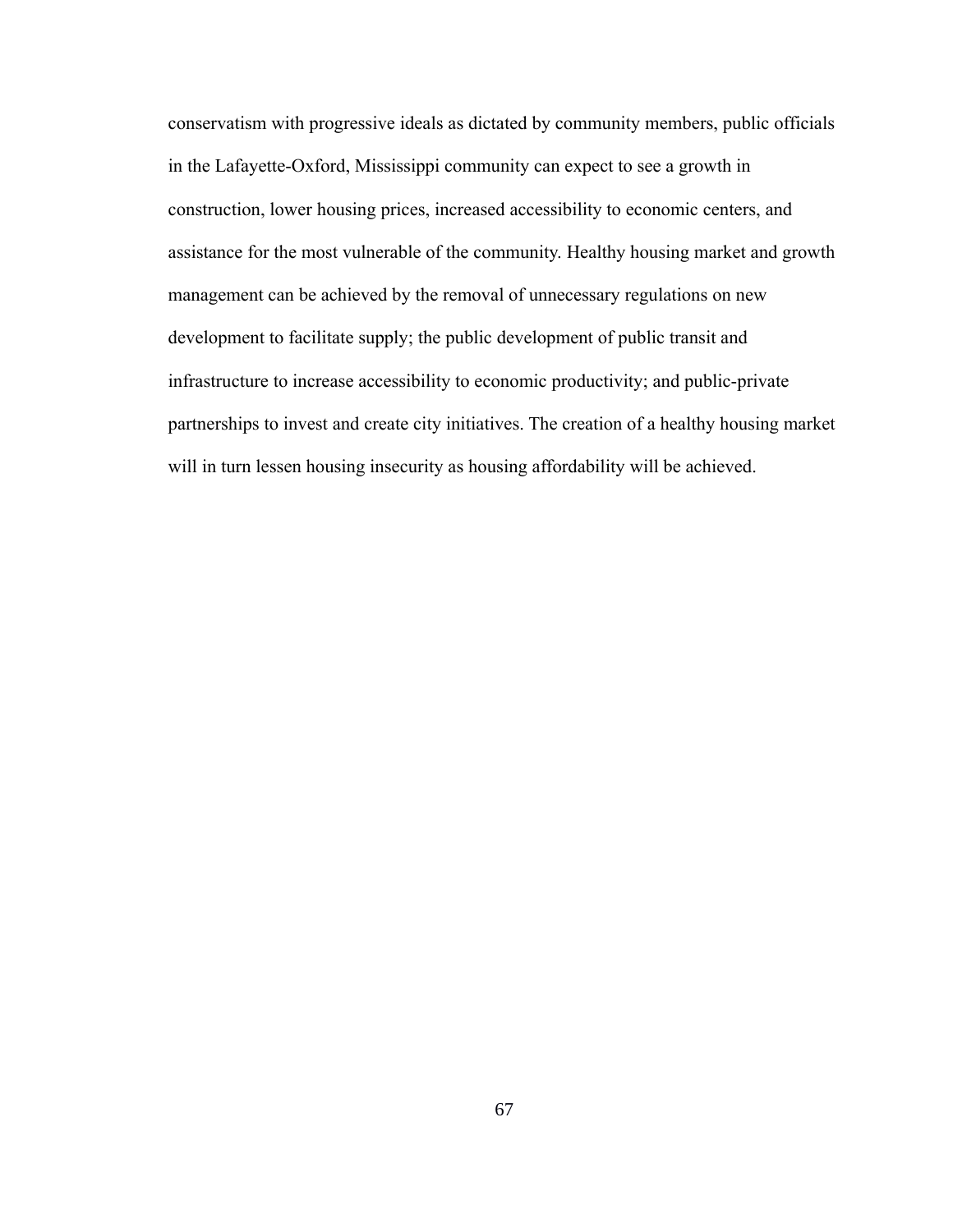## **List of References**

About UM. (2018). Retrieved from https://olemiss.edu/aboutum/facts.html

- Alston, R., Kearl, J., & Vaughan, M. (1992, May). "Is There a Consensus Among Economists in the 1990's?" *American Economic Review, 82.* pp. 203-209. Retrieved from http://www.jstor.org/stable/i337063
- Antes, G., Khan, K., Kleijen, J, & Kunz, R. (2003). *5 Steps to Conducting a Systematic Reveiw.* Retrieved from https://www.ncbi.nlm.nih.gov/pmc/articles/PMC539417/
- Apgar, W. (1990). "Which Housing Policy is Best." *Housing Policy Debate, 1*(1). pp. 1- 32. Retrieved from https://www.innovations.harvard.edu/sites/default/files/ hpd\_0101\_apgar.pdf
- Arnott, R. (1995). "Time for Revisionism on Rent Control?" *Journal of Economic Perspectives, 9*(1), pp. 99-120. doi: 10.1257/jep.9.1.99
- Assad, Anna. (n.d.). *Pros & Cons of Public Housing Communities.* Retrieved from http://homeguides.sfgate.com/pros-cons-public-housing-communities-8165.html
- Ault, M. (2016, February) *Housing Landscape 2016.* Retrieved from https://www.novoco.com/sites/default/files/atoms/files/chp\_housing\_landscape 2016.pdf
- Axel-Lute, M., & Hawkins-Simons, D. (2018). *Organizing and the Community Land Trust Model.* Retrieved from https://www.strongtowns.org/journal/2018/4/4/ organizing-and-the-community-land-trust-model
- The Benefit of Sidewalks. (2015). Retrieved from http://www.healthbydesignonline.org/documents/HbDFSSidewalks.pdf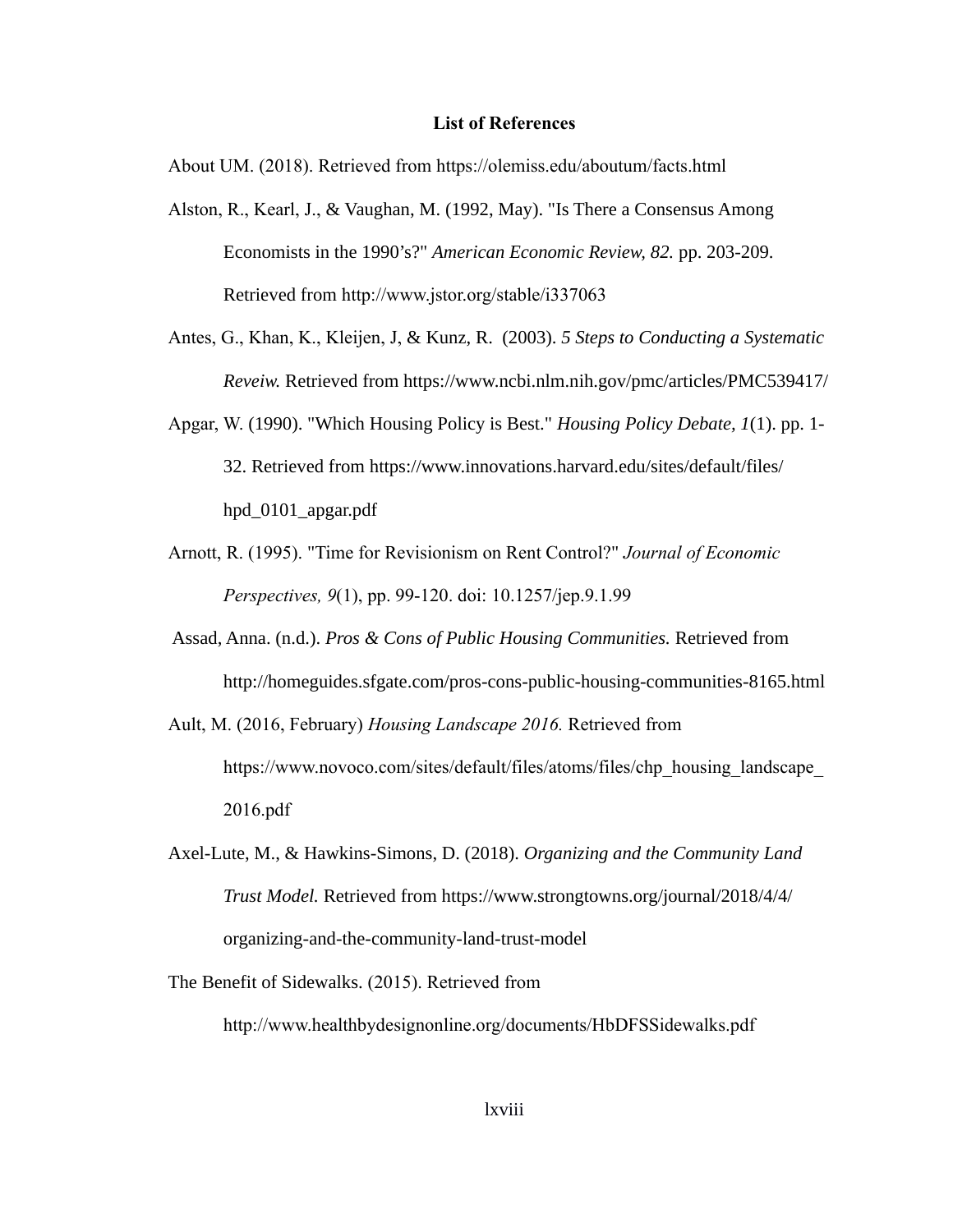Berryhill, L. (2016, November 17). Students Survey Low Income Housing for County. *Daily Mississippian,* pp. 1-4.

Beyard, M., Bond, A. & Pawlukiewicz, M. n.d. Ten Principles for Rebuilding Neighborhood Retail. Retrieved from https://uli.org/wpcontent/uploads/2012/07/TP\_NeighborhoodRetail.ashx\_1.pdf

- Bornstein, D. (2009). *Social Entrepreneurship: What Everyone Needs to Know.* Oxford, England: Oxford University Press.
- Brown, L. & Webb, M. (2017). Foreclosure, Inequality, and the Difference That Place Makes. *Rural Sociology, 82*(4), pp. 688-712. doi: 10.1111/ruso.12152

Canada Mortgage and Housing Corporation. (2018). *Community Land Trusts.* Retrieved from https://www.cmhcschl.gc.ca/en/inpr/afhoce/afhoce/afhostcast/afh oid/fite/colatr /colatr\_002.cfm

- Center on Budget and Policy Priorities. (2018). *Federal Rental Assistance.* Retrieved from https://www.cbpp.org/research/housing/policy-basics-federal-rentalassistance
- The City of Oxford. (2017). *Comprehensive City Plan.* Retrieved from http://www.oxfordms.net/2037-comprehensive-plan

Chase, N. (2007). *Asheville: A History.* Jefferson, North Carolina: McFarland.

Collinson, R. & Ganong, P. (2017, June). "How Do Changes in Housing Voucher Design Affect Rent and Neighborhood Quality?" *Kreisman Working Papers Series in Housing Law and Policy, 48.* doi:10.2139/ssrn.2255799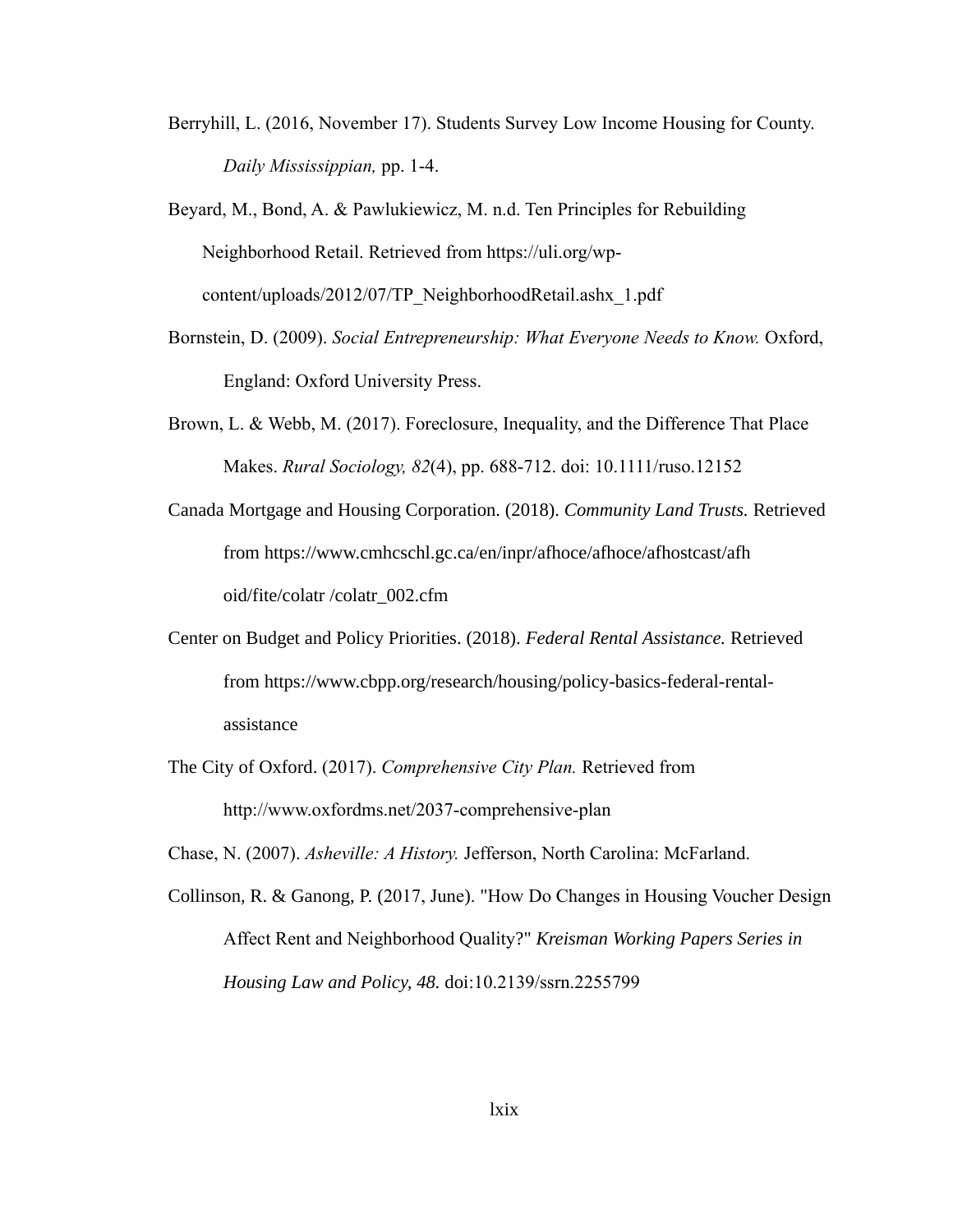- Community Builders Administrator. (2016, December). *A Primer on Community Land Trusts.* Retrieved from https://communitybuilders.org/what-we-think/blog/aprimer-on-community-land-trusts
- Cox, R.., Henwood, B., Rice, E., & Wenzel, S. (2016) Roadmap to a Unified Measure of Housing Insecurity. *CESR-Schaeffer Working Paper No. 2016-013.* Retrieved from https://papers.ssrn.com/sol3/papers.cfm? abstract\_id=2817626
- Cutts, D. B., Meyers, A. F., Black, M. M., Casey, P. H., Chilton, M., Cook, J. T., & Frank, D. A. (2011). *US Housing Insecurity and the Health of Very Young Children*. Retrieved from American Journal of Public Health, 101
- DeLuca, S., & Rosenblatt, P. (2017). Walking Away from The Wire: Housing Mobility and Neighborhood Opportunity in Baltimore. *Housing Policy Debate, 27*(4), pp. 519-546. doi: [10.1080/10511482.2017.1282884](https://doi.org/10.1080/10511482.2017.1282884)
- Desmond, M. (2015, March). Unaffordable America: Poverty, Housing, and Eviction. *Fast Focus, 22*. pp. 1-6. Retrieved from

https://www.irp.wisc.edu/publications/fastfocus/pdfs/FF22-2015.pdf

- Desmond, M. (2016). *Evicted: Poverty and Profit in the American City*. New York: NY. Crown Books.
- Desmond, M. (2017, February 12). *No Place like Home: America's Eviction Epidemic.*  Retrieved from https://www.theguardian.com/society/2017/feb/12/americaseviction-epidemic-matthew-desmond-housing-crisis
- Desmond, M., & Gershenson, C. (2016). Housing and Employment Insecurity among the Working Poor. *Social Problems, 63*(1), pp. 46-67. [doi:](https://doi/)10.1093/socpro/spv025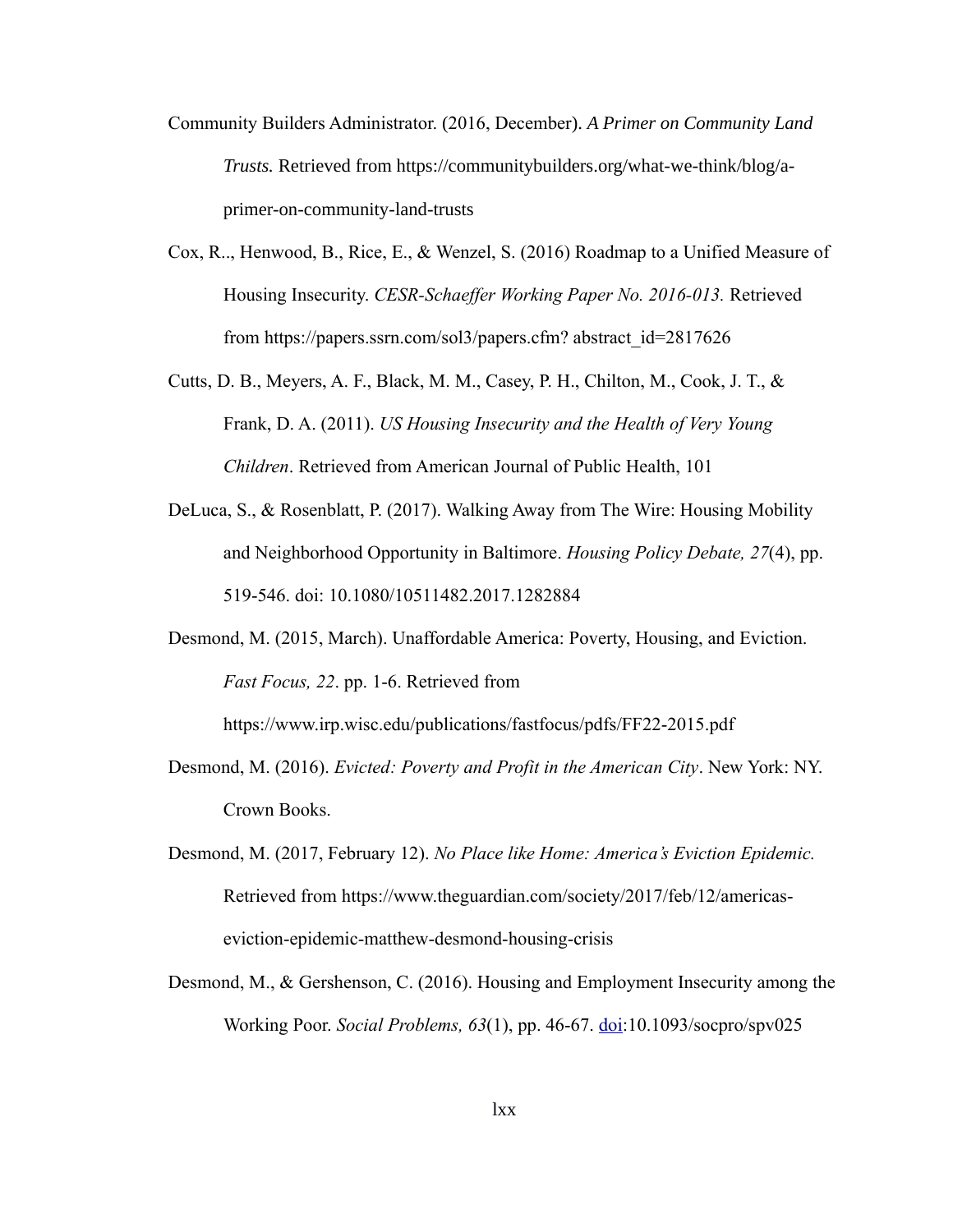Economic Diversity. (2018). Retrieved from www.usnews.com/best-

colleges/rankings/national-universities/economic-diversity.

- Eitzen, S. (2016). *In Conflict and Order: Understanding Society.* Massachusetts: Boston. Pearson.
- Elsinga, M. (2017). Living in Assets Without Limits: Towards New Principles for Policies on Housing. *Housing, Theory and Society.* pp.1-5. doi: 10.1080/14036096.2017.1293380
- Engen, R. (2012, September). *Living in a City VS. the Suburbs: Pros and Cons.* Retrieved from https://boomerandecho.com/living-in-the-city-vs-the-suburbs-pros-and-cons/
- Epstein, R. (2017). Home Is Where the Market Is. *Hoover Digest, 3.* pp. 137-142. Retrieved from<https://www.hoover.org/publications/hoover-digest>
- Erickson, D. (2009). The Housing Policy Revolution: Networks and Neighborhoods. *Journal of Policy Analysis and Management, 29*(4)*.* pp. 896-899. doi: 10.1002/pam.20539
- Fastest Growing Small Towns. (2010). Retrieved from https://www.forbes.com/pictures/egim45eehm/14-jackson-wy-id/#1ff3178f46cc Federal Reserve Board of Governors. (2012). *The U.S. Housing Market: Current Conditions and Policy Considerations.* Retrieved from

https://www.federalreserve.gov/publications/other- reports/files/housing-whitepaper-20120104.pdf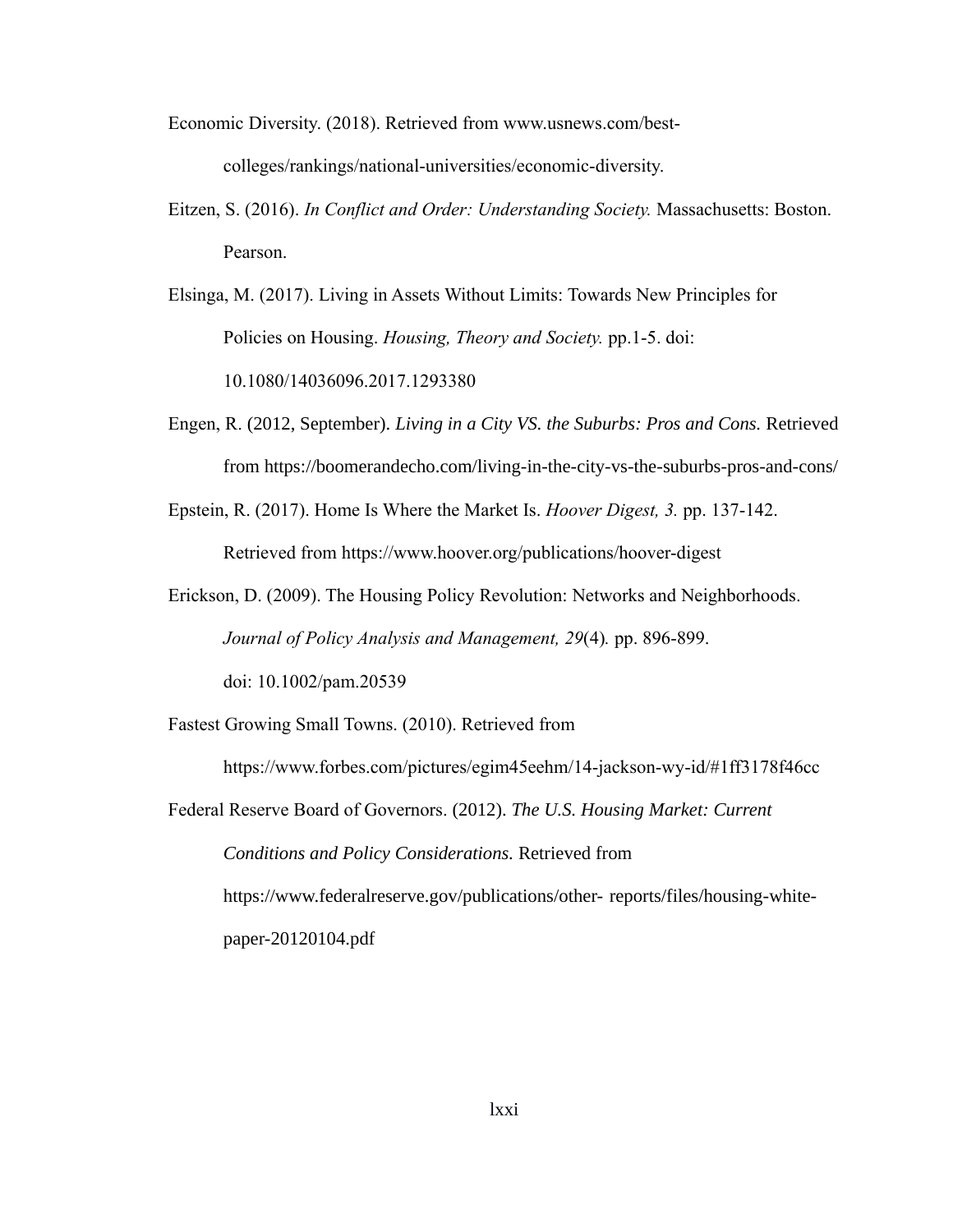Federal Housing Finance Agency. (2018). Retrieved from

<https://www.fhfa.gov/SupervisionRegulation/FannieMaeandFreddieMac/pages> [/About-F](https://www.fhfa.gov/SupervisionRegulation/FannieMaeandFreddieMac/Pages/About-)annie-Mae-Freddie-Mac.aspx

The Federal Role in Housing. (2017). *Congressional Digest; 86*(10), 291-293.

- Foster, D. (2017). *The Guardian: Trump's Housing Policy will hit the Poor and the Middle Class too.* Retrieved from https://www.theguardian.com/housingnetwork/2017/feb/24/trump-us-housing-policies-poor-middle-america-too
- Gagliano, S. (2017, February 1). Oxford Housing Authority And City Officials Address Riverside Place Issue. *Hotty Toddy.* Retrieved from hottytoddy.com/2017/02/02/oxford- housing-authority-city-officials-addressriverside-place-issue/.
- Glaeser, E., & Gyourko, J. (2018). The Economic Implications of Housing Supply. *The Journal of Economic Perspectives, 32*(1), 3-30. doi: 10.1257/jep.32.1.3
- Green, C. (2017, June 8) Oxford Announces New Mayor, Alderman after Tuesday's Elections. *Daily Journal.* Retrieved from http://www.djournal.com/news/oxfordannounces-new-mayor-alderman-after-tuesday-elections
- A Guide to Conducting Systematic Literature Reviews. (2018). Retrieved from http://guides.library.cornell.edu/c.php?g=459012&p=3142201
- Heatherly, C. & Pines, B. (1989). *Mandate for Leadership III.* Washington, D.C.: The Heritage Foundation.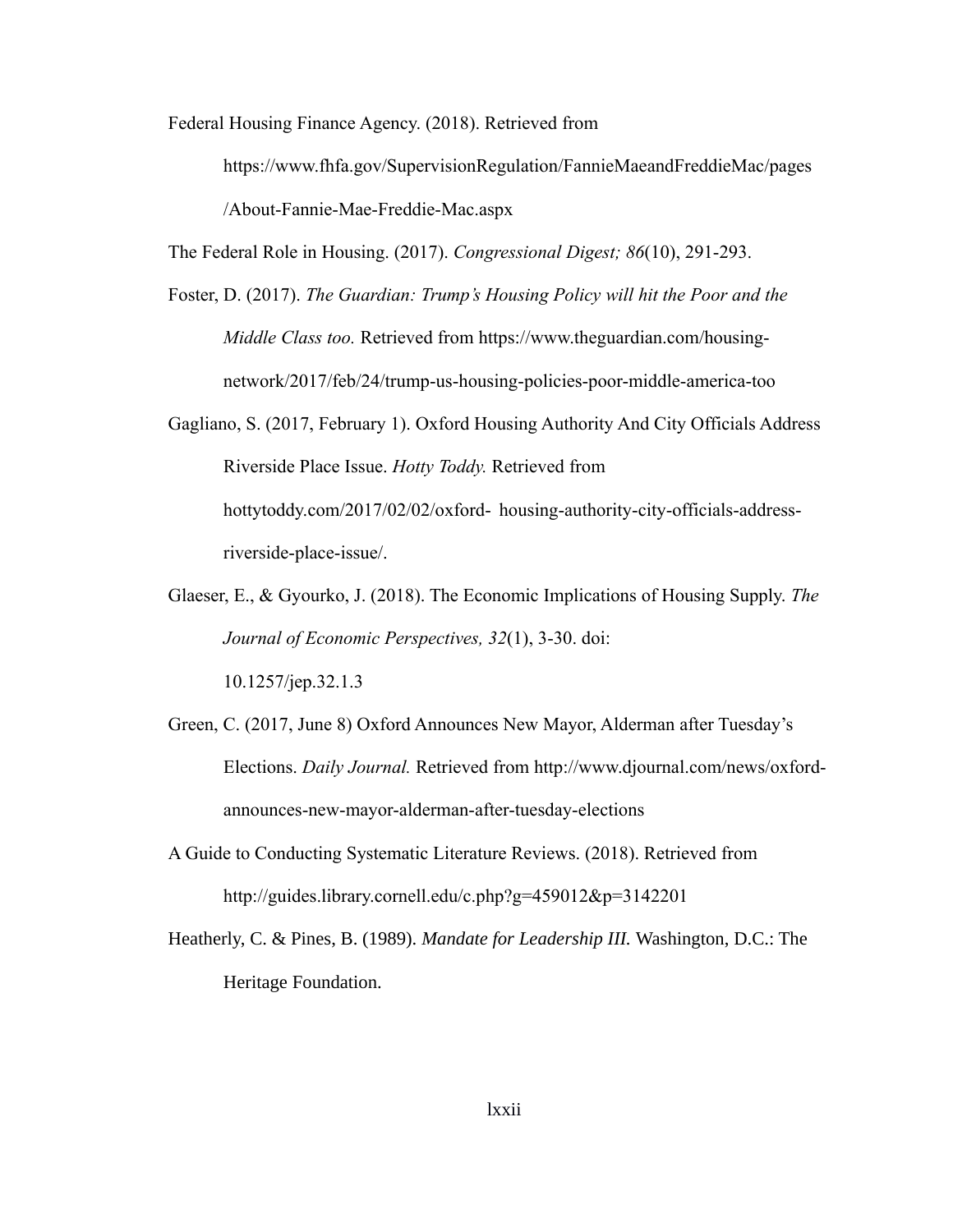- The 2008 Housing Crisis Displaced More Americans than the 1930s Dust Bowl. (2015). Retrieved from http://www.ncpa.org/sub/dpd/index.php
- Housing Insecurity: America's Growing Challenge. (2018). Retrieved from <http://www.housinginsecurity.org/>
- Hsieh, C. & Moretti, E. (2017). *Housing Constraints and Spatial Misallocation.*  Retrieved from http://faculty.chicagobooth.edu/changtai.hsieh/research/growth.pdf
- Hsu, J., & Matsa, D., & Melzer, B. (2018). Unemployment Insurance as a Housing Market Stabilizer. *American Economic Review 2018, 108*(1), pp. 49-81. doi: 10.1257/aer.20140989
- Jacobs, T. (2018, March 6). '*White Flight' Remains a Reality.* Retrieved from https://psmag.com/social-justice/white-flight-remains-a-reality
- Keating, W, D., & Marcuse, P. (2006). The Permanent Housing Crisis: the Failures of Conservatism and the Limits of Liberalism. *A Right to Housing: Foundation for a New Social Agenda,* pp. 139-162*.* Retrieved from http://www.jstor.org/stable/j.ctt1bw1kqb
- Kerstein, R. & Strom, E. (2017). The Homegrown Downtown: Redevelopment in Asheville, North Carolina. *Urban Affairs Review 2017, 53*(3), pp. 495-521. doi: 10.1177/1078087415620305
- Kiff, J., & Klyuev, V. (2009, February 18). *Foreclosure Mitigation in the United States: Approaches and Challenges.* Retrieved from https://www.imf.org/external/pubs/ft/spn/2009/spn0902.pdf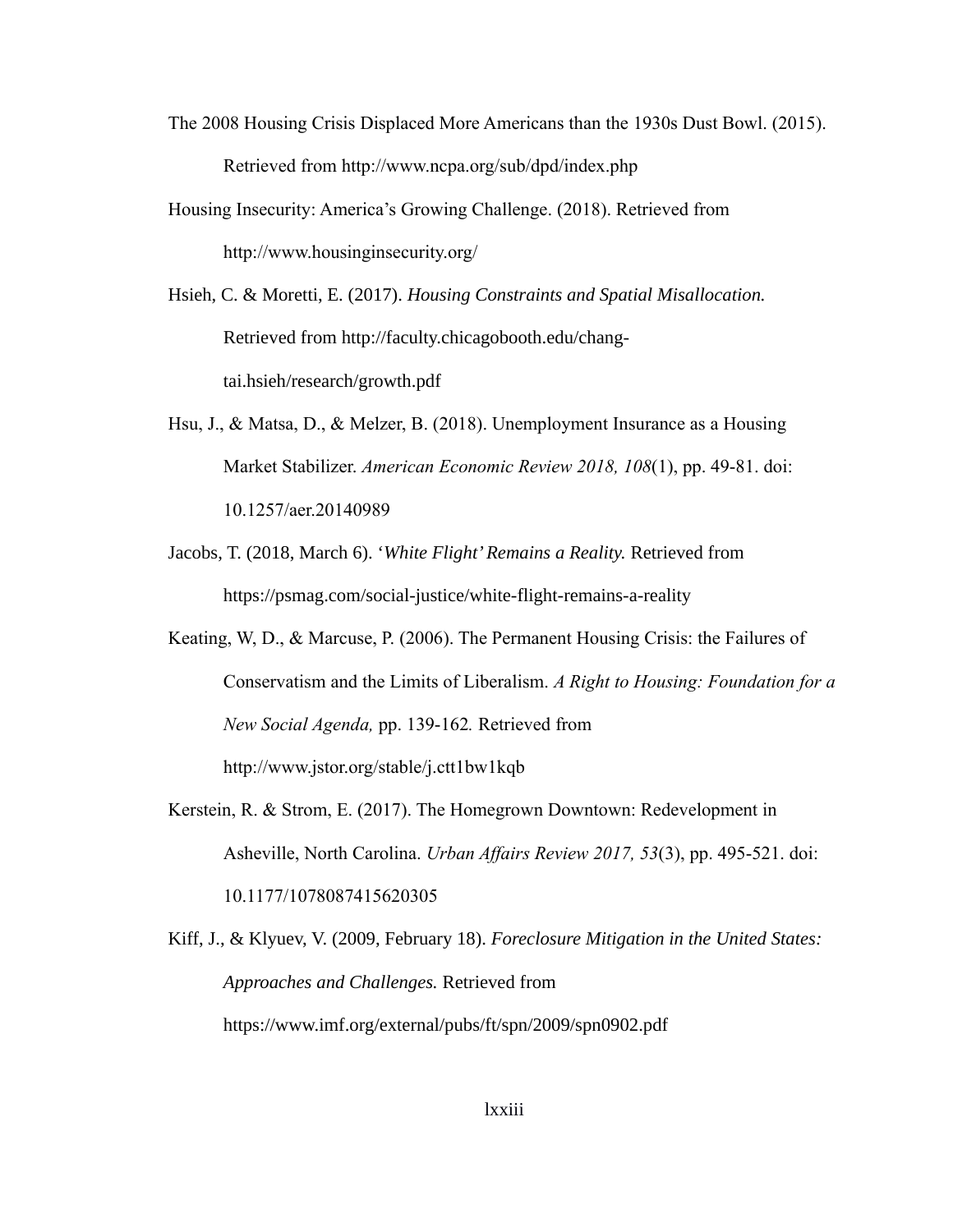- Mason, J. (1982). *History of Housing in the U.S. 1930-1980.* Houston, Texas: Gulf Publishing Company.
- Martin, I. (2017). New Sociology of Housing. *Contemporary Sociology 46*(4), pp. 392- 396. doi: 10.1177/0094306117714499a
- Metcalf, G. (2018). Sands Before the Tide? Affordable Housing in Expensive Cities. *The Journal of Economic Perspectives, 32*(1), 59-80. doi: 10.1257/jep.32.1.59

Mollenkopf, J. (1983). *The Contested City.* Princeton: Princeton University Press.

- National Housing Task Force. (1988). *A Decent Place to Live.* Washington, D.C.: National Housing Task Force.
- Oliphant, J. (2017). *New U.S. Budget Priorities Threaten Housing Aid Programs.*  Retrieved from http://www.reuters.com/article/us-usa-trump-housing/out-in-thecold-new-u-s-budget-priorities-threaten-housing-aid-programs-idUSKBN16C0JG
- Oxford Lafayette County Chamber of Commerce. (2017). *Housing, Oxford Mississippi.* Retrieved from oxfordms.com/live-in-oxford/housing/

Oxford, MS. (2018). Retrieved from datausa.io/profile/geo/oxford-ms/.

- Pettinger, Tejvan. (2017). *How the Housing Market Affects the Economy.* Retrieved from www.economicshelp.org/blog/21636/housing/how-the-housing-market-affectsthe-economy/.
- The President's Commissioning on Housing. (1982). Washington, D.C.: U.S. Government Printing Office.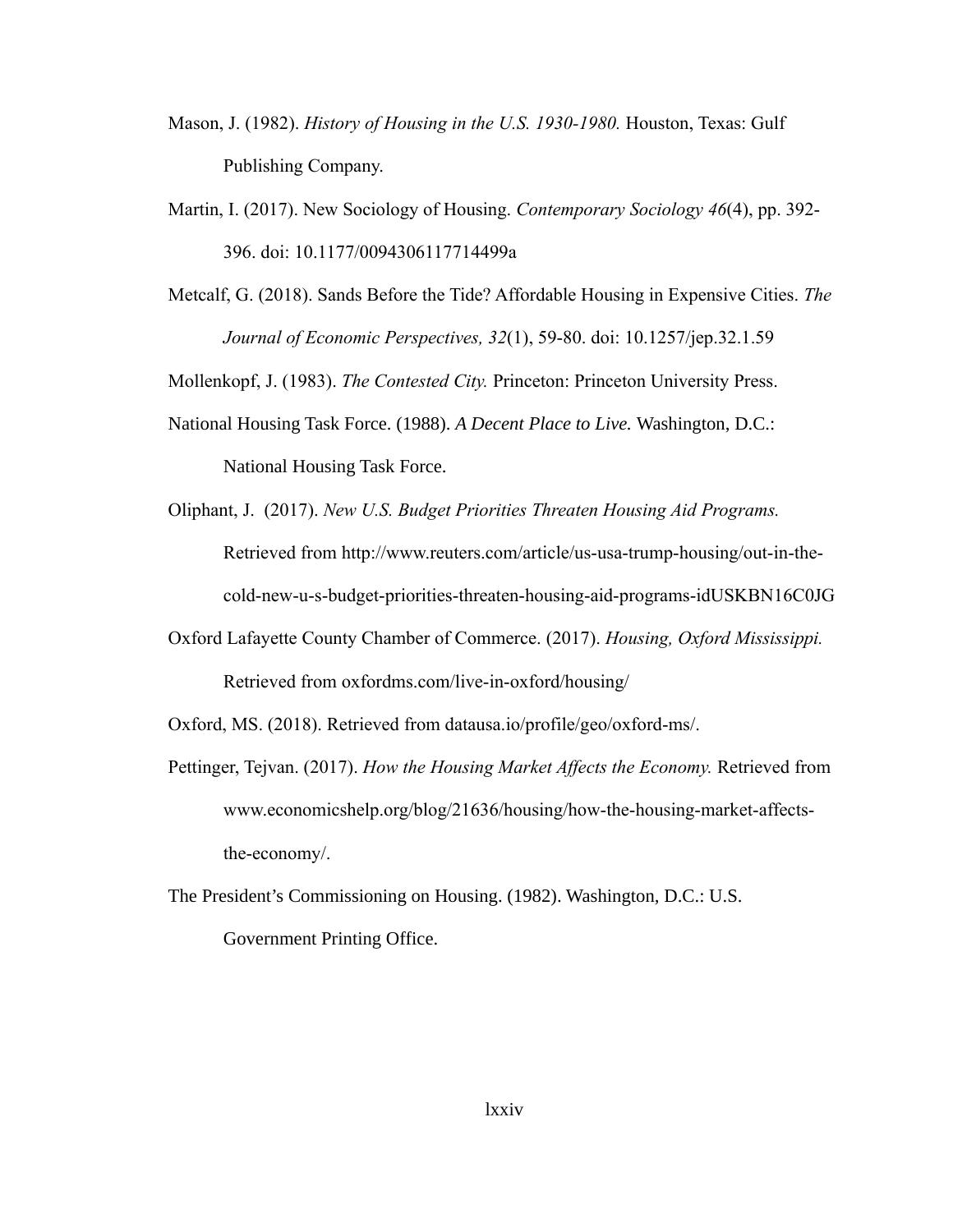- Schnugg, A. (2017, March 30). Lafayette County Sees Highest Growth in State. *The Oxford Eagle.* Retrieved from https://m.oxfordeagle.com/2017/03/30/lafayettecounty-sees-highest-growth-in-state/
- Schnugg, A. (2017, November 12). Oxford's Riverside Tenants to Recieve Rent Vouchers when Contract with City Ends. *The Oxford Eagle.* Retrieved from http://m.oxfordeagle.com/2016/11/12/riverside-place-tenants-to-receive-rentvouchers-when-contract-with-city-ends/
- Schoen, J. (2010, April 8). 1.2 Million Households Lost to Recession. *NBC News.*  Retrieved from http://www.nbcnews.com/id/36231884/ns/business eye on the economy/t/study-million-households-lost-recession/
- Summerville, A. (2017, July 20) There are More Renters than anytime since 1965. *CNBC.* Retrieved from https://www.cnbc.com/2017/07/20/there-are-more-rentersthan-any-time-since-1965.html
- Trump-Carson Housing Budget Cut Estimator for Your Area (2017). Retrieved from https://affordablehousingonline.com/FY18-HUD-Budget-Cuts
- Weinfield, N. S., Mills, G., Borger, C., Gearing, M., Macaluso, T., Montaquila, J., & Zedlewski, S. (2014). *Hunger in America 2014*. Retrieved from [http://help.feedingamerica.org/HungerInAmerica/hunger-in-america-2014-full](http://help.feedingamerica.org/HungerInAmerica/hunger-in-america-2014-full-)report.pdf
- U.S. Bureau of Labor Statistics. (2016). *[A Profile of the Working Poor, 2014.](http://www.bls.gov/opub/reports/working-poor/2014/home.htm) BLS Report 1060.* Retrieved from https://www.bls.gov/opub/reports/workingpoor/2014/home.htm